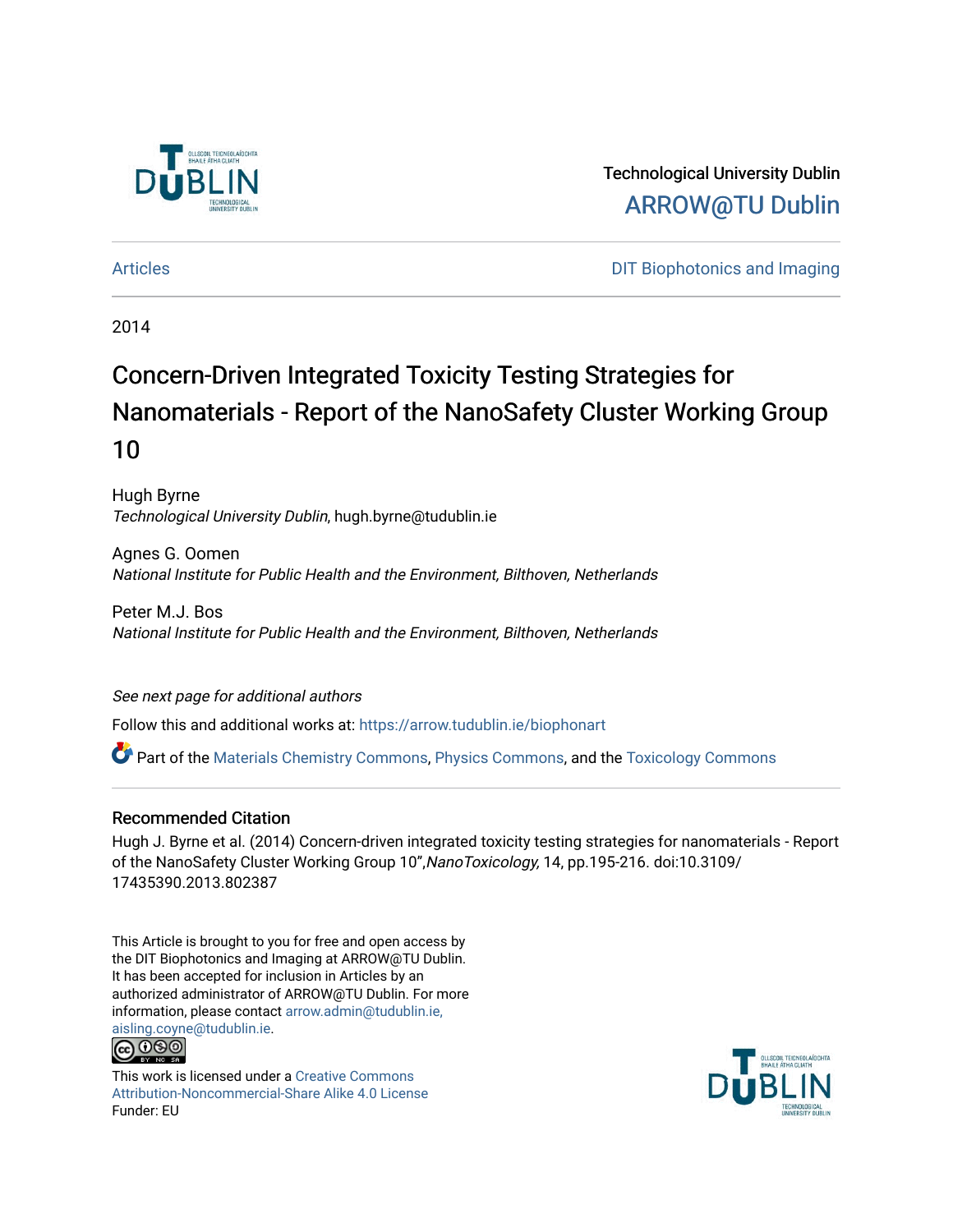# Authors

Hugh Byrne, Agnes G. Oomen, Peter M.J. Bos, Teresa F. Fernandes, Kerstin Hund-Rinke, Diana Boraschi, Karin Aschberger, Stefania Gottardo, Frank von der Kammer, Dana Kühnel, Danail Hristozov, Antonio Marcomini, and Lucia Migliore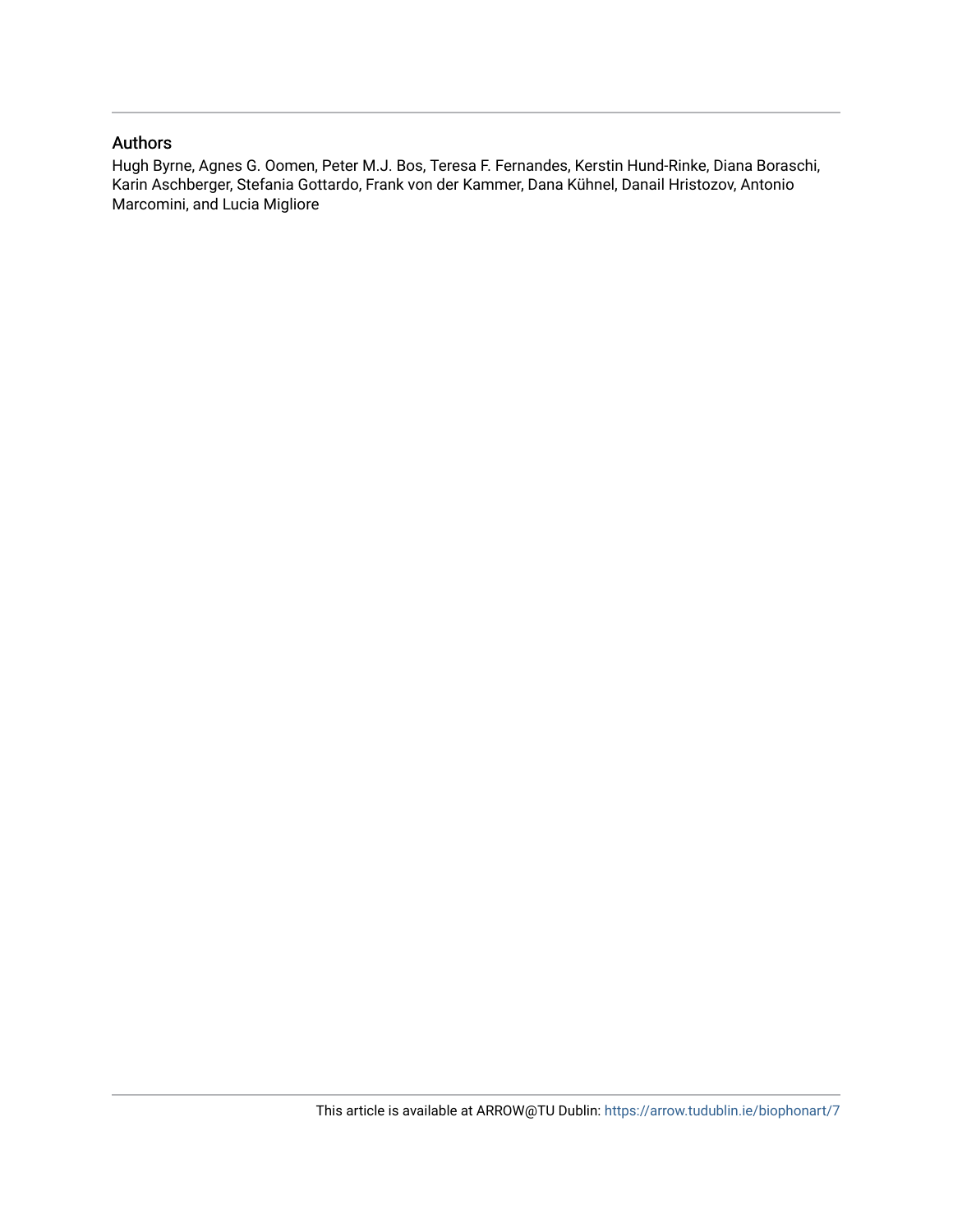# **Concern-driven integrated approaches to nanomaterial testing and assessment - Report of the NanoSafety Cluster Working Group 10**

*Agnes G. Oomen<sup>1</sup> , Peter M.J. Bos<sup>1</sup> , Teresa F. Fernandes<sup>2</sup> , Kerstin Hund-Rinke<sup>3</sup> , Diana Boraschi<sup>4</sup> , Hugh J. Byrne<sup>5</sup> , Karin Aschberger<sup>6</sup> , Stefania Gottardo<sup>6</sup> , Frank von der Kammer<sup>7</sup> , Dana Kühnel<sup>8</sup> , Danail Hristozov<sup>9</sup> , Antonio Marcomini<sup>9</sup> , Lucia Migliore<sup>10</sup>, Janeck Scott-Fordsmand<sup>11</sup>, Peter Wick<sup>12</sup> and Robert Landsiedel<sup>13</sup>*

- <sup>1</sup> RIVM, National Institute for Public Health and the Environment, Bilthoven, Netherlands
- $2$  Heriot-Watt University, Edinburgh, Scotland, UK
- $3$  Fraunhofer Institute for Molecular Biology and Applied Ecology, Schmallenberg, Germany
- <sup>4</sup> National Research Council, Pisa, Italy
- <sup>5</sup> Focas Research Institute, Dublin Institute of Technology, Dublin, Ireland
- $^6$  Joint Research Centre Institute for Health and Consumer Protection, Ispra, Italy
- $7$  Dept. of Environmental Geosciences, University of Vienna, Austria
- <sup>8</sup> Bioanalytical Ecotoxicology, UFZ Helmholtz Centre for Environmental Research, Leipzig, Germany
- <sup>9</sup> Ca'Foscari University of Venice, Italy
- <sup>10</sup> Dept. of Translational Research & New Technologies in Medicine and Surgery, University of Pisa, Italy
- <sup>11</sup> Aarhus University, Denmark
- <sup>12</sup> Empa, Swiss Federal Laboratories for Materials Science and Technology, St. Gallen, Switzerland
- <sup>13</sup> BASF SE, Ludwigshafen, Germany; Working Group Chair;

to whom correspondence should be addressed:

Dr. Robert Landsiedel, Experimental Toxicology and Ecology, BASF SE, 67056 Ludwigshafen, Germany; tel.: +49 (0)621 60 56 203; mail address: robert.landsiedel@basf.com

**Key words** *Nanotoxicology – 3Rs principle – human health hazard assessment – environmental hazard* 

*assessment – grouping of substances*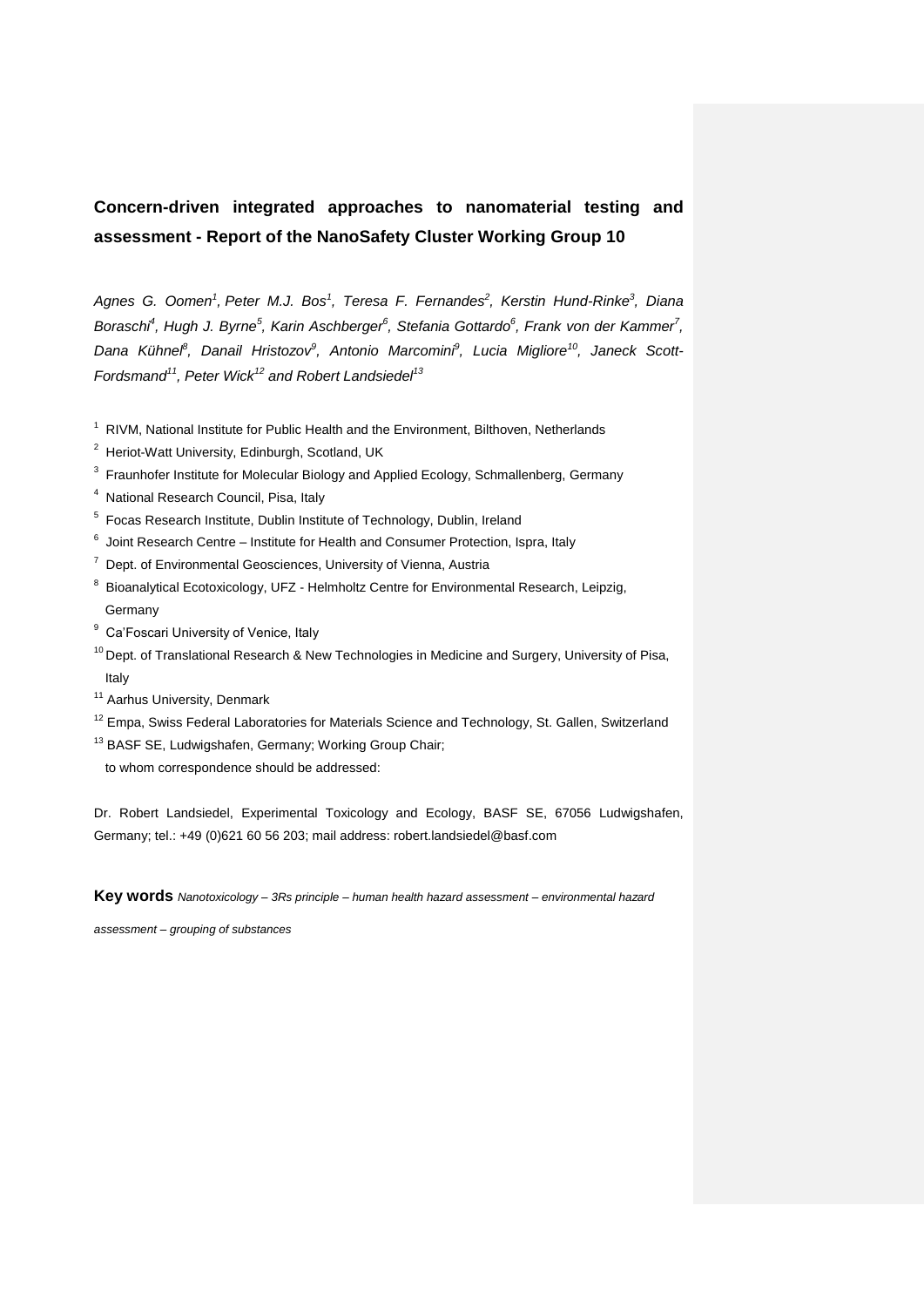#### **Abstract**

*Bringing together topic-related European Union-(EU)-funded projects, the so-called "NanoSafety Cluster" aims at identifying key areas for further research on risk assessment procedures for nanomaterials (NM). The outcome of NanoSafety Cluster Working Group 10, this commentary presents a vision for concern-driven integrated approaches for the (eco-)toxicological testing and assessment (IATA) of NM. Such approaches should start out by determining concerns, i.e. specific information needs for a given NM based on realistic exposure scenarios. Recognized concerns can be addressed in a set of tiers using standardized protocols for NM preparation and testing. Tier 1 includes determining physico-chemical properties, non-testing (*e.g. *structure activity relationships)*  and evaluating existing data. In tier 2, a limited set of in vitro and in vivo tests are performed that can either *indicate that the risk of the specific concern is sufficiently known or indicate the need for further testing, including details for such testing. Ecotoxicological testing begins with representative test organisms followed by complex test systems. After each tier, it is evaluated whether the information gained permits assessing the safety of the NM so that further testing can be waived. By effectively exploiting all available information, IATA allow accelerating the risk assessment process and reducing testing costs and animal use (in line with the 3Rs principle implemented in EU Directive 2010/63/EU). Combining material properties, exposure, biokinetics, and hazard data, information gained with IATA can be used to recognize groups of NM based upon similar modes-ofaction. Grouping of substances in return should form integral part of the IATA themselves.*

# **Background**

Recognizing nanotechnology as an enabling technology contributing to innovation, economic growth, employment, and competitiveness, the European Union's (EU) Commission, in its second regulatory review on nanomaterials, has reinforced its continuous commitment to promoting research and development in this area (Anon., 2012a). Warranting the safety of nanotechnological products is seen as a crucial element in ensuring that the benefits of the new technology can be fully exploited. Therefore, up until the end of 2012, the Commission has funded a total of 46 nanosafety projects representing a total EU investment of 130 Million EUR (Anon., 2012b). To facilitate the formation of consensus on nanotoxicology, the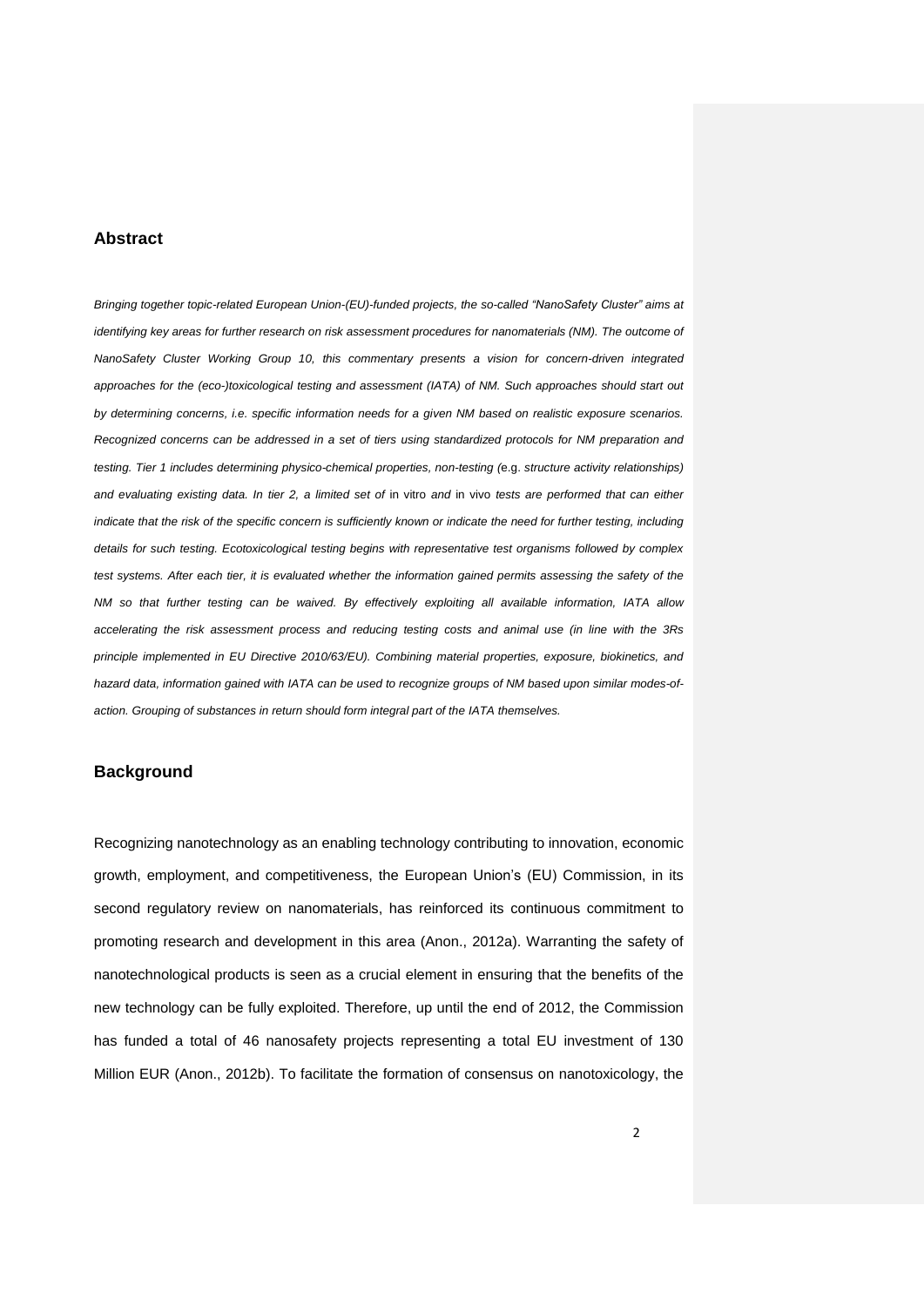Commission has requested EU-funded nanosafety projects to join forces through the socalled NanoSafety Cluster (Anon., 2012b). The members of this initiative have assigned themselves the goal to identify key areas of nanosafety research which are likely to be of special significance in the coming years (NanoSafety Cluster, 2011). Covering all aspects of nanomaterial characterization, exposure and hazard assessment, research challenges relating to these key areas are further specified in topic-specific Working Groups. In delineating a timeframe for meeting such challenges, the NanoSafety Cluster has taken on the deadline of 2020, a year that has been spelled out by the Commission both in the *Europe 2020* strategy for smart, sustainable and inclusive growth (Anon., 2010a) and for the upcoming Research Framework Programme *Horizon 2020* (Anon., 2011a).

The present commentary summarizes the outcome of the discussions of NanoSafety Cluster Working Group (WG) 10 on integrated approaches to testing and assessment (IATA) of nanomaterials (NM). Such approaches, in the literature also referred to as integrated testing strategies, are required for an adequate assessment of the impact of NM on human health and the environment. Whereas WG 10 has pursued its deliberations on IATA independently of existing regulations, they do stand in line with current EU guidance on NM safety testing. In the context of REACH Regulation 1907/2006 (Registration, Evaluation, Authorisation of Chemicals; Anon., 2006), a testing strategy for NM should consider the procedure established for conventional chemicals expanded to address the specific peculiarities of NM (RIP-oN 2, 2011).

One prominent trait of NM is the fact that, during the life-time of a given NM, humans and the environment can be exposed to different forms of the material, *e.g.* due to agglomeration or aggregation, corona formation or interaction with surrounding organic material, or dissolution. Hence, it is of paramount importance for adequate testing to ensure that the testing conditions applied (including NM characteristics and exposure conditions) are appropriate to assess the risk under relevant real-life exposure situations. One aspect is that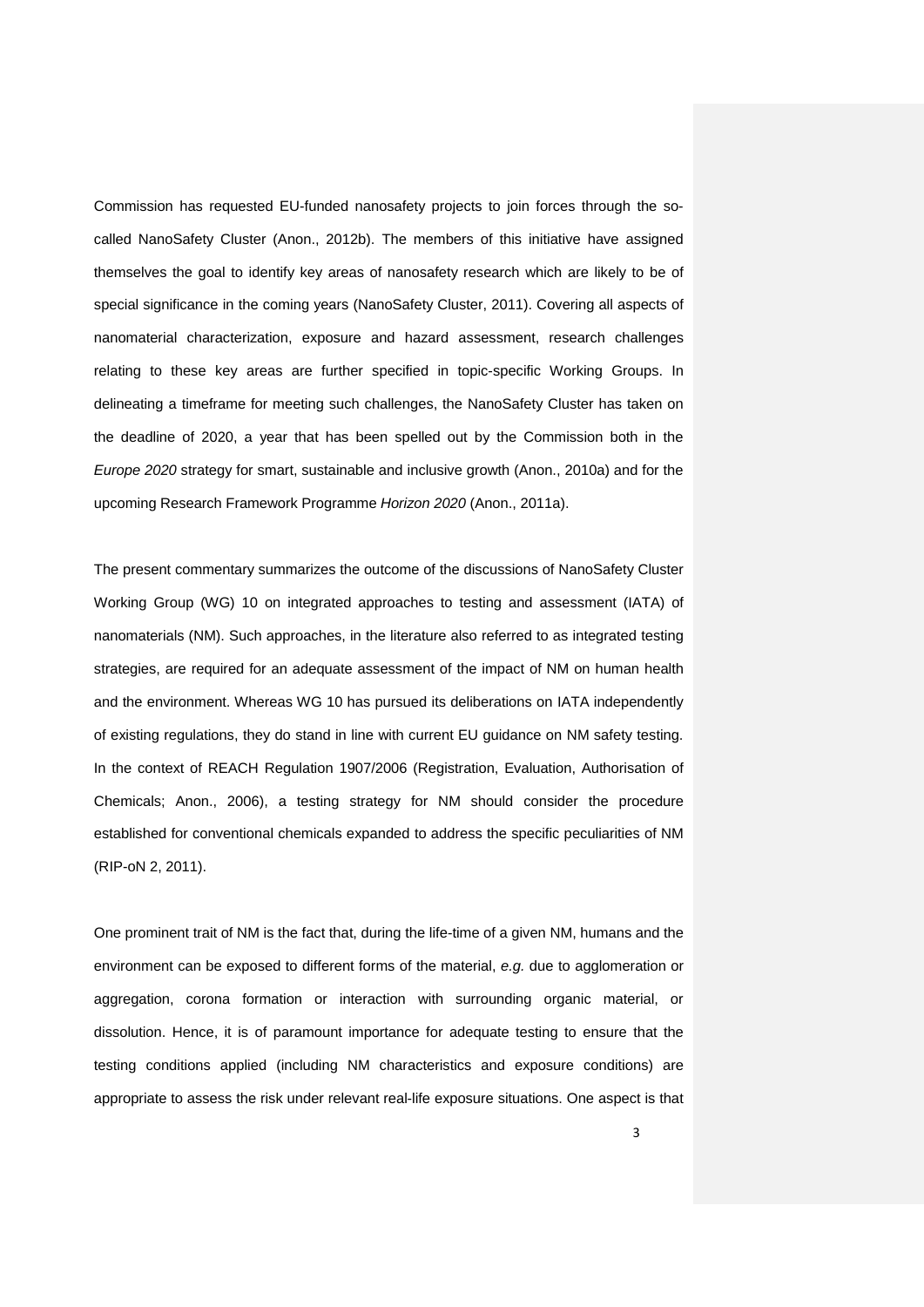the physico-chemical properties of the nanomaterial during testing are known, either by analytical techniques or standardized techniques when suspending or dispersing NM for toxicity testing. One way or another, this issue needs to be addressed in the risk assessment strategy for NM.

Since a multitude of different NM in different exposure scenarios is expected, it will not be possible to perform all-embracing testing of all NM in all relevant scenarios. Instead, testing must be targeted to the actual concerns for a given NM making use of realistic exposure scenarios. Moreover, a testing strategy should include possibilities for the grouping of NM (*e.g.* by applying a 'read-across' methodology, some tests could be waived based on a categorization of NM), and should also aid the grouping concept itself (*e.g.* the testing strategy should provide information that is relevant for grouping).

The actual concerns associated with a given NM should be determined in relation to material properties, specific exposure situations, biokinetic data, and/or markers of early biological effects. They should be used to define the crucial human health and environmental endpoints to be tested in focused studies, including the test designs of these studies. All of these issues should be considered for the grouping of NM which, in return, should form integral part of the IATA. The integrated NM toxicity and ecotoxicity testing approaches proposed in this commentary are based on these considerations.

# **State-of-the-art**

Multiple toxicity studies with NM have been carried out in the last decade. However, most of them used non-standardized testing protocols leading to sometimes not reproducible and hardly comparable results, which therefore are insufficient for univocal hazard and risk assessment. In addition, the unavailability of consistent physico-chemical characterization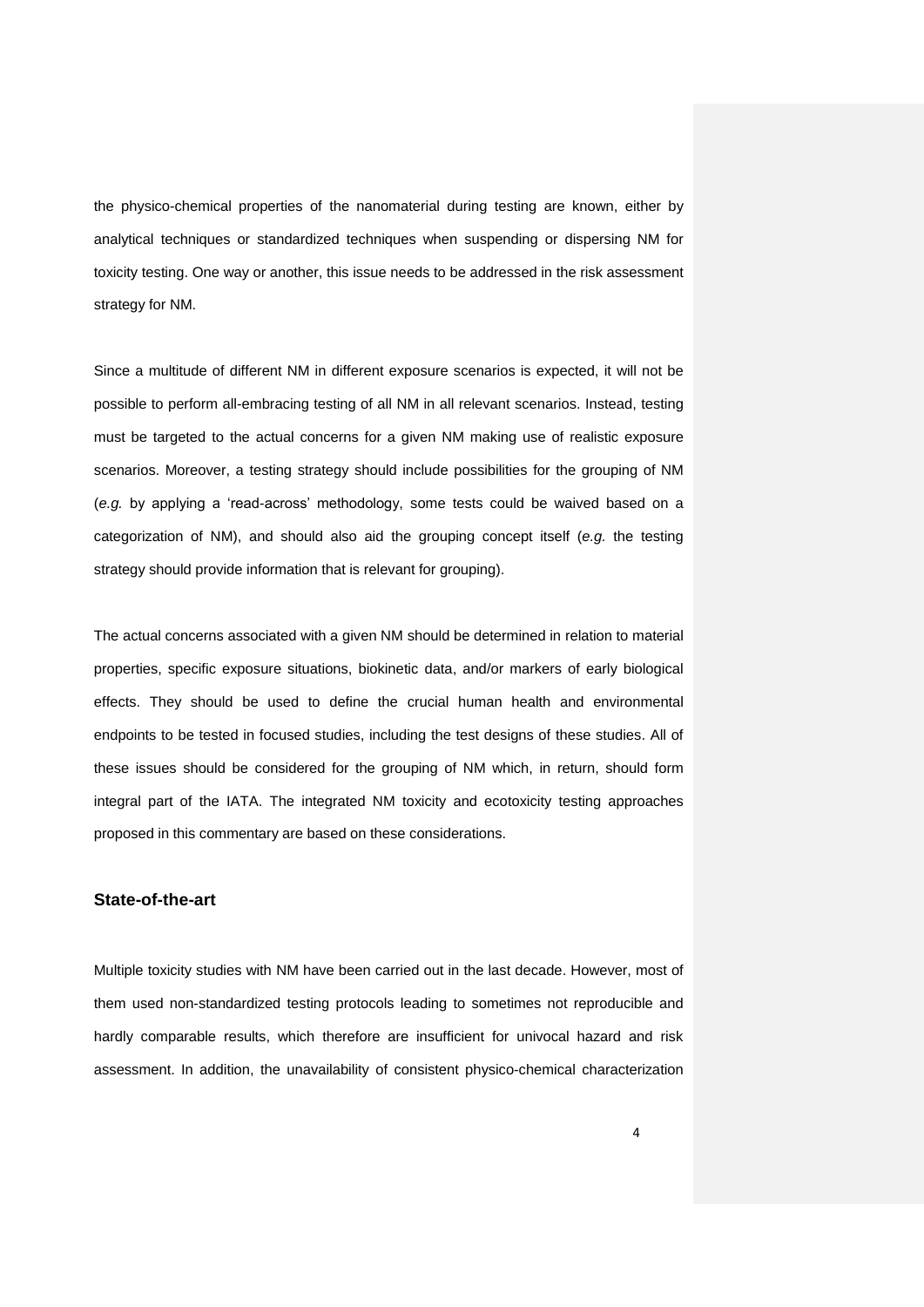data in the same studies makes it difficult to identify which (combinations of) material characteristics determine the documented toxic effects. One reason behind the lack of convincing patterns could be that characterization has been performed *ex situ*, since NM are generally difficult to characterize *in situ* (Tiede *et al.,* 2008, Card and Magnuson, 2010). Nevertheless, it has been shown that a variety of factors such as ionic strength, pH and other media-specific properties cause changes to the primary NM once they enter media (*e.g.* related to NM agglomeration, aggregation, and surface modification), which affects both their bioavailability and toxicity (Hassellov *et al.,* 2008). Besides, the results are derived using a variety of dispersion and analytical protocols and here again standard methods require to be developed.

Current toxicological approaches to assess hazards of NM are either based on methods adopted from classical toxicology or on alternative methods. These approaches do not fully consider the unique aspects of NM, *e.g.* (1) different forms of a given NM in different biological media; (2) uptake/absorption, distribution, corona formation and elimination/deposition (ADCE, used by analogy to ADME, absorption, distribution, metabolism, excretion; since, for most NM, metabolism, unlike corona formation, does not play a major role.); (3) functional impacts at the organ and cellular levels.

Slow elimination and persistence are main drivers for bioaccumulation. Similar to conventional hydrophobic persistent chemicals, such as DDT, that are resistant to environmental and biological degradation, NM have the potential to accumulate in humans and biota (food chain) when exposure takes place on, *e.g.,* a daily basis. Presently, the structure and dynamics of protein corona are considered to be key to the nanoparticle's rate of uptake and transport into cells and final subcellular localization (Nel *et al.,* 2009; Lundqvist *et al.,* 2011). A number of proteomics methods to identify the nature, composition, and dynamics of the biomolecules associated to NM have been developed (Lai *et al.,* 2012). Without suitable information on the potential for NM to bioaccumulate, it is not possible to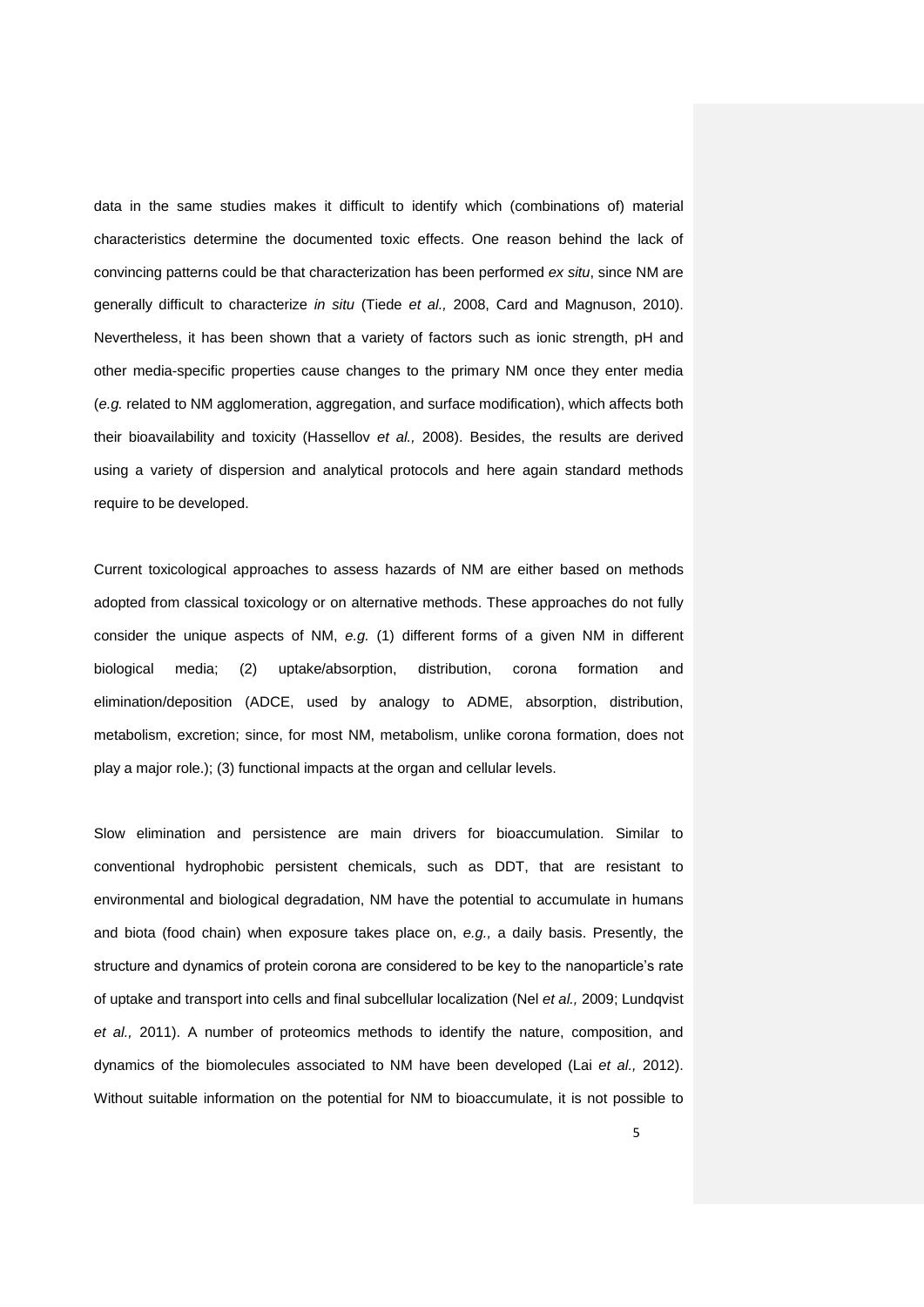carry out higher-tier human health or environmental risk assessment or to derive Environmental Quality Standards (Anon., 2008).

While the risk assessment of conventional substances is based on the notion that their chemical identity governs the biological effects of a substance, there is general agreement that the toxicity of NM is determined by a set of characteristics, *e.g.* size, shape, surface area, charge. Given the substantial diversity within each group of nanomaterials and the complexity of nanosystems (*e.g.* stability of dispersions under different conditions), a large number of property combinations need to be considered in order to assess the overall hazard of a single material type. Currently, it is widely accepted among scientists and regulators that the hazard/risk assessment of NM can only be addressed on a case-by-case basis. However, considering the large number of existing and emerging nanoformulations, this would be a time and resource intensive task, conflicting with the 3Rs principle to replace, reduce, and refine animal testing (Russell and Burch, 1959) implemented in EU Directive 2010/63/EU on the protection of animals used for scientific purposes (Anon., 2010b). In this context, IATA have become particularly relevant since they are intended to speed up the risk assessment process, while at the same time reducing testing costs and animal use by effectively exploiting all existing data (van Leeuwen *et al.,* 2007; Hartung, 2009). Integrated processes consolidate all available information (including both exposure and toxicity information) to identify relevant concerns and to determine the information that best addresses these concerns (focusing on toxicity studies and/or exposure information).

The need for standardization and new approaches in the nanosafety area has been recognized. In parallel to ongoing scientific research, a number of international initiatives have been launched, such as the OECD Working Party on Manufactured Nanomaterials (OECD WPMN; see: http://www.oecd.org/env/ehs/nanosafety/ note: all websites were accessed in February and March 2013) and the ISO Technical Committee 229 (see: http://www.iso.org/iso/iso\_technical\_committee?commid=381983).

6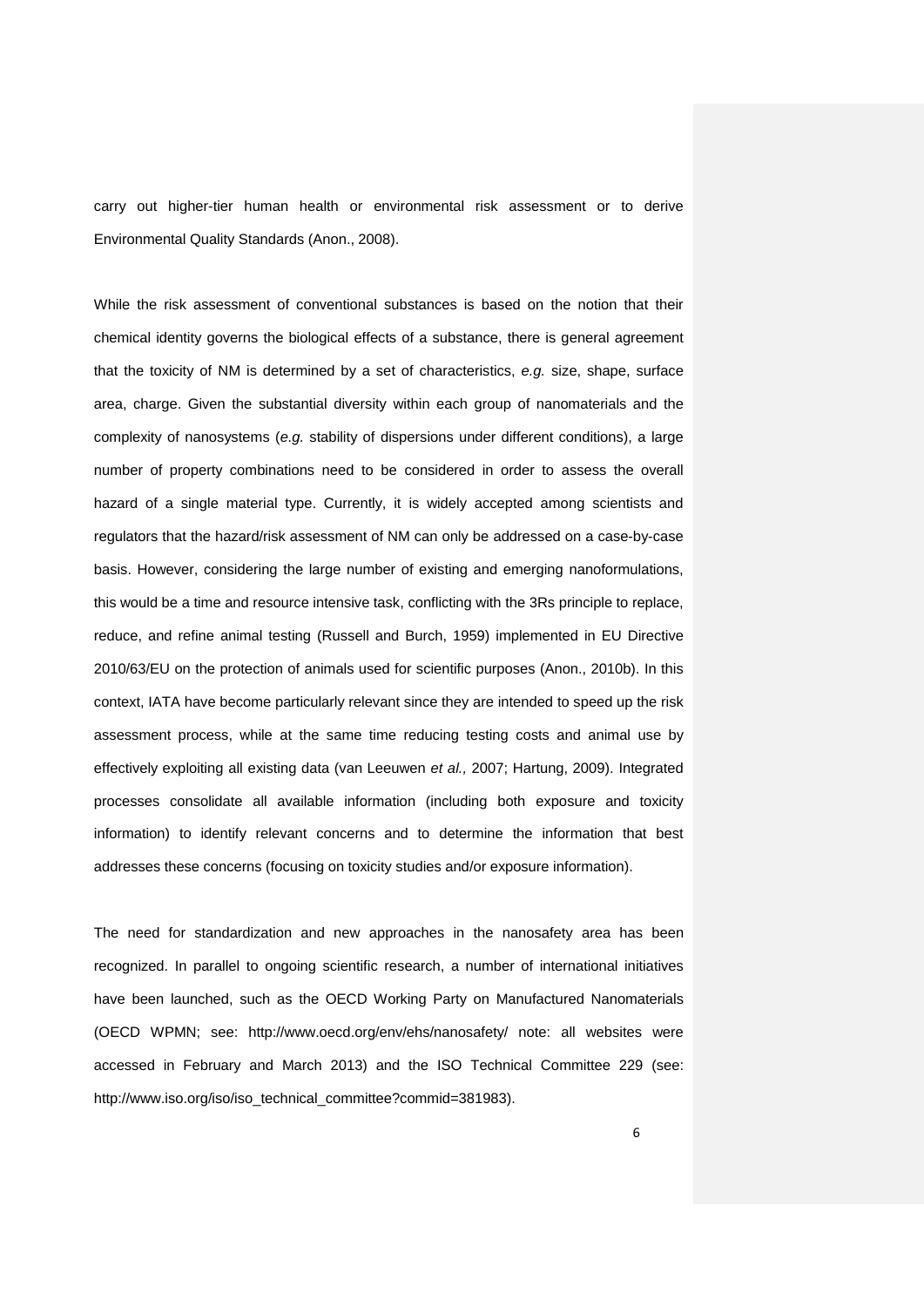Of particular importance for the above discussions are the OECD WPMN Steering Groups (SG) 6 and 7. SG 6 deals with risk assessment approaches, such as 'read-across' methodologies, and SG 7 addresses the use of alternative test methods and integrated testing strategies for NM hazard assessment. This Steering Group has proposed a new short-term inhalation study (STIS) for NM testing (OECD, 2011) and has compiled a list of *in vitro* methods that might be used for NM human hazard identification. Furthermore, it has initiated a similar discussion for environmental impacts. Comparable structures of the human and environmental hazard identification frameworks aim at allowing a better integration of human health and ecological risk assessment into one coherent strategy and at facilitating its implementation for regulatory purposes.

# **Vision beyond the state-of-the-art**

The NanoSafety Cluster vision 2020 foresees the development of a concern-driven guidance for investigating potential risks of NM. This will enable focused research on NM that may be of particular concern based on (expected) exposure levels and exposure routes, material properties as well as *in silico,* hazard and biokinetic data. By advocating that animals are only used for crucial and focused studies minimizing numbers of animals used and the distress inflicted upon the animals, this approach further meets the provisions of EU Directive 2010/63/EU (Anon., 2010b).

Based upon these considerations, IATA will be developed allowing for different sequences of testing depending in the types of NM. Such IATA will start out by identifying relevant concerns, based on NM exposure and use scenarios and taking into account already available toxicological information and basic information assessed by non-testing (structure activity relationships (SAR), generic physiologically-based pharmacokinetic (PBPK)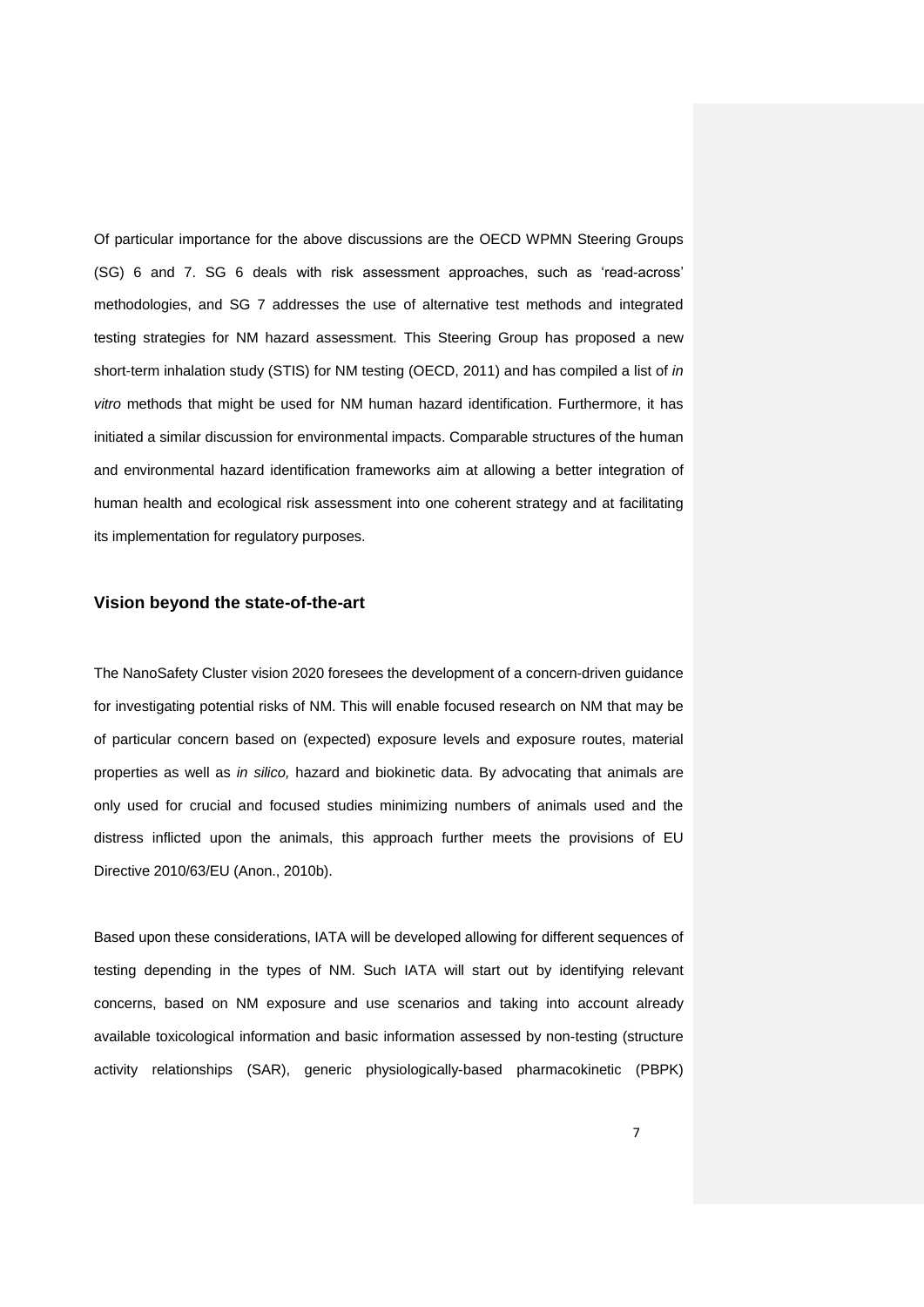modeling based on *in vitro* data, and grouping), proceeding with tests using acellular systems and then cellular systems, up until *in vivo*, long-term testing approaches, if deemed necessary (Johnston *et al.,* 2013). These strategies will be based on a thorough understanding of the biokinetics of a given NM in exposure-relevant media and matrixes (*e.g.* medium-dependent agglomeration, dispersion, *etc.*) enabled by a continuous sampling, analysis, and characterization paradigm. They will be designed both for human health and environmental safety/risk assessment, *e.g.* by mimicking realistic exposure scenarios and by using appropriate dose levels for different purposes and in different situations. Finally, these strategies will be based on validated methods with established predictive power.

Such guidance, to be fully developed and effective by 2020 and beyond, will require less testing whenever the available information is sufficient and adequate for decision-making. For instance, if an NM rapidly dissolves, the substance should be treated as a conventional chemical, although the assessment of dissolution, and under which conditions and in which media, could be the actual, underlying challenge (remaining to be addressed in future research projects, such as NanoREG; see: http://ihcp.jrc.ec.europa.eu/our\_activities/nanotechnology/symp2012/doc/van\_Teunenbroek\_ Research\_Reg\_needs\_s2.pdf). At the same time it will be possible to obtain more information from the selected tests, *e.g.* on the particles' mechanism of action (Rossini and Hartung, 2012; Nel *et al.,* 2013). Nevertheless, the guidance might also imply requiring more information if it is necessary to address specific concerns (*e.g.* immunotoxicity, cardiovascular toxicity, neurotoxicity, developmental toxicity). Eventually, it will be inevitable to discuss which level of certainty on the potential risks of a given NM in a specific application should be required.

Furthermore, by 2020 and beyond, guidance will be developed and effective on when NM (based on physico-chemical characteristics, exposure, and early biological effects) can be grouped, how these groupings should be constructed, and what kind of information is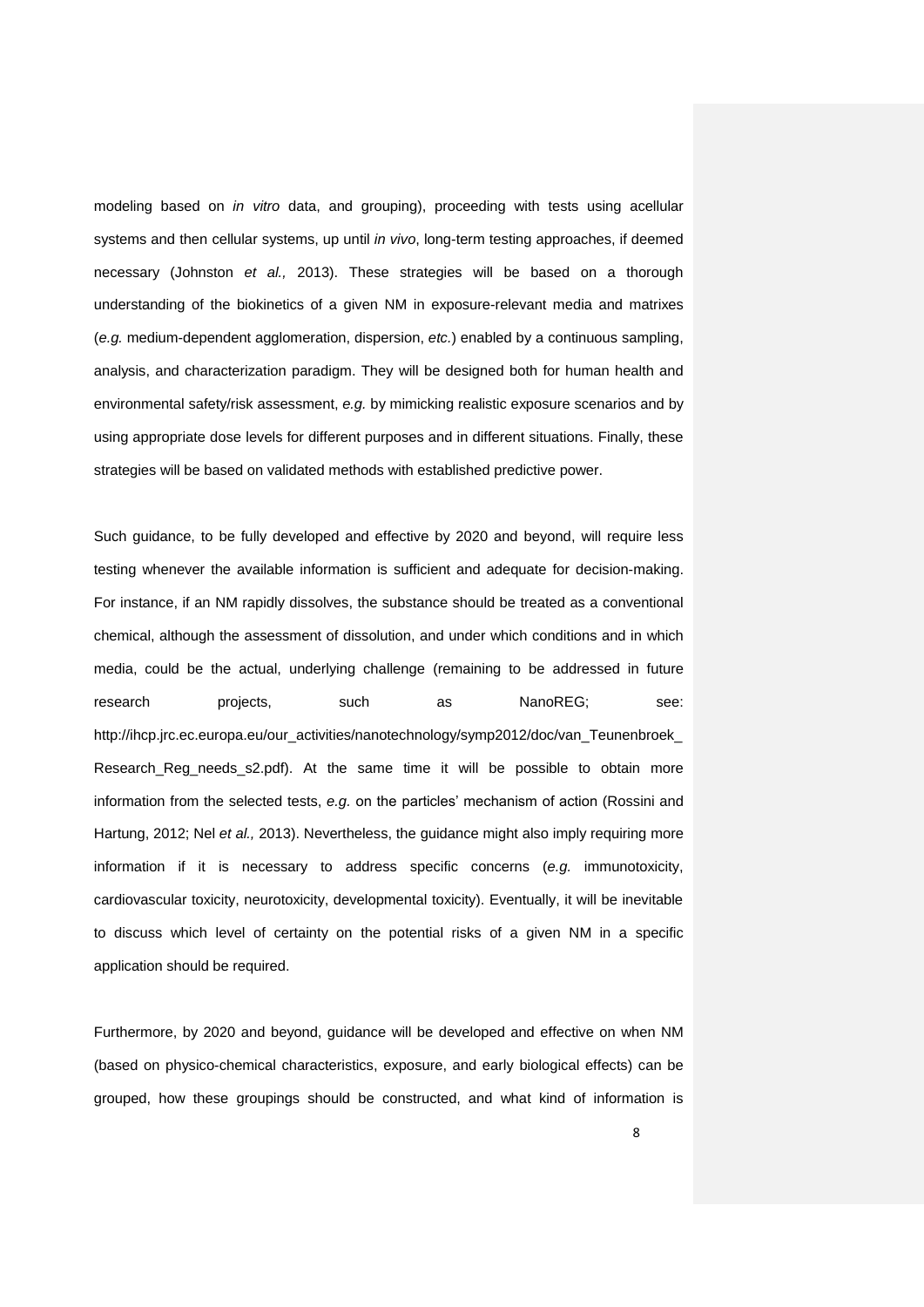necessary to be able to group. In addition to avoiding extensive hazard testing of NM, this will also provide insight on the conditions under which information on exposure and hazard for NM can be used for risk assessment purposes (Som *et al.,* 2012).

This vision 2020 of the NanoSafety Cluster should be realized in the context of existing international and national chemical regulatory frameworks taking into account existing OECD Test Guidelines (TG) and adapted as appropriate to take into account the specific properties of NM, as recommended by the OECD Chemicals Committee (OECD, 2013). Following on a mid-term evaluation of the OECD's nanosafety programme in 2012, the Chemicals Committee, a parent body to the WPMN, additionally recommended updating existing OECD TG or including new ones in the light of experience with NM, to apply the OECD principles of Good Laboratory Practice to NM safety testing, and to make safety data related to NM available to the public (OECD, 2013).

#### **NM dispersion and** *in situ* **characterization for toxicity testing**

On the one hand, meaningful exposures allowing to understand and monitor the important characteristics of real-life exposure and to correctly interpret the test results cannot be mimicked in all toxicological test systems (Hristozov *et al.,* 2013). On the other hand, the form of the NM (agglomeration state, corona, *etc.*) can be largely dependent on the exposure scenario. Therefore, test sample preparation by dispersion of the respective NM is a critical step for toxicity testing, and it must be well considered and appropriate (Rothen-Rutishauser *et al.,* 2010). Likewise, the resulting test sample dispersions (both stock and test solutions) have to be characterized. Over the past years, multiple dispersion protocols have been used and an extensive list of parameters for *in situ* characterization has been proposed (Schulze *et al.,* 2008; Card and Magnuson, 2009; SCENIHR, 2009; OECD, 2010). Figure 1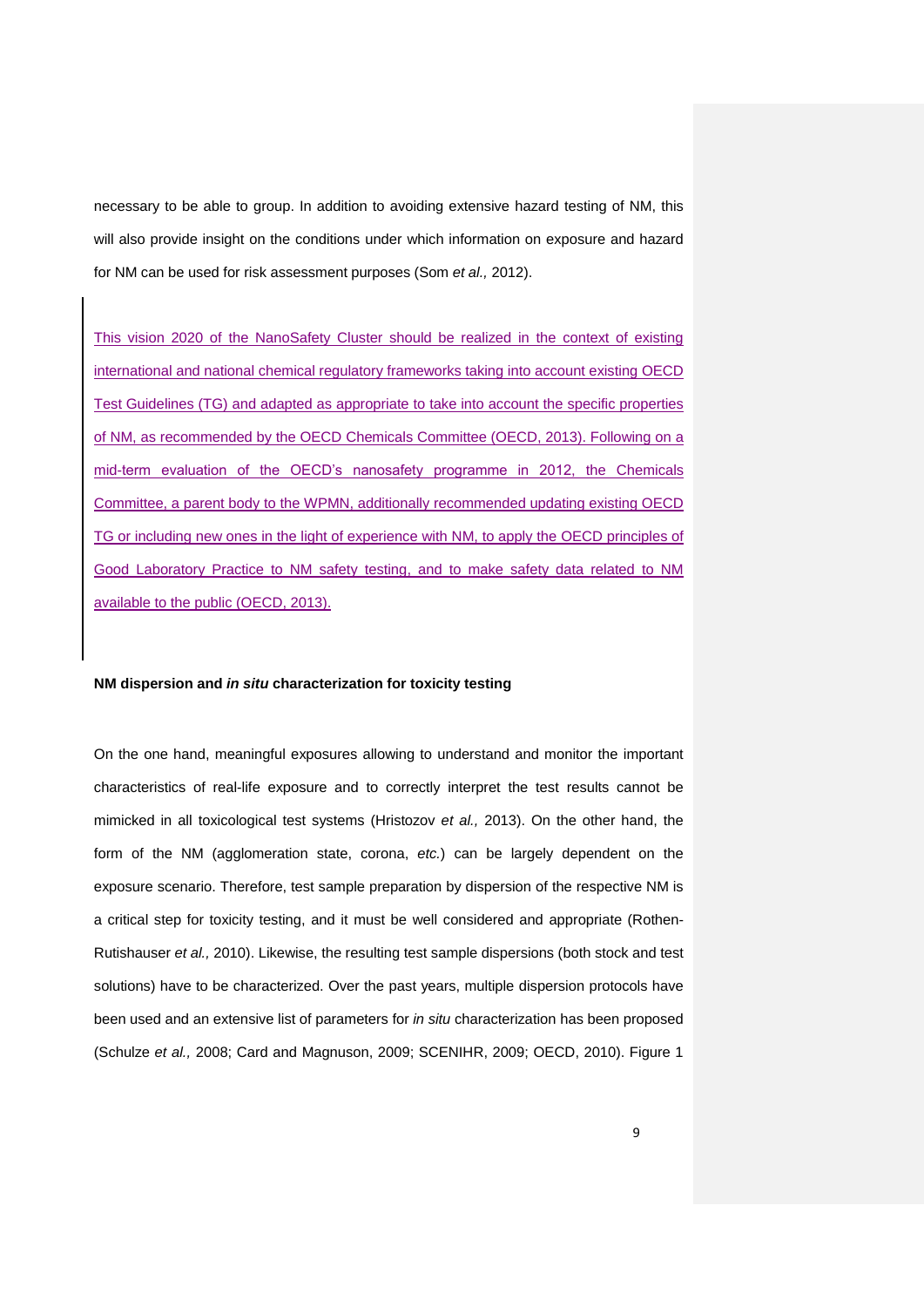lists characterization parameters currently considered relevant for NM preparation and safety testing.

#### **Testing strategies to assess NM biopersistence and biokinetics**

NM may potentially cross portals of entry into the body, such as the gills, the gastrointestinal tract, lung epithelium, or skin, and also internal barriers, such as the blood-brain barrier, placenta, and blood-testis barrier. NM with different characteristics (size, coating, shape) may differ considerably in the extent of their transportation across these barriers. The types of particles that can be transferred across barriers have not been systematically investigated, and to date very little is known about the parameters that influence differences in the extent of transportation (Oberdörster, 2009; Landsiedel *et al.,* 2012). However, such information will be relevant to determine if NM have reached the systemic circulation, and if so, to what extent bioavailability is increased, and whether, for instance, systemic effects, including cardiovascular or immunological toxicity, should be considered.

In contrast to many soluble chemicals, NM generally tend to disappear rapidly from the blood by being taken up into tissues, mainly those containing phagocytic cells. The apparent very short blood-plasma half-life stands in sharp contrast with the apparent long whole-body or tissue half-life. Once filtered from the blood by macrophages, NM tend to stay in these cells and in similar cell types, and they undergo whole-body elimination only to a fairly limited extent. Strong indications for this are already available for a number of NM, such as silver, SiO2, and cerium nanoparticles (Lankveld *et al.,* 2010; Dan *et al.,* 2012).

Coatings as intentional modifications of the NM surface impact the effect on organisms by *e.g.* increasing the blood-plasma half-life (such as in the case of polyethylene glycol-(PEG) coated NM). Likewise, unintentional surface modifications may have an impact on the tissue distribution of NM, as well as on the rate in which distribution occurs (Liu *et al.,* 2012). A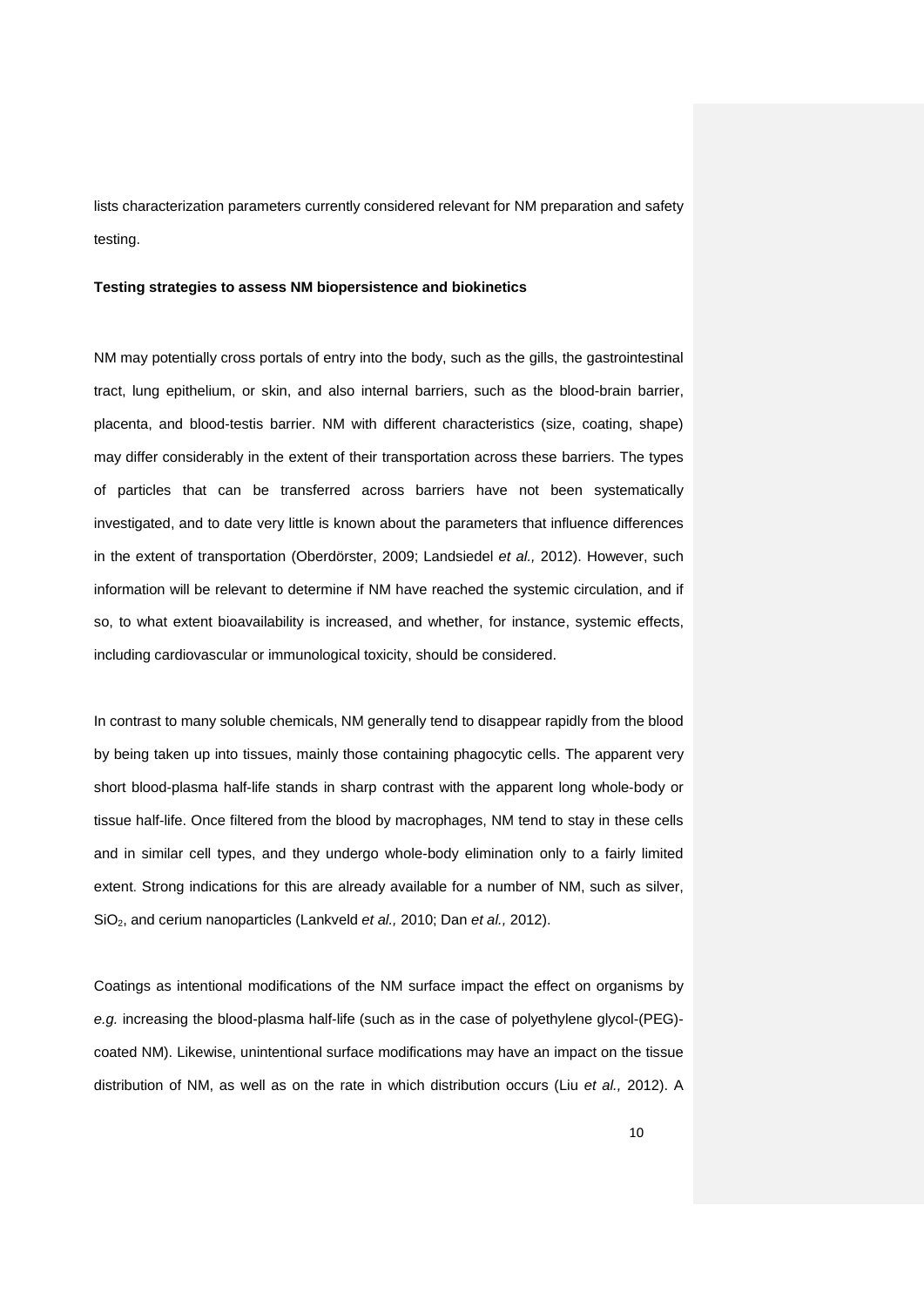"protein corona" is likely to be formed around the NM when they enter the body or even already before, *e.g.* when they are added to food products (Nel *et al.,* 2009; Lundqvist *et al.,* 2011; Johnston *et al.,* 2012). It should be noted that the corona of biological molecules covering the NM surface is most likely composed not only of proteins, but also of lipids and carbohydrates (Gasser *et al.,* 2010). This "bio-corona" surrounding NM is dynamic, since the types of molecules forming it may change in time. Additionally, proteins and other molecules in the body fluids (mucus, blood, etc.) can differ significantly depending on the individual's health conditions, thereby affecting the composition of the corona (Nel *et al.,* 2009; Johnston *et al.,* 2012). Similar to surface modifications of the NM, the corona affects the distribution pattern and the rate of distribution. This also implies that the uptake into cells is driven by the corona (Nel *et al.,* 2009; Landsiedel *et al.,* 2010). Concerning ecotoxicity, NM coating with organic molecules, such as humic acids or with minerals, is of relevance. More evidence is becoming available in regard to such issues, but this is still far too little to obtain a clear overview on the influence of NM surface modification and corona on bioavailability, biokinetics and cell entry.

Effects of NM may be related to 1) the particles themselves and their coatings (particle effects); 2) ions or molecules released from the particles (chemical effects); and 3) molecules formed by the catalytic surface of the particle (nanorelated effects) (Landsiedel *et al.,* 2010; Nel *et al.,* 2013). *In vitro* dissolution tests in physiologically relevant media (*e.g.* lysosomal fluid, gastrointestinal fluid, lung lining fluid) may give indications on the time frame in which mainly particles, both particles and ions, and mainly ions are present (Dekkers *et al.,* 2011 and 2012; EFSA, 2011). If particles are unlikely to dissolve, efforts should focus on long-term particle related effects, since the particles are likely to accumulate over time and exert their particle effects accordingly (Dekkers *et al.,* 2012). If particles dissolve, both particle and ion-related toxicity should be considered. In that case, accumulation of particles is to be expected to a smaller extent, due to elimination by dissolution of particles to ions. The ion-related effects may be different from the effects of the dispersed particles. If NM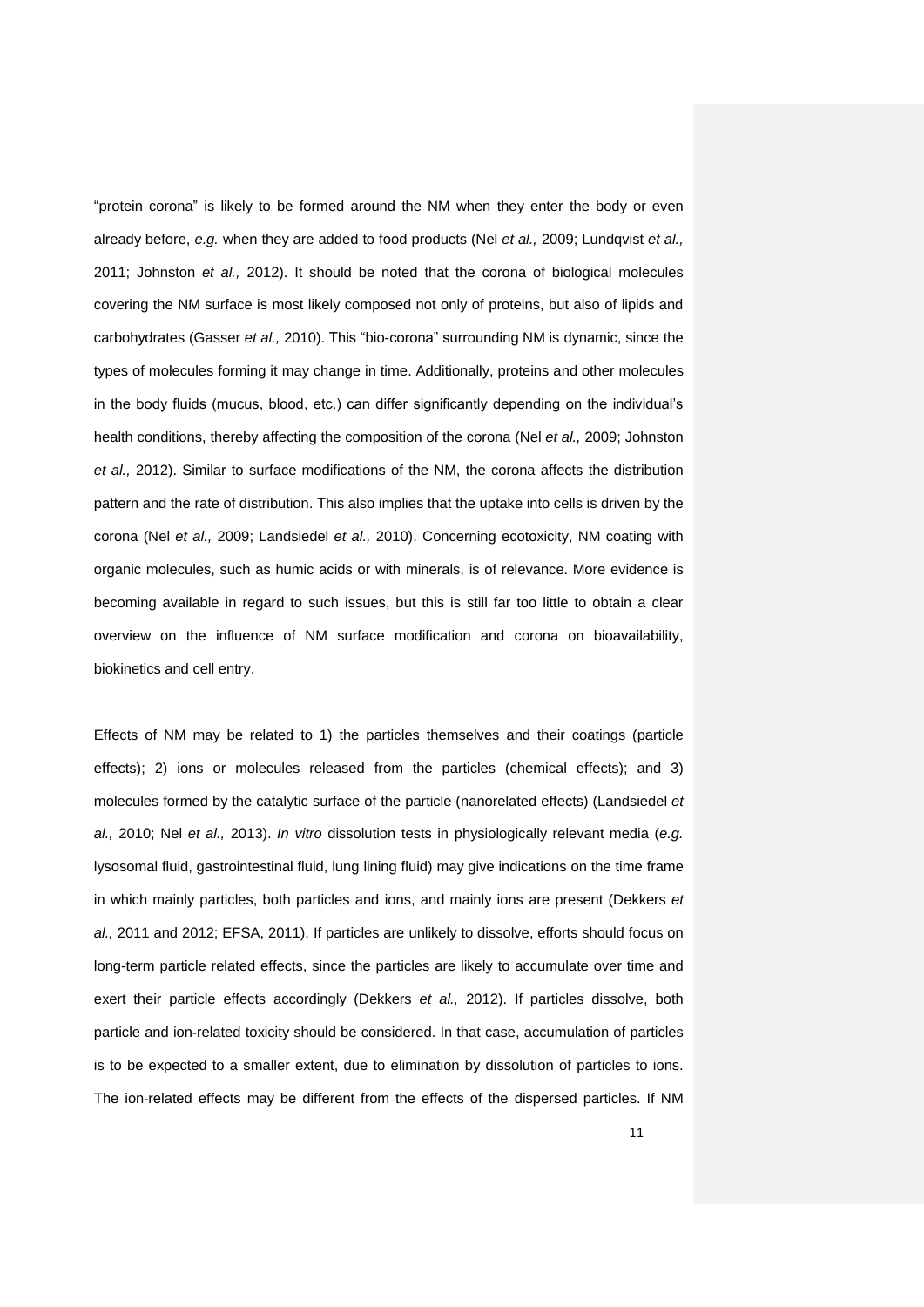distribution and cellular uptake occurs in the particulate form, the ions may be released at different sites than when the NM are distributed as dispersed particles. Hence, the resulting toxicity may be different.

Uptake by cells without significant clearance from those cells, as known for some NM, may pose a potential risk that up to now has not sufficiently been taken into account in the context of risk assessment. In order to prevent problems from arising, such as those encountered for persistent organic pollutants, information on long-term effects of NM should be addressed.

In conclusion, the biokinetics of NM is certainly a research area of high priority. By 2020, the understanding of the mechanisms and significance of NM absorption via different routes, including de-agglomeration, and their distribution and translocation throughout the body, as well as cell type-specific NM uptake, breakdown and excretion will have markedly improved. Furthermore, the significance of biological barriers will be better understood and can be estimated based on simple tools (*in silico, in vitro*), allowing for a high throughput and reliable assessment of the possible risks posed by NM to human health and environmental species. Kinetic data and kinetic modeling should become tools to evaluate whether a specific NM behaves differently from another NM or from the corresponding bulk material. This should also allow assessment of whether NM can be grouped for risk assessment purposes. Based on such mechanistic understanding, it may also become possible to predict under which circumstances overload of various cell types is likely to occur.

#### **Testing strategies to assess NM human health hazards (***i.e.* **toxicity)**

**Formatted:** English (U.S.)

To date, no new type of toxic effect has been described for NM (*i.e.* no effects which have not been observed with any other substance or particle before). However, as has been discussed above, the uptake, tissue distribution, and clearance of NM may be different from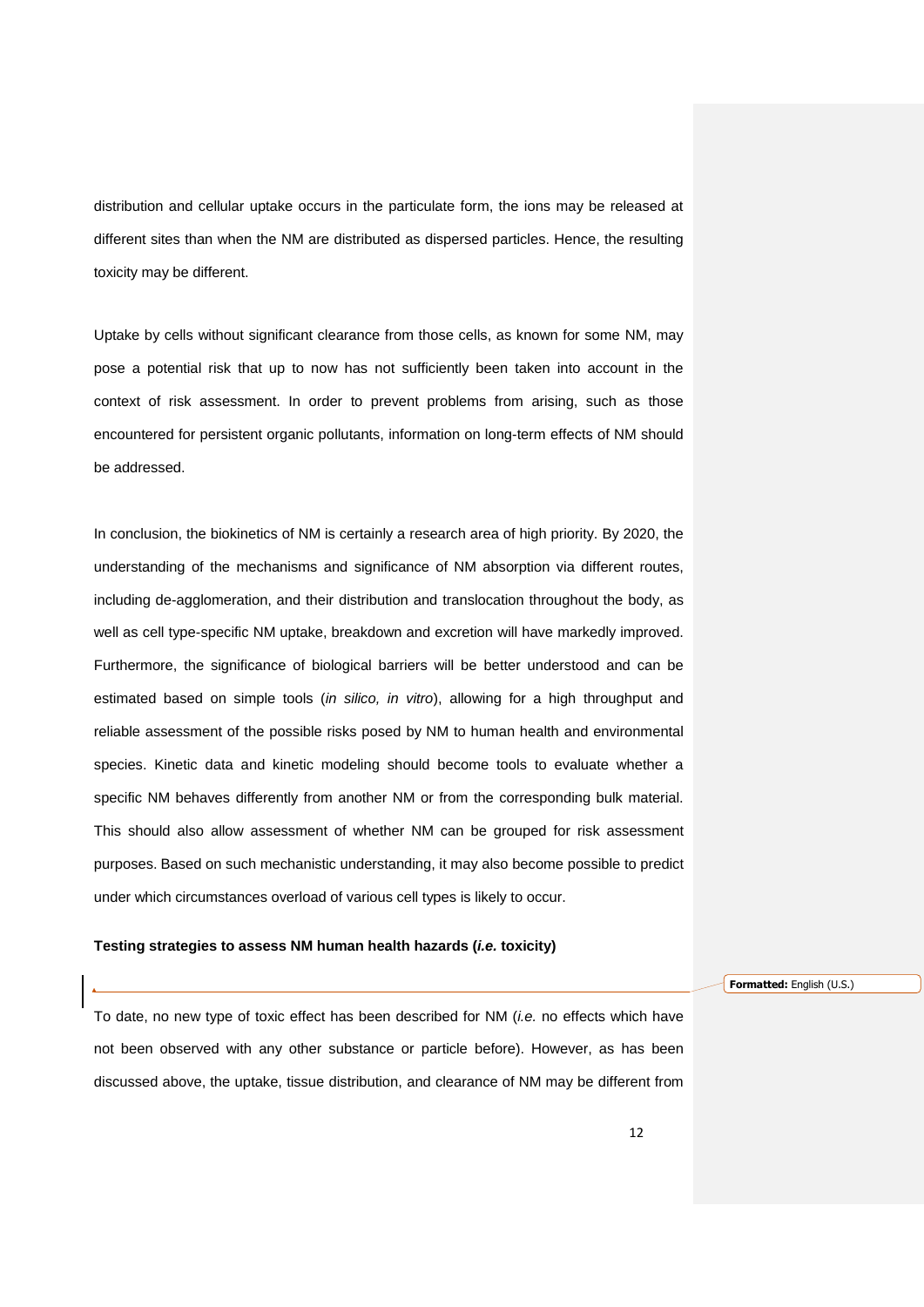dissolved molecules or larger particles. Nevertheless, the toxicity of NM can generally be tested by standard testing methods used for conventional chemicals, adapted to take into account, *e.g.* the NM-specific requirements for test sample preparation and characterization as well as test interference controls. Further adaptations of standard test methods may be necessary. It should be noted that these adaptations might not only be relevant for NM testing, but that they might be challenges for the modernization of safety testing approaches as such.

Traditional toxicity testing is largely restricted to the mere observation of apical effects (*i.e.* clinical or histopathological manifestation of effects) and was performed according to an extensive list rather than a targeted strategy. A targeted testing strategy would be an efficient approach in line with the 3Rs principle: Fewer animals might be needed for testing, or more – and more relevant - information would become available with the reduced numbers of animals used (Silbergeld *et al.,* 2011). A modern and efficient approach would address specific concerns for the respective NM in its given area of use (Nel *et al.,* 2013).

A concern-driven NM toxicity testing scheme consisting of three main tiers is presented in Figure 2. Tier 1 includes a concern assessment based on the physico-chemical characteristics of the specific NM and relevant scenarios for potential exposure, depending on its envisaged use. Such relevant exposure scenarios should take into account realistic dose levels that *e.g.* workers or consumers might be exposed to and whether nanomaterial exposure is likely to be in the aggregated or agglomerated states. For NM of concern identified in Tier 1, Tier 2 focuses on identifying their basic toxicological concerns, while Tier 3 provides options to study specific endpoints of concern in more detail. The need for the performance of specific tests in the last tier is determined by the combined results of the first two tiers (Zuin *et al.,* 2011; Cockburn *et al.,* 2012).

**Formatted:** Font: Italic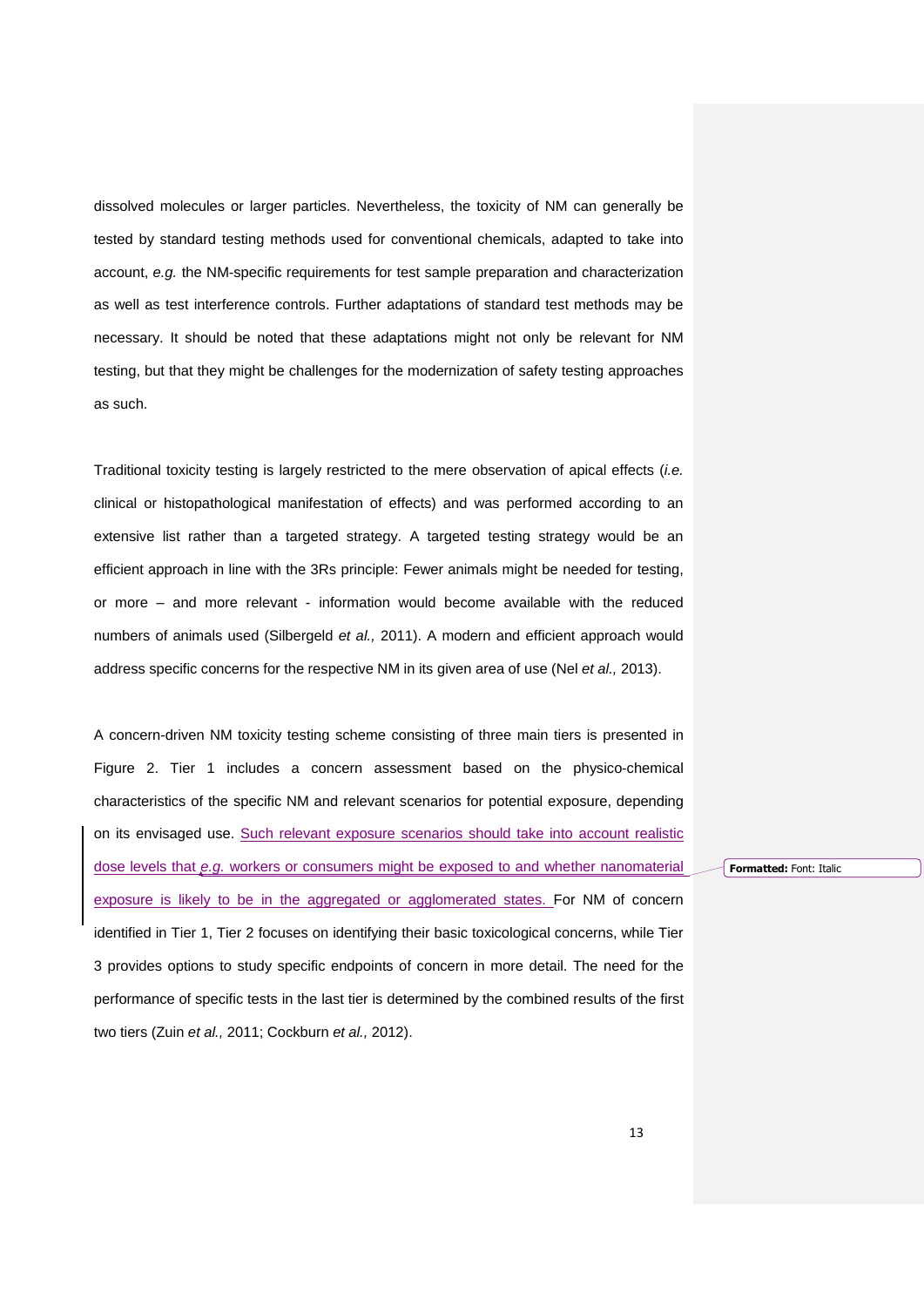Tiers 2 and 3 each consist of three parts, the so-called toxicity domain, the decision-making process, and the description of options for testing within each domain. Each toxicity domain reflects a specific toxicity endpoint or type of testing (*e.g.* repeated dose, biokinetics) to be addressed and contains a number of options for testing or non-testing, *e.g.* grouping/waiving) that can be selected in the decision-making process based upon the concerns identified in the preceding tier(s).

In the following, these three tiers of the concern-driven toxicity testing strategy for NM are discussed in further detail:

### Tier 1. Identification of NM of concern (Figures 2 and 3)

The first step of Tier 1 is the identification of the NM. This will depend on the definition of NM used (Bleeker *et al.,* 2013). In the European Union, the respective Commission Recommendation (Anon., 2011b) defines a 'nanomaterial' to be a *"natural, incidental or manufactured material containing particles, in an unbound state or as an aggregate or as an agglomerate and where, for 50 % or more of the particles in the number size distribution, one or more external dimensions is in the size range 1 nm - 100 nm"*. The Commission recommendation provides for flexibility in the number size distribution threshold of 50% and lays down that *"fullerenes, graphene flakes, and single wall carbon nanotubes with one or more external dimensions below 1 nm should* [also] *be considered as nanomaterials".*

Many NM will not raise specific concerns, but will readily dissolve or form other, larger, particles (e.g. granular, biopersistent NM with low surface area and reactivity). However, other NM are likely to possess properties raising concerns for toxic effects (Figure 3, Step 2, identification of NM of potential concern). These concerns may be general or linked to specific uses and exposures (Figure 3, Step 3, identification of actual, relevant concerns). For instance, NM solely used in non-spray cosmetic sunscreen lotions may be of low **Formatted:** Font: Italic

**Formatted:** Font: Not Italic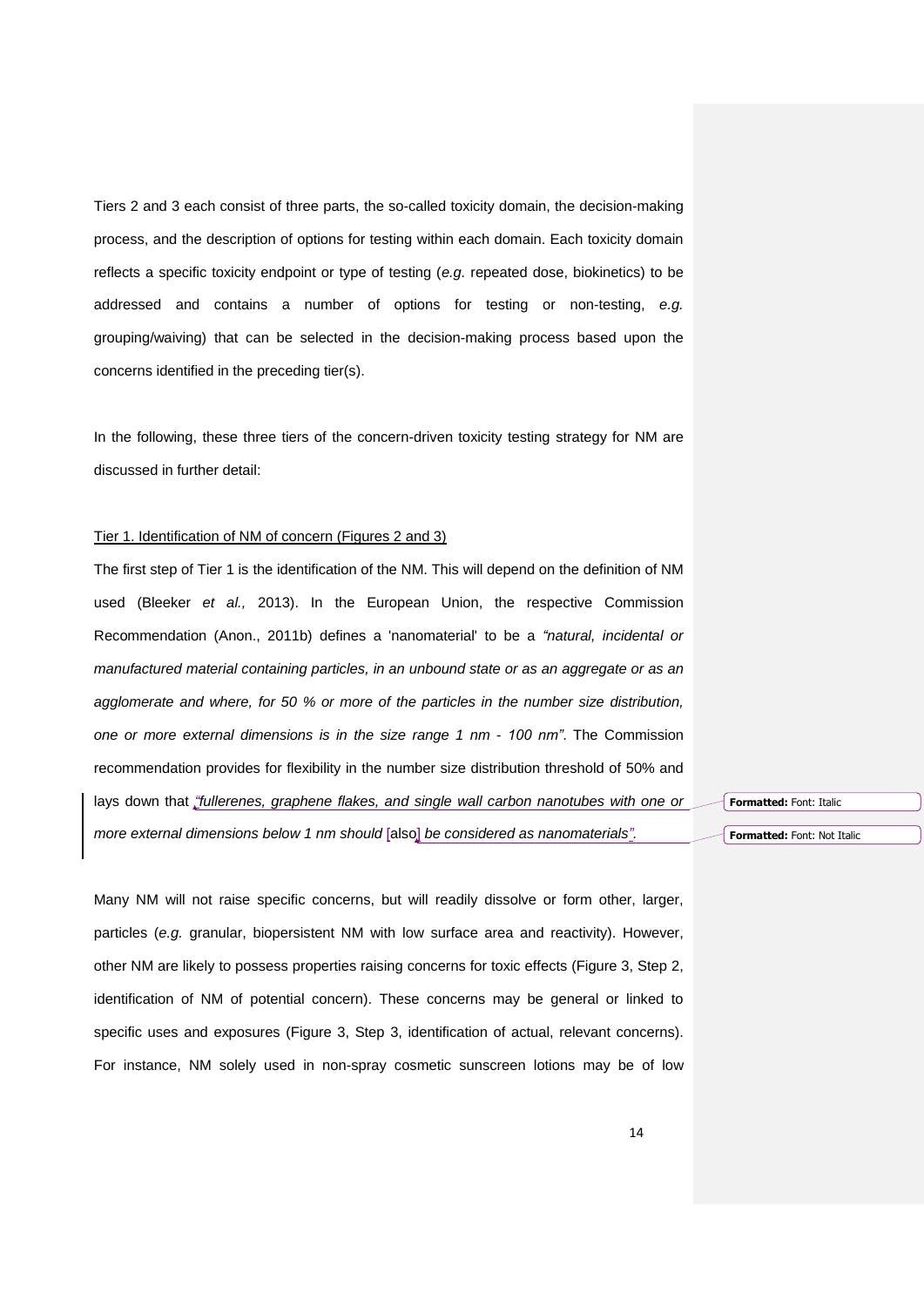concern for inhalation toxicity for consumers. The output of Tier 1 might be a prioritization list for the testing of an individual NM in Tier 2.

#### Tier 2. Basic testing (Figure 2)

Concerns identified for an NM in its handling and use scenario can be addressed by (modified) standard test methods in a targeted strategy. At present, four toxicity domains are defined in Tier 2, *i.e.* biokinetics, local effects at the point of entry or primary contact, genotoxicity, and short-term toxicity (including inflammation and necrosis/cytotoxicity). Within each domain, a number of options for testing will be available, from which a selection for further testing can be made taking into account the concerns identified in Tier 1. For instance, the most relevant route of exposure or a potential for persistence identified in Tier 1 will determine choices for testing, including test designs (*e.g.* parameters to be addressed, appropriate routes of exposure). Similarly, the order of testing can be decided upon to ensure that tests are combined meaningfully leading to best possible test designs and test results. During this decision-making phase, all available information will be considered. Grouping of substances (see also below) is seen as an integral part of the decision-making process: Based on grouping, it can be decided to waive specific tests or to confirm the necessity of a further test. The outcome of grouping can either be negative (no concern) or positive (a concern is confirmed based on the grouping). The latter will not automatically lead to further testing, but may lead to a decision, such as to stop research and development of the given substance or to the recommendation and application of adequate risk management measures.

#### Tier 3. Specific testing (Figure 3)

The outcome of Tier 2 tests will allow identification of the need for additional information and determining appropriate toxicity domain(s) to be addressed in Tier 3. The selection and design of tests for Tier 3 will thus be based on the information obtained during Tiers 1 and 2.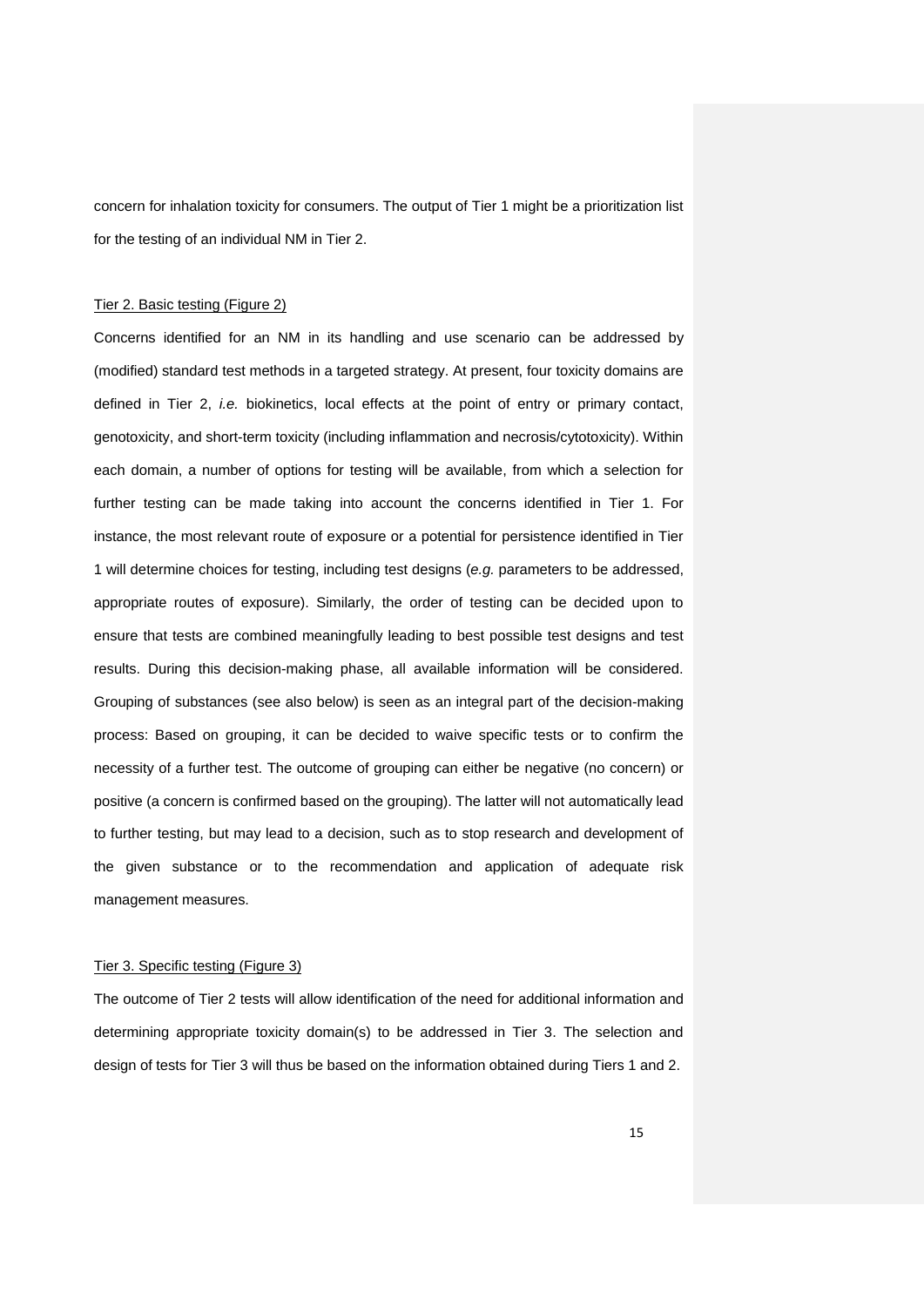#### Considerations for decision criteria and testing options

The options and decision criteria for testing within each toxicity domain of the presented testing strategy remain to be determined. Possible options for testing in Tiers 2 and 3, as illustrated in Figure 2, require completion. Of paramount importance, such criteria should ensure an overarching testing strategy and an integrated combination of tests rather than a set of separate tests for individual domains. The set of decision criteria should aim at obtaining the best possible data set, making use of the minimum number of tests possible. However, the criteria should not only relate to the identification of testing requirements, but also include options for waiving specific tests and provide guidance for grouping. If the need for specific additional tests is identified in the decision step of a given tier or is considered obligatory for grouping purposes, this will be described and included. An example for this may be a test for confirmation of a comparable mode-of-action.

For several concerns, the expected toxic effect will be obvious from the composition (or shape or modification) of the NM and may thus be related to the bulk material (*e.g.* NM releasing zinc ions will show zinc toxicity). Differences in toxicity profiles may, however, arise from different distributions of a given NM. Once more, these considerations underline the importance of biokinetics and material properties (such as surface effects and persistence of NM in different biological media) in the context of NM toxicity testing (Krug and Wick, 2011). Therefore, the biokinetics (ADCE) of NM are to be specifically addressed in any NM testing strategy.

Information on potential routes of exposure combined with indications for absorption across portals of entry determines the relevant route(s) of exposure to be chosen for testing systemic toxicity. Transportation across further barriers (placenta, blood-brain, blood-testis) will provide indications for the choice of (endpoint-)specific testing (such as testing for reproduction toxicity or neurotoxicity). During physico-chemical characterization, solubility in physiologically relevant media should be addressed to determine potential concern for long-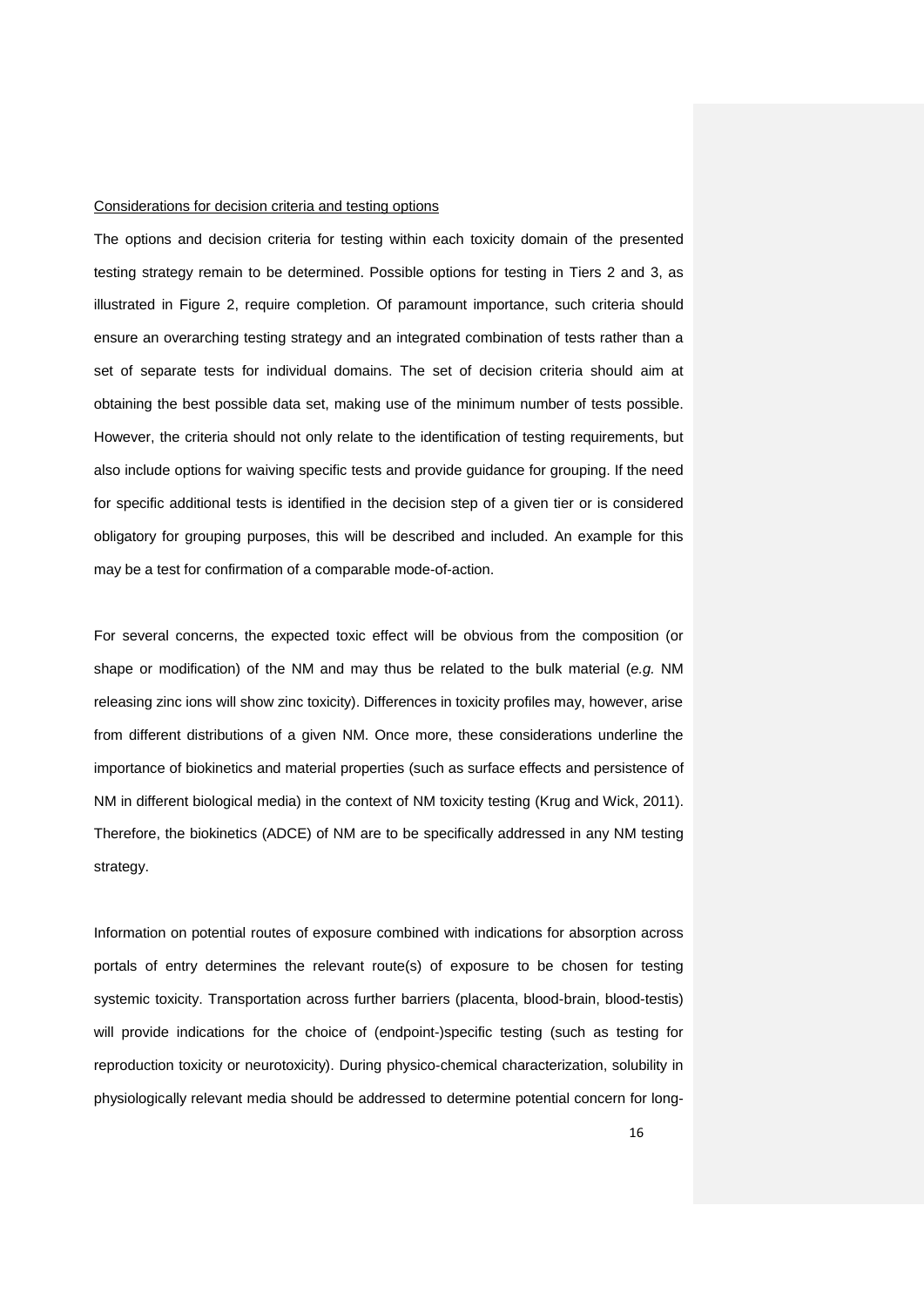lasting particle-related effects. If an NM, for which oral exposure is a relevant exposure route, dissolves in the gastrointestinal tract, only particle-related local effects on the gastrointestinal are anticipated (Dekkers *et al.,* 2011; EFSA, 2011; Peters *et al.,* 2012). If an NM dissolves within a couple of days in the macrophage/lysosome environment, equilibrium between intake and degradation will be reached within weeks, even upon daily exposure. Therefore, long-term particle related effects are unlikely. The potential use of information on dissolution for the risk assessment strategy should be investigated in more detail. Indications for biopersistence (in contrast to dissolution) and accumulation (to be investigated by a short-term kinetic study) of NM point to the need for long-term testing.

So far, carcinogenic properties of NM in the lung have not been studied extensively (Becker *et al.,* 2011), and very limited data on long-term studies by inhalation are available (Aschberger *et al.,* 2011). Long-term inhalation studies with selected NM are required, also allowing recognizing pathways by which NM can cause lung tumors (*e.g.* inflammation, overload, genotoxicity). As soon as such general principles will be understood, less demanding tests can be applied in the toxicity testing strategies (*e.g.* short-term inhalation tests, genotoxicity, and cell transformation tests). The same concept of test selection could be used to address further possible concerns, such as detrimental cardiovascular effects. These considerations clearly indicate priorities for further research in nanosafety.

#### Proposals for future testing strategies

The testing strategy presented in Figure 2 is largely based on modified OECD standard methods extended with selected new methods, which partly were specifically developed for NM, such as short-term nanotoxicity studies (Ma-Hock *et al.,* 2009; Klein *et al.,* 2012). Further development of toxicological methods and increasing knowledge on NM adverse effects, their mechanism of action and the relevance of test results for the situation in humans will also alter the choice of test methods and improve NM toxicity testing strategies.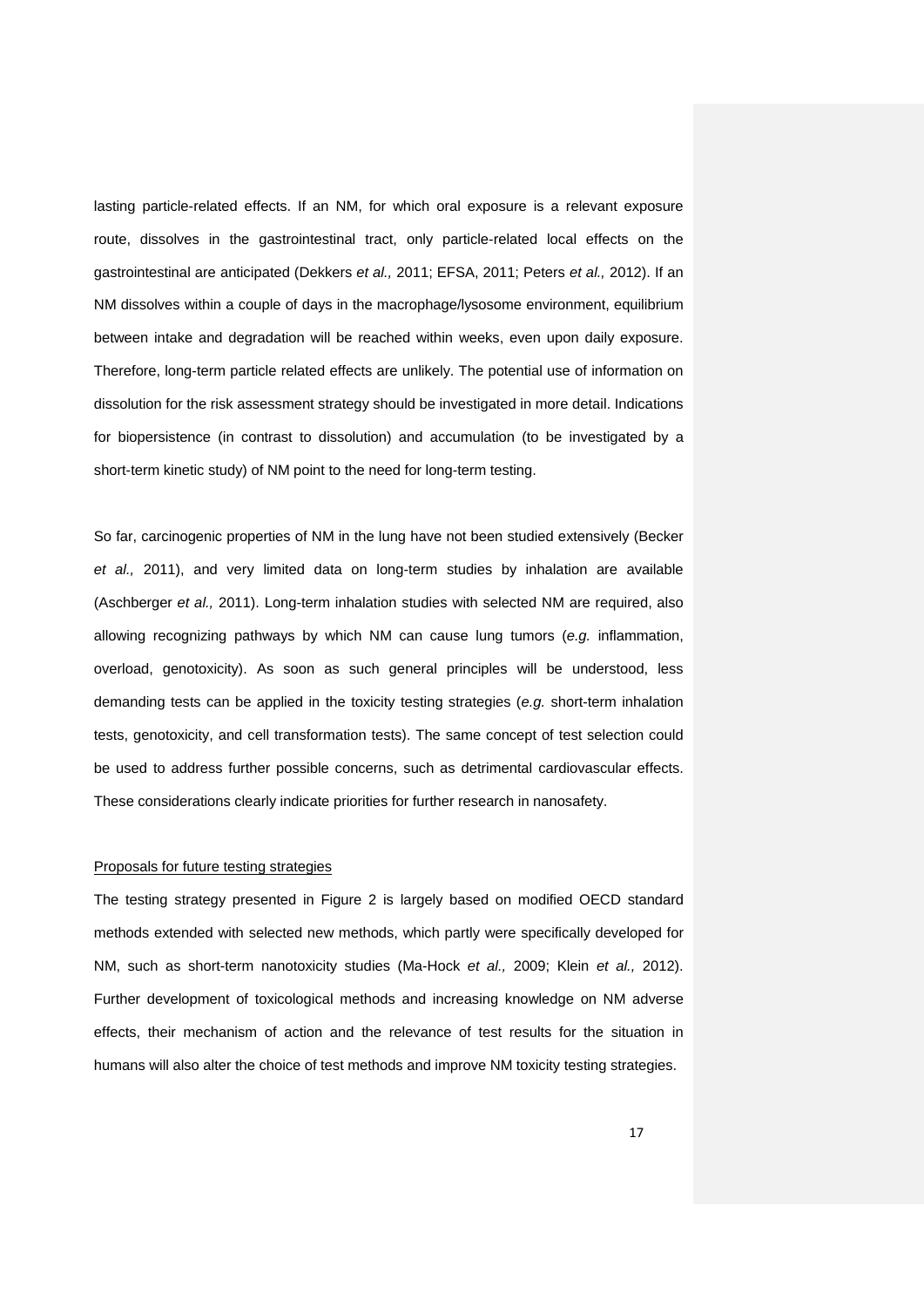Toxicity testing of NM should make use of realistic models that represent different exposure scenarios. Silbergeld *et al.* (2011) discuss a potential modern testing battery for NM consisting of four elements. In recognition that rodent models oftentimes do not reproduce the reactivity found in humans, emphasis should be placed on *in vitro* models of human primary cells in tissue-like organization (Silbergeld *et al.,* 2011). These may include barrier models (microvasculature endothelial cells, colon *vs*. small intestine, upper respiratory tract *vs*. alveolar space, skin) and models of the blood (in the case of intravenous delivery of nanomedicines).

Complex models reproducing tissue architecture and conditions would provide scenarios much closer to the human situation than when using continuous transformed cell lines *in vitro* or animals *in vivo*. An example for such a complex model is colon tissue composed of primary enterocytes with M cells cultured on a thin porous support, with underlying *lamina propria* macrophages and dendritic cells, overlaid with mucus and enterobacteria (see *e.g.* Leonhard *et al.,* 2012). Determination of NM effects in such models will allow a more comprehensive analysis of NM kinetics of interaction with the various extra-epithelial components of the biological system (mucus, bacteria, soluble factors), features of uptake by different mucosal cell types, intracellular trafficking, translocation between cells or compartments, and also biological effects, such as cell viability/damage (stress/autophagy, apoptosis, necrosis) and inflammatory cell activation (induction of inflammatory cytokines, inflammasome activation, down-regulation of inflammation inhibitors). In addition, such models can be adapted to reproducing conditions of disease (*e.g.* chronic gut inflammation, increased permeability, leukocyte influx, enhanced tissue destruction, impaired barrier function). This will allow testing different NM exposure scenarios, including those that are likely to be more relevant to safety assessment, *e.g.* in pathological or frailty conditions.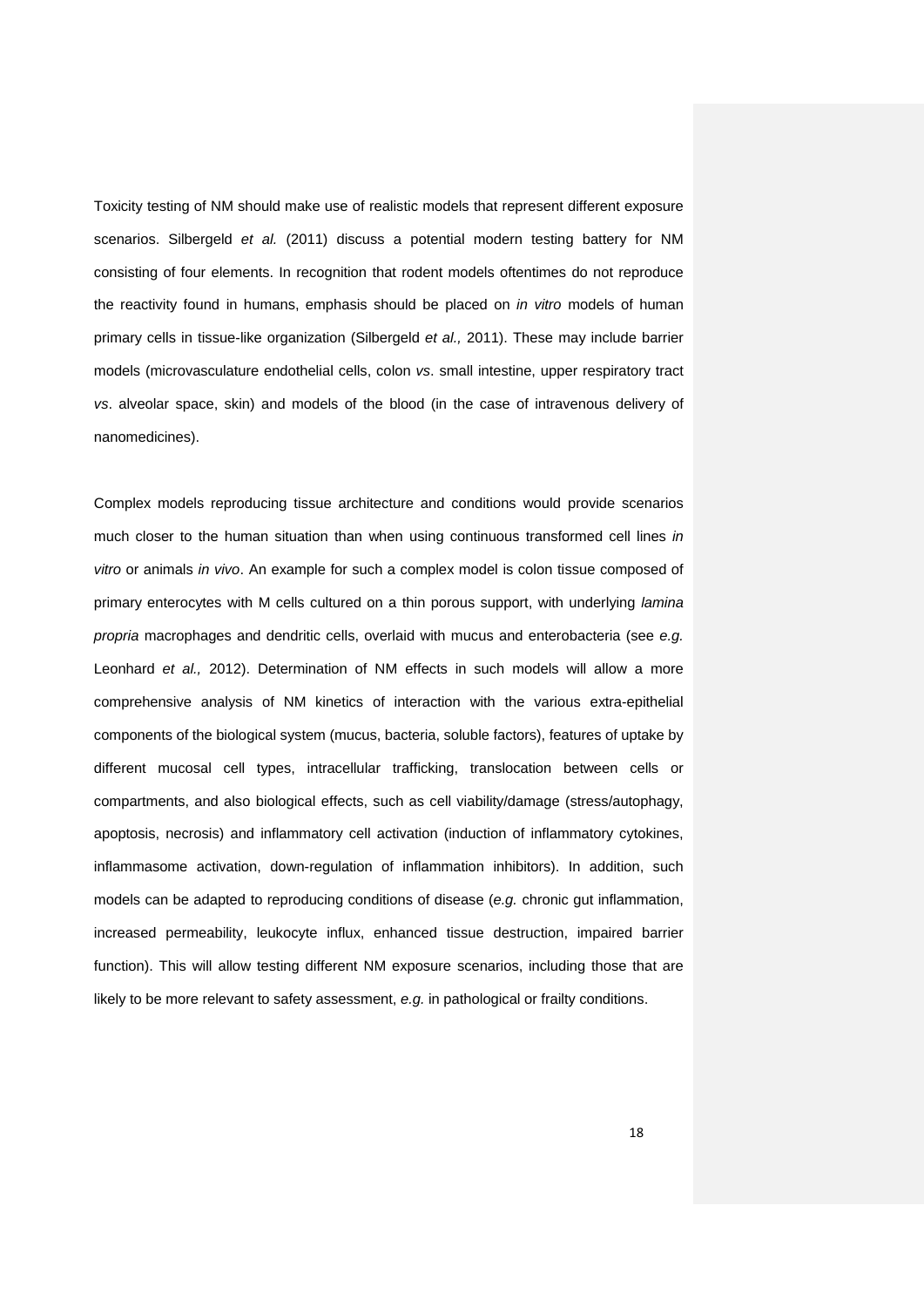In the following, taking the example of genotoxicity testing, the choice of test methods, prevailing research needs, and the potential to improve existing methodologies shall be discussed.

Based upon a comprehensive literature review, Landsiedel *et al.* (2009) have spelled out the following seven recommendations for genotoxicity testing of NM:

- 1. Know the NM to be tested and its form;
- 2. Recognize that NM are not all the same;
- 3. Consider uptake and distribution of the NM;
- 4. Take the NM-specific properties into account;
- 5. Use standardized methods;
- 6. Use *in vivo* studies and assess correlations with *in vitro* results;
- 7. Use this information to compile the likely mechanisms of genotoxic effects.

For many NM, both direct and indirect primary genotoxic effects as well as secondary ones can be partially explained as the result of enhanced production of oxidative stress which in return can lead to the induction of oxidative DNA damage (Bhattacharya *et al.,* 2012; Kühnel *et al.,* 2012). Thus, one of the main endpoints to be included in a range of assays addressing genotoxicity is oxidative DNA damage (Fenech, 2007). However no specific assay for oxidative damage detection is available as OECD Test Guideline, and the already widely used Comet assay remains under evaluation (Burlinson, 2012).

Data obtained with general toxicity tests are of fundamental importance for studying genotoxic properties, since a comparison of genotoxicity to general toxicity is critical for any assessment of genotoxic effects. Efforts should be made to identify assays that can yield multiple results by analyzing many different endpoints simultaneously, such as both cytotoxicity and genotoxicity, and that can be applied to many cell types.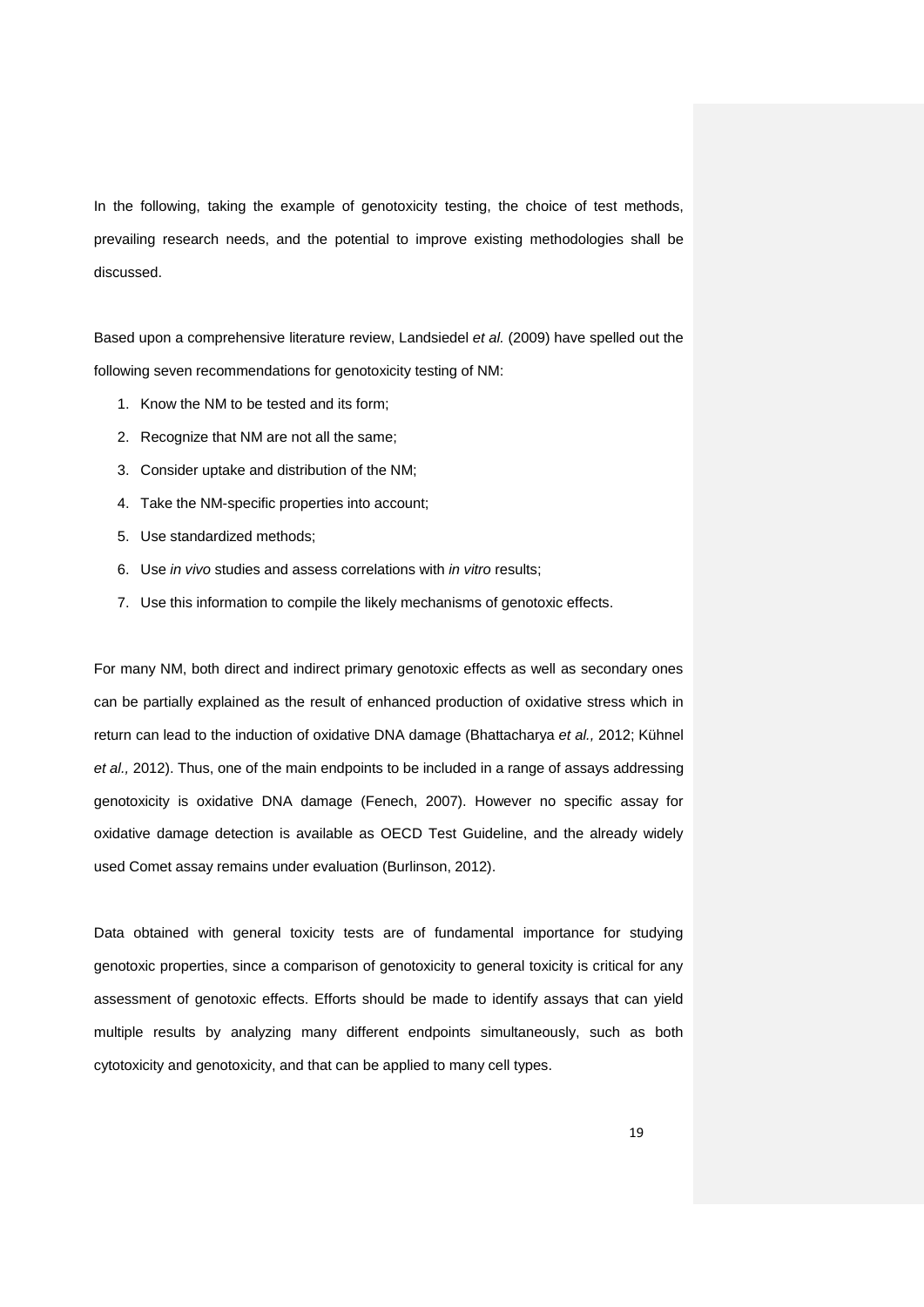Recently, there has been growing interest in epigenetic changes in gene expression. Several epigenetic mechanisms, including DNA methylation, histone modifications, and microRNA expression, can change genome function under exogenous influence (Koturbash *et al.,* 2012). Many metals possibly act by epigenetic mechanisms. Therefore, nanosized metal particles might also act through an epigenetic mechanism, for instance by directly interacting with subcellular components of the mitotic machineries, giving rise to aneuploidy (Colognato *et al.,* 2007). Investigations making use of *in vitro*, animal, and human studies have identified air pollutants (particulate matter, black carbon, and benzene) modifying epigenetic markers (Holloway *et al.,* 2012). Most studies conducted to date have addressed DNA methylation (Szyf, 2011), whereas only a few investigations have studied histone modifications or microRNA expression (Cheng and Cho, 2012). Indeed, an increasing number of nanosized compounds has been found able to induce changes in the acetylation and methylation of histone tails as well as microRNA deregulated expression (Stoccoro *et al.,* 2012). A comprehensive testing battery, however, should cover endpoints detectable at the gene, chromosome, and epigenetic levels and make use of a range of target cells (Lynch *et al.,* 2011).

As a further important endpoint of concern, the impact of NM on the immune system should be a major component of NM safety assessment. Immune responses protect an organism from damage and disease. Interference with the normal course of a protective immune response can have detrimental effects. Thus, assessing the capacity of NM to alter the normal course of immune responses is of particular importance for hazard assessment (Boraschi *et al.,* 2012). Interactions of NM with the immune system should be tested at the exposure site. Complex human primary models that include local immune cells can be used for this purpose, and several types of interactions should be assessed (Oostingh *et al.,* 2012):

When interacting with immune cells, NM may induce a reaction, for instance inflammation in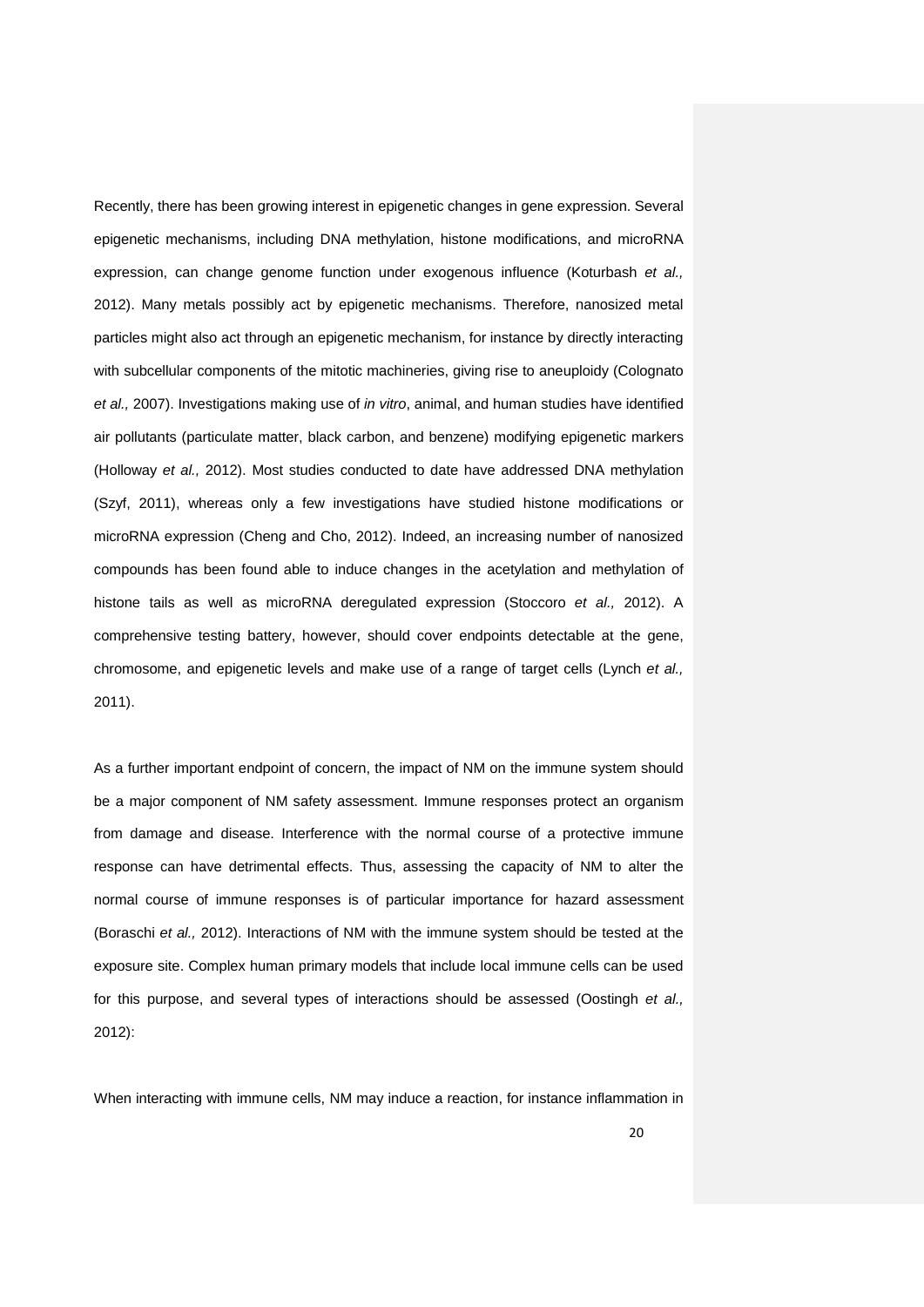the case of sentinel innate immune cells. During NM safety assessment, the type of inflammatory reaction requires further distinction: Inflammation can be a normal defense reaction. In this case, the inflammatory reaction is short-lived and beneficial in maintaining homeostasis of tissues, such as the barrier tissues, exposed to a stressful environment. Prolonged inflammation, however, is detrimental since it induces pathological tissue damage. The capacity of NM to induce protective *vs*. pathological inflammation should be evaluated in kinetic models using complex tissue-like human cell cultures. Profiling of the evolution of the response under normal conditions (successful elimination of the potentially dangerous agent and re-establishment of tissue homeostasis) will allow identification of possible immune-related derangements in the presence of NM (Oostingh *et al.,* 2012).

The majority of NM entering the body and not being immediately excreted ends up in the reticulo-endothelial system (RES) and are sequestered there. While RES cells have the task of destroying foreign materials, possible toxic effects of NM on these cells, in particular the mononuclear phagocytes of the different anatomical structures, is a major safety issue and must be carefully addressed (Boraschi *et al.,* 2012), especially since elimination from the RES tissues may be very slow for some NM.

#### **Testing strategy to assess NM impact on the environment (***i.e.* **ecotoxicity)**

A variety of methods and approaches for assessing the ecotoxicity and bioaccumulation of NM is already available, and further ones are under development. Underlining the fundamental difference between human health hazard and environmental hazard assessment, Figure 4 illustrates the main building blocks (*i.e.* different types of test methods and purposes of testing) of ecotoxicity testing strategies. These consist of laboratory tests, on the one hand (Figure 4; Building blocks 1a, 1b, and 1c; in blue, with Building block 1c in light blue, underlining that relevant test methods for this building block remain to be developed), and environmental simulation studies (Figure 2; Building block 2; in green).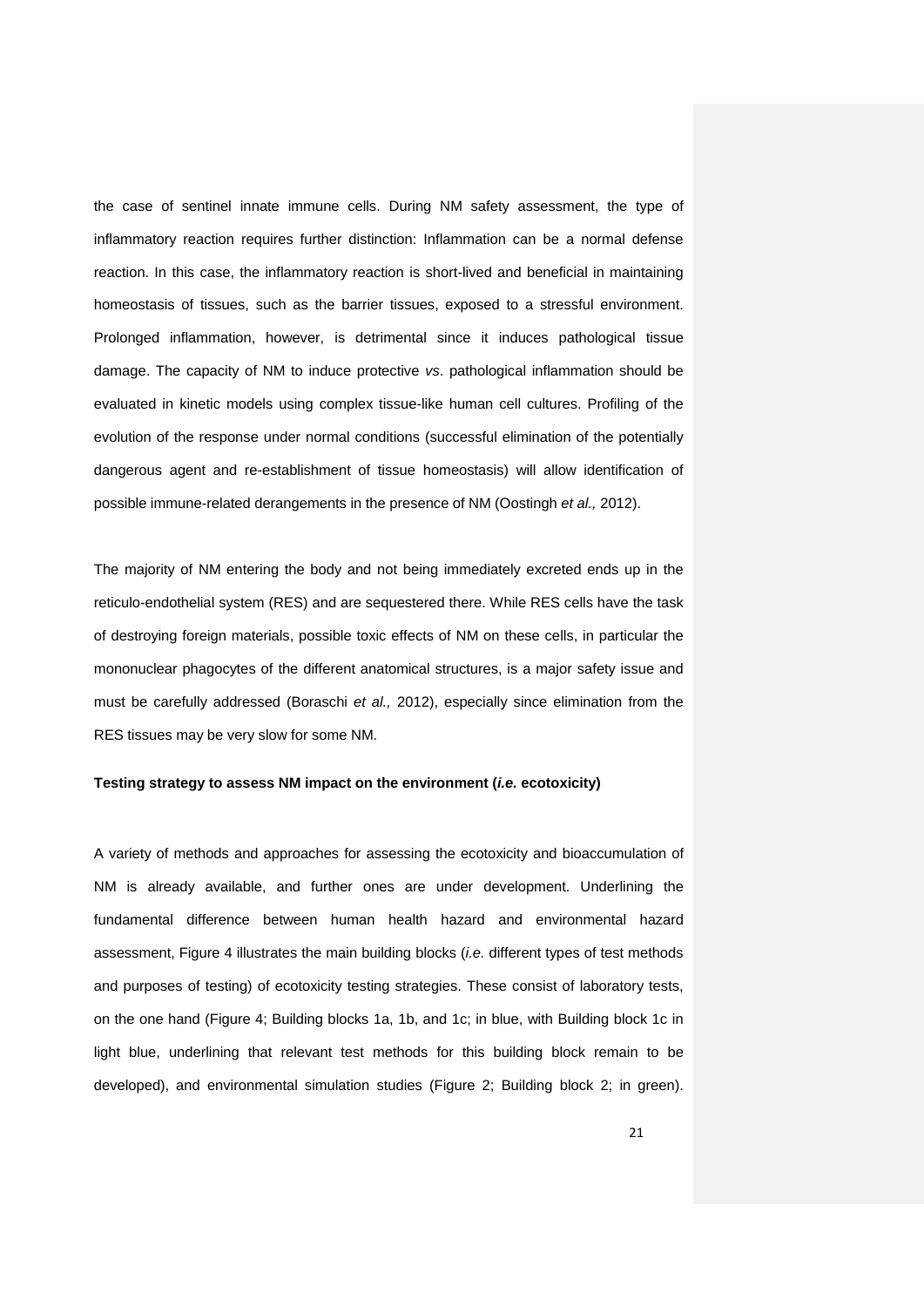Subsequently, Figures 5a and 5b present a proposal on how to integrate these building blocks into a tiered ecotoxicity testing strategy for NM.

For assessing the impact of NM on the environment, both ecotoxicity and bioaccumulation will be determined making use of standardized laboratory test systems (Figure 4, Building block 1a), similar to the standardized procedures established for conventional chemicals (*e.g.* according to OECD Test Guidelines). In these test systems, standardized, and often artificial, test media are employed. Therefore, they only allow a general characterization of NM effects, and verification of the results from such tests taking into consideration environmentally relevant groups of organisms (Building block 1b) and realistic environmental exposure scenarios may be necessary (Building block 2) (von der Kammer *et al.,* 2012). The complex interactions between NM, test media, and organisms may require amendment of existing test guidelines. Furthermore, the information obtained in standardized test systems is limited with regard to determining modes-of-action of the NM. This information (Figure 4, Building block 1c) may, however, be required for classifying NM, and it is likely to be a prerequisite for reduced, efficient testing aimed at a practical assessment of NM environmental hazard. Such suitable test systems beyond standardized testing, however, remain to be defined (Klaine *et al.,* 2008; Handy *et al.,* 2012a and 2012b).

Likewise, further research is required to define which test systems are applicable for screening or confirmatory testing of the compliance of standardized laboratory tests using more specific tests with environmentally relevant organisms (Figure 4, Building block 1b). Depending on the potential environmental concerns identified in basic laboratory testing, further test species, endpoints, and food webs (interspecies transfer) might be studied in environmental simulation studies applying more realistic environmental exposure scenarios (Figure 4, Building block 2).

22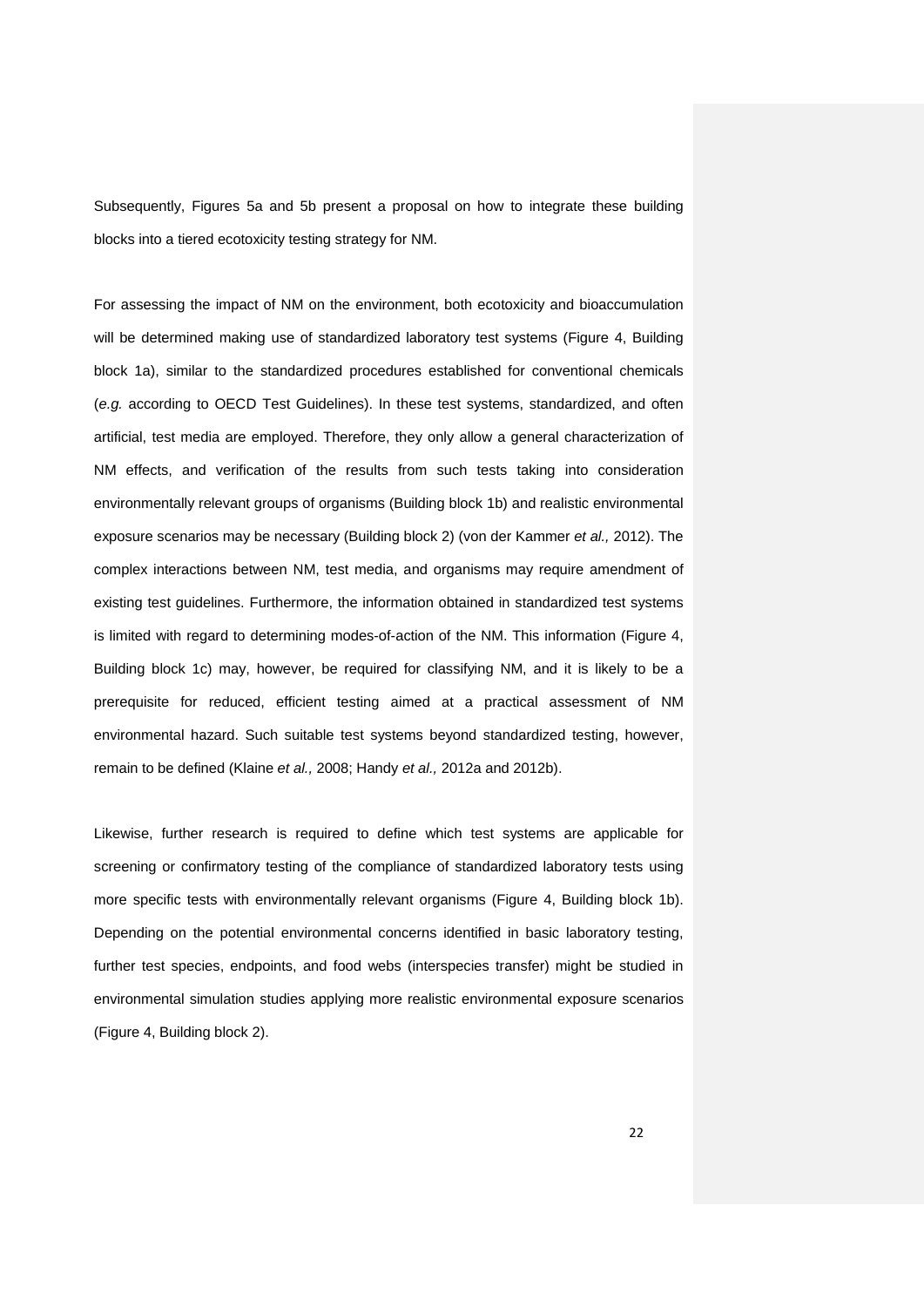Since NM bioavailability is highly dependent on the chosen test conditions, care has to be taken when simulating environmentally relevant exposure. In this context, sedimentation and (hetero-)agglomeration of the NM or application of natural stabilizers, such as humic acids, and their variability under different environmental conditions have to be taken into account (Handy *et al.,* 2012a and 2012b). Apart from providing data for environmental risk assessment, the results of environmental simulation studies performed under environmentally relevant exposure conditions can be used as basic information for environmental monitoring. Compartments, habitats, feeding types, or organisms identified as potentially endangered can trigger the need to collect specific environmental samples. Due to methodological limitations, however, such deliberations are currently speculative.

Due to the diversity of NM in regard to type of material, shape, size, surface modification, crystalline structure, *etc.*, for efficient ecotoxicological testing it is of special importance to be able to define groups of NM. Specific groups may comprise NM with comparable fate, behavior, and effects in the environment, as determined with the applied testing strategy (Stone *et al.,* 2010). To obtain comprehensive information on the properties and effects of a given group, a sufficient number of materials belonging to it should be studied in detail. For further NM belonging to the same group, only recognized key parameters, such as the most sensitive endpoint making use of environmentally relevant organisms, remain to be addressed (Figure 4, building block 1b).

Based upon these building blocks describing different purposes of ecotoxicity test methods, a tiered testing strategy to assess environmental hazards is proposed in Figures 5a and 5b. Testing begins with a selection of those tests considered necessary for the given NM (Figure 5a; Tier 1). (In this context it remains a matter of further investigation to determine whether information from human toxicity tests are useful in supporting the selection of ecotoxicological endpoints). Depending on the main exposure path (*i.e.* water, sediment, soil), testing should be performed in aquatic, sediment, and/or terrestrial species.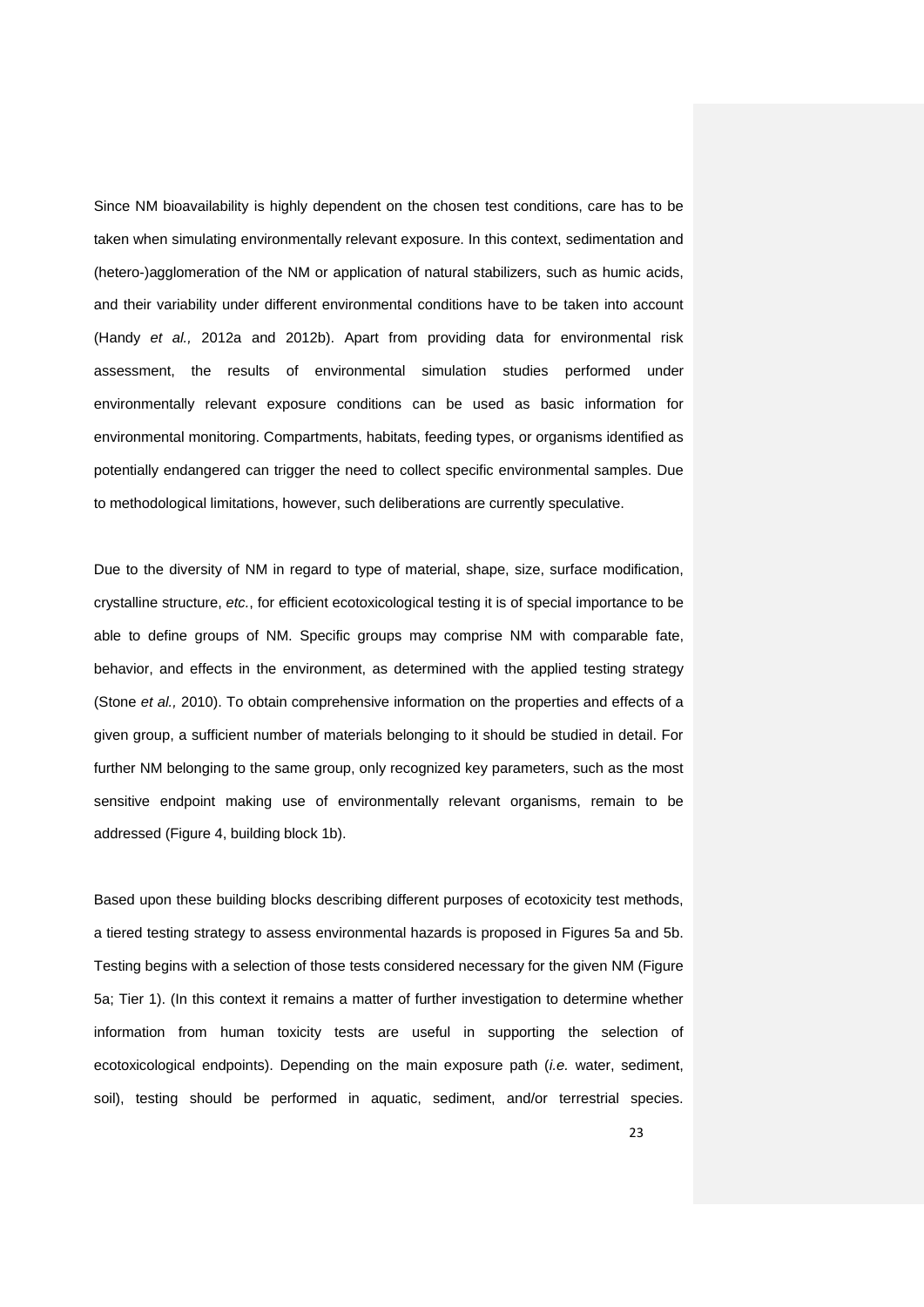Furthermore, it is advisable to include long-term testing alongside short-term testing from the beginning due to the persistent nature of many nanoparticle types.

In the context of REACH, the choice of test systems and test organisms to be used for ecotoxicological testing of conventional chemicals depends on the production volume of the respective substance. In the case of NM, however, it seems more appropriate to base the testing scheme on expected concerns based upon routes of exposure, findings on physicochemical properties, and on fate studies, rather than production volume. Such an adaptation of the testing scheme seems permissible since the REACH guidance documents (ECHA, 2012) allow adapting the testing strategy in specific cases. Exposure route-driven selections of test systems are considered to be most appropriate, if exposure in soil and sediment is more likely than in pelagic systems. This may not always be the case, although one might intuitively assume that NM tend to agglomerate/aggregate and sink. Furthermore, higher exposure does not always equate with higher risks.

All test results are compared with triggers (qualifiers). For conventional chemicals, such triggers are based on a comparison of the expected environmental concentration to the effect on mass basis corrected by assessment factors. It remains to be determined whether triggers comparable to those used for the testing of conventional chemicals can be applied for ecotoxicity testing of NM or whether modifications are required. For NM, expression of the environmental concentration on mass basis may be less suitable, and particle number concentration instead of mass concentration may be an appropriate alternative. To address these issues, further knowledge on NM exposure and fate are necessary. If such triggers are exceeded in Tier 1 test results, Tier 2 testing has to follow.

In Tier 2 of the ecotoxicity testing strategy (Figure 5b), only the specific group of organisms or the environmental compartment has to be considered for which a potential unacceptable risk was identified in Tier 1. In Step 1 of Tier 2, further tests with further species, laboratory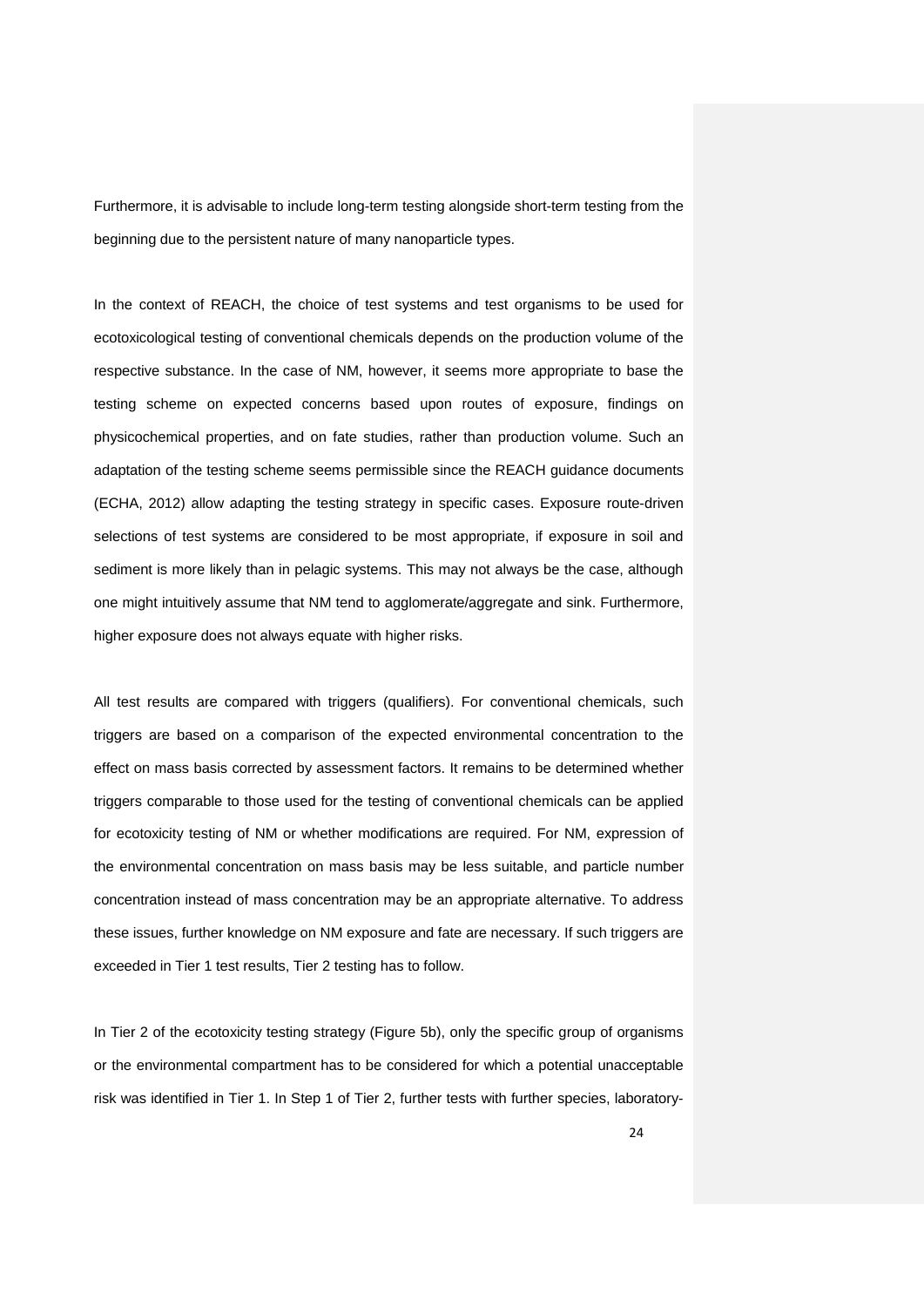scale simulation systems, and mode-of-action tests are performed as appropriate. In the second step of Tier 2, nanospecific aspects of particle exposure have to be taken into account: Since the testing conditions can affect surface functionalization, agglomeration behavior and bioavailability, it might be advisable to consider using natural stabilizers, such as humic acids, or to apply NM by simulating environmentally relevant pathways of entry. Analytical verification of the physico-chemical characteristics of the NM during testing may be necessary. Since however environmental conditions are highly variable, such simulations can only cover a limited number of different scenarios.

Due to prevailing knowledge gaps in the area of environmental hazard assessment of NM, further research is needed to confirm and complete the proposed ecotoxicity testing strategy. Such research should address the following topics (Aschberger *et al.,* 2011):

- NM solubility, agglomeration, and heteroagglomeration processes in environmentally relevant media;
- Selection of test organisms and endpoints for full NM testing (in standardized laboratory test systems): based upon concern, related *e.g.* to route of entry, rather than production volume?
- NM modes-of-action: elaboration of suitable methods;
- Criteria for classifying NM (particle characteristics *vs.* mode-of-action);
- Confirmatory tests: Which organisms and endpoints should be considered? Are the test methods that proved most sensitive for the NM respective category sufficient?
- Definition of triggers and qualifiers: Are the procedures applied for the testing of conventional chemicals suitable for NM?

#### **Grouping of NM for human health and environmental hazard assessment**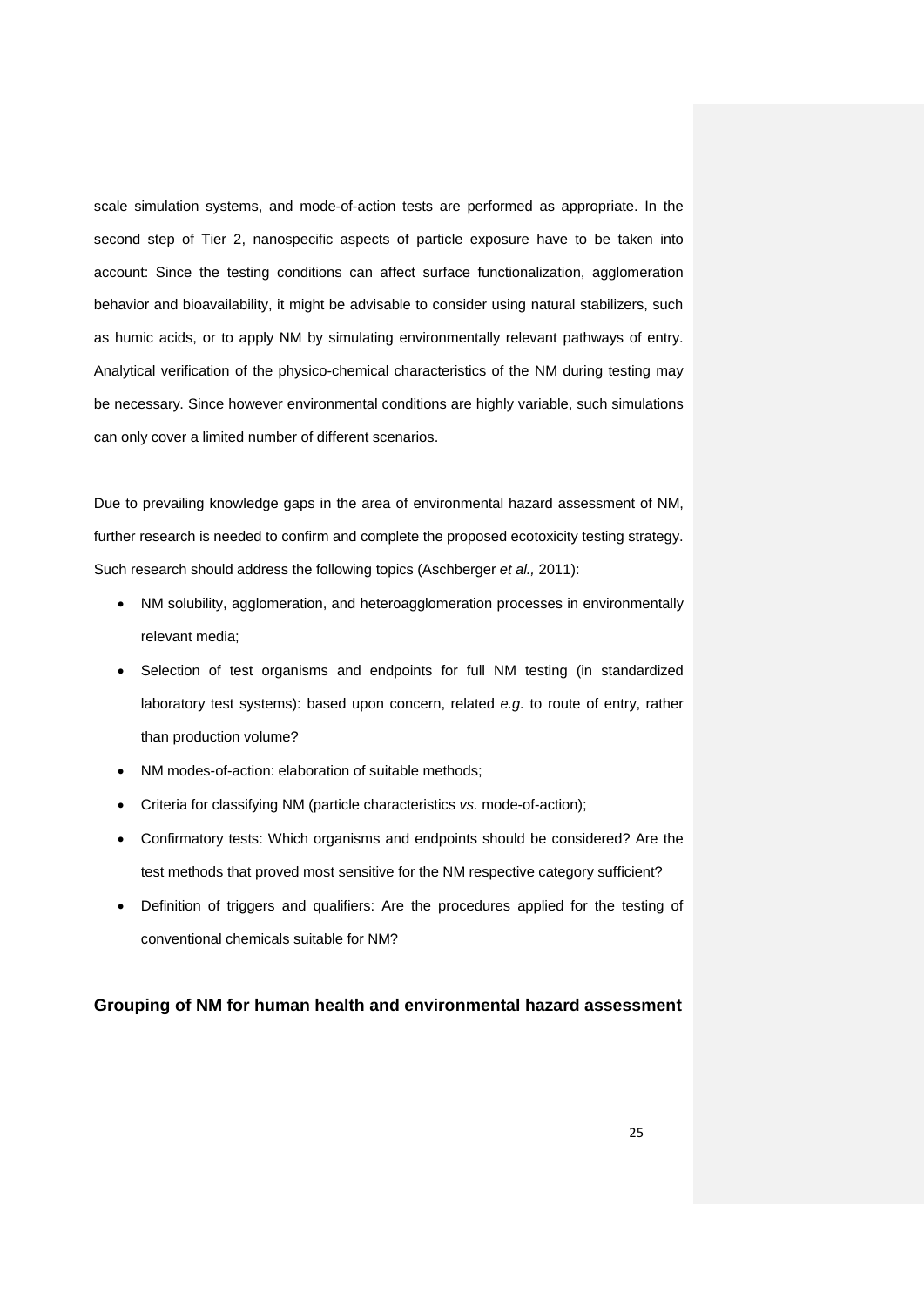Numerous NM are likely to find widespread applications in the near future, and a much greater number of modifications and uses of these NM is expected. It will be impossible to perform a full testing program on all NM with all modifications and in all use scenarios, notwithstanding that modifications or use/release scenarios may alter their biological effects (Som *et al.,* 2012). Alternatively, it seems possible to assign certain biological effects to specific material properties (physical properties and chemical and sterical composition) and group NM based on these material characteristics (Zuin *et al.,* 2012). Even though many NM have been shown to interact with cellular systems *in vitro* (inducing inflammation, ion release, catalysis of the formation of reactive species, or direct mechanical interaction), grouping of NM based on material characteristics has only been partly successful to date: So far no single material property – be it surface, volume or generation of reactive oxygen species – perfectly correlates with the observed biological effects for various types of NM. Therefore grouping of NM should be a high research priority for the next years.

As illustrated in Figure 6, alternative or complementary groupings of NM may be based on:

- Similar biopersistence and biokinetic characteristics. Fate and kinetics may also give a measure for grouping/summing nanomaterials, *e.g.* if the distribution and mode-ofaction are the same, but the bioavailability is different (due to *e.g.* differences in size). Identical distribution patterns in tissue of environmental compartments might also be a criterion for grouping different NM. If a nanomaterial shows a deviating distribution pattern, this may result in different effects and/or different target species for environmental exposure.
- Similar or common biological effects, including early effects and NM-cell structureinteractions. The latter approach can be served by cellular assays as well as shortterm *in vivo* tests.

These specifications reveal that a given NM could belong to more than one group. Furthermore, grouping based on early biological effects is tightly linked to the adverse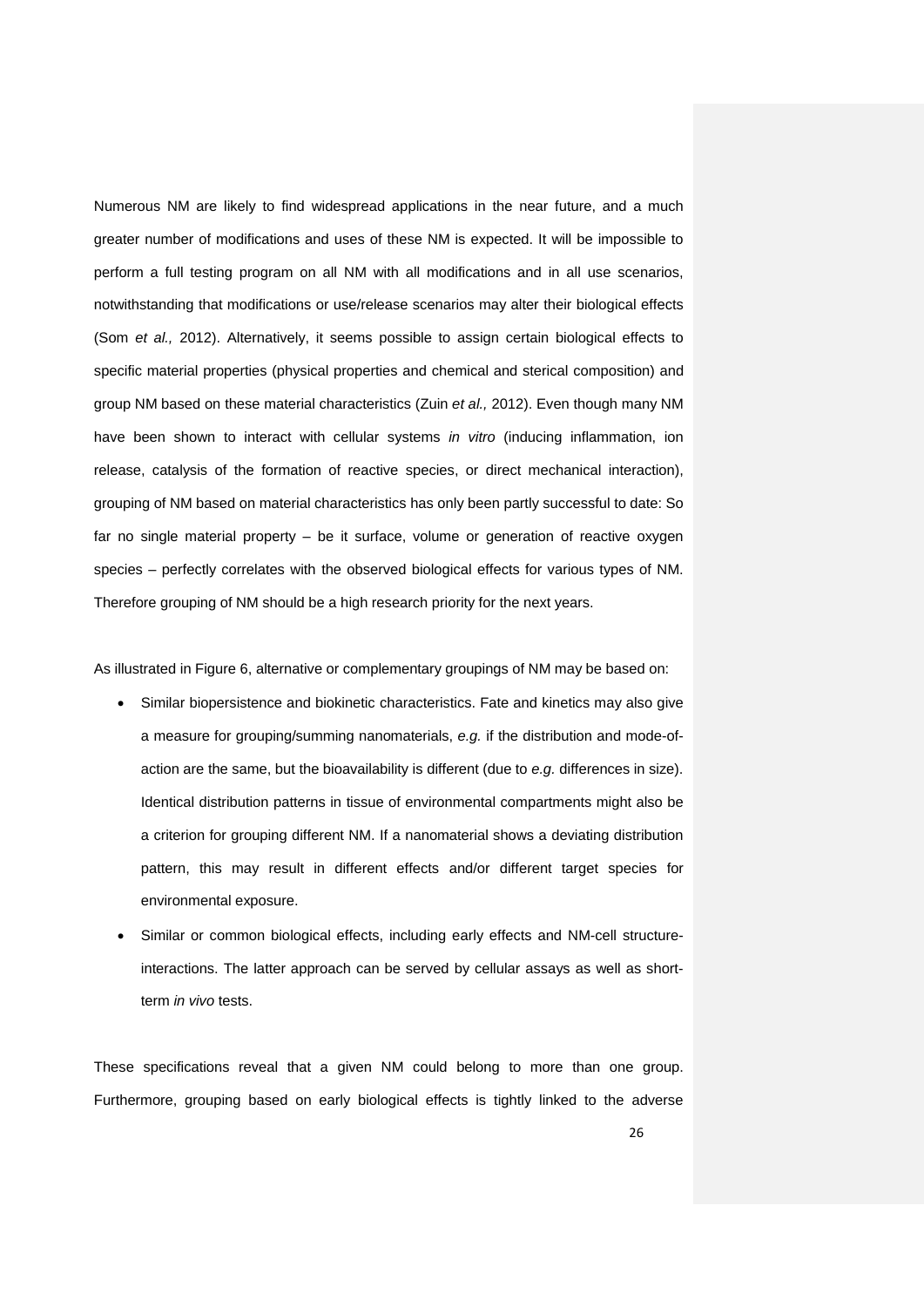outcome pathways concept (Ankley *et al.,* 2010; OECD, 2012) and the so-called *Tox21c Initiative* in the USA (Firestone *et al.,* 2010). Hence, grouping of NM by concern is considered a potential route.

Grouping of substances should form an integral part of any NM testing strategy. In the course of NM toxicity and ecotoxicity testing, it seems an effective and efficient approach to combine exposure, fate, biokinetics, and hazard data for risk assessment and grouping purposes. This document envisions a guidance regarding the integration of material properties, exposure, biokinetics, and hazard data, which therefore should be a high priority for future research on the safety assessment of nanomaterials.

**Recommendations for the human health and environmental hazard assessment of NM**

#### **A. Testing Strategies**

- 1. Find an approach to deal with changing characteristics, and thus hazard, of NM during their life cycle
- 2. Integrate exposure, material properties, biopersistence, biokinetics (ADME/ADCE) as well as primary effect and apical effect testing into a concern-driven testing strategy that can be applied to an individual NM but also includes guidance for grouping of NM. Use all available information to identify relevant concerns and to choose the right studies to be performed. Fill in the criteria for the decision-making process of the concern-driven tiered testing strategy.
- 3. Use grouping as an integral part of the testing strategy
- 4. Define adverse outcome pathways for different NM
- 5. Use data obtained in A.2, A.3, and A.4 to fill in criteria for grouping of NM
- 6. Define triggers for Tier 2 and 3 for human health risk assessment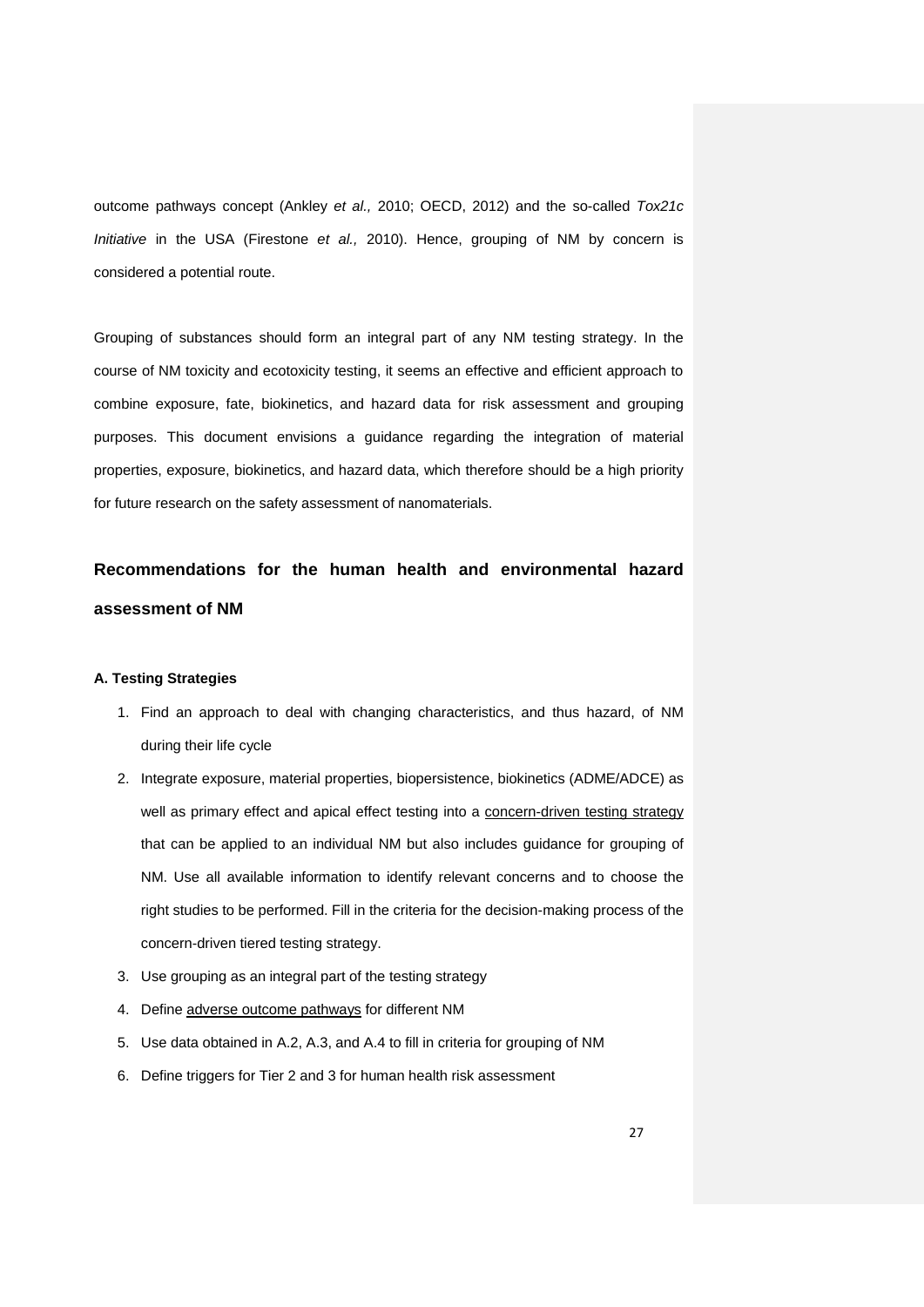- 7. Define trigger values for environmental risk assessment
	- o Provide guidance on the extent of ecotoxicity testing (terrestrial vs. aquatic tests)
	- o Provide guidance on the consideration of accumulation (which criteria trigger accumulation testing in individual organisms or in the food web)
	- o Provide guidance on the selection of ecotoxicological tests for compliance testing

# **B. Testing Methods**

- 1. Designate potential testing methods applied to NM to be of use for each concern
- 2. Define a list of NM as performance standards for testing methods (ideally covering different toxic effects and including positive and negative controls)
- 3. Update and amend existing testing methods for specific needs of NM testing
	- o Provide guidance on NM dispersion and *in situ* characterization in the test system
	- o Provide guidance on methods to study biokinetics (ADME/ADCE) and biopersistence, and on application of these data
	- o Provide guidance on development and application of testing methods as part of a testing strategy rather than as stand-alone tests
	- o Provide guidance for the simulation of increased environmentally relevant exposure; e.g. application of natural stabilizers
- 4. Update and amend existing testing methods in general (for NM and chemicals alike)
	- o Bronchoalveolar lavage in inhalation studies
	- o Extended histopathology (*e.g.* lung)
	- o Aquatic and terrestrial ecotoxicity tests
- 5. Establish general concepts for NM (and other particles) effects
	- o Carcinogenicity
	- o Cardiovascular effects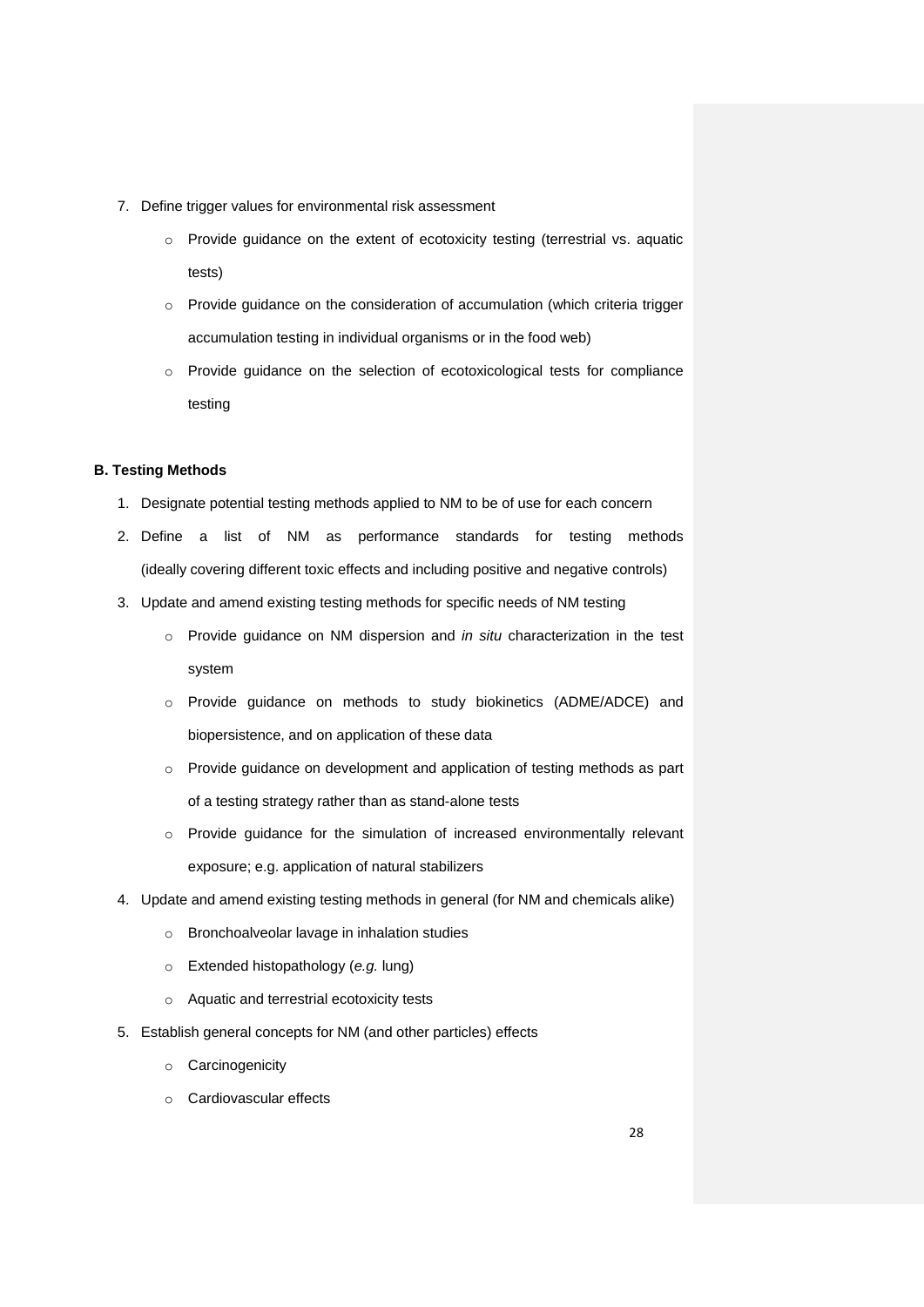- o Epigenetic effects
- o Immunological effects
- o Reproductive toxicity, developmental toxicity
- 6. Establish concepts for environmental monitoring to verify the effects detected in laboratory tests or simulation tests

### **C. Grouping of NM**

- 1. For grouping to be used as an integral part of the testing strategy, define and validate scientifically sound grouping criteria based on available data and material properties (metrology), biopersistence, fate, ADME/ADCE as well as primary and apical effects
- 2. Use QSAR, if applicable

# **Acknowledgements**

The authors would like to thank Dr Ursula G. Sauer, *Scientific Consultancy – Animal Welfare,* Neubiberg, Germany, for editing and proofreading the manuscript.

# **Declaration of interest**

A.G.O. and P.M.J.B. are employees of the Dutch National Institute for Public health and the Environment (RIVM); their contribution was funded by the EU FP7 project MARINA (Grant agreement No. 263215) and the Dutch government. T.F.F. is employee of the School of Life Sciences of the Heriot-Watt University, Edinburgh, UK. K.H.-R. is an employee of the Fraunhofer Institute for Molecular Biology and Applied Ecology, IME, an institute of the Fraunhofer-Gesellschaft, a non-profit organisation performing applied research; she received funding of her nanosafety research from the EU (FP7), and the German government (BMBF,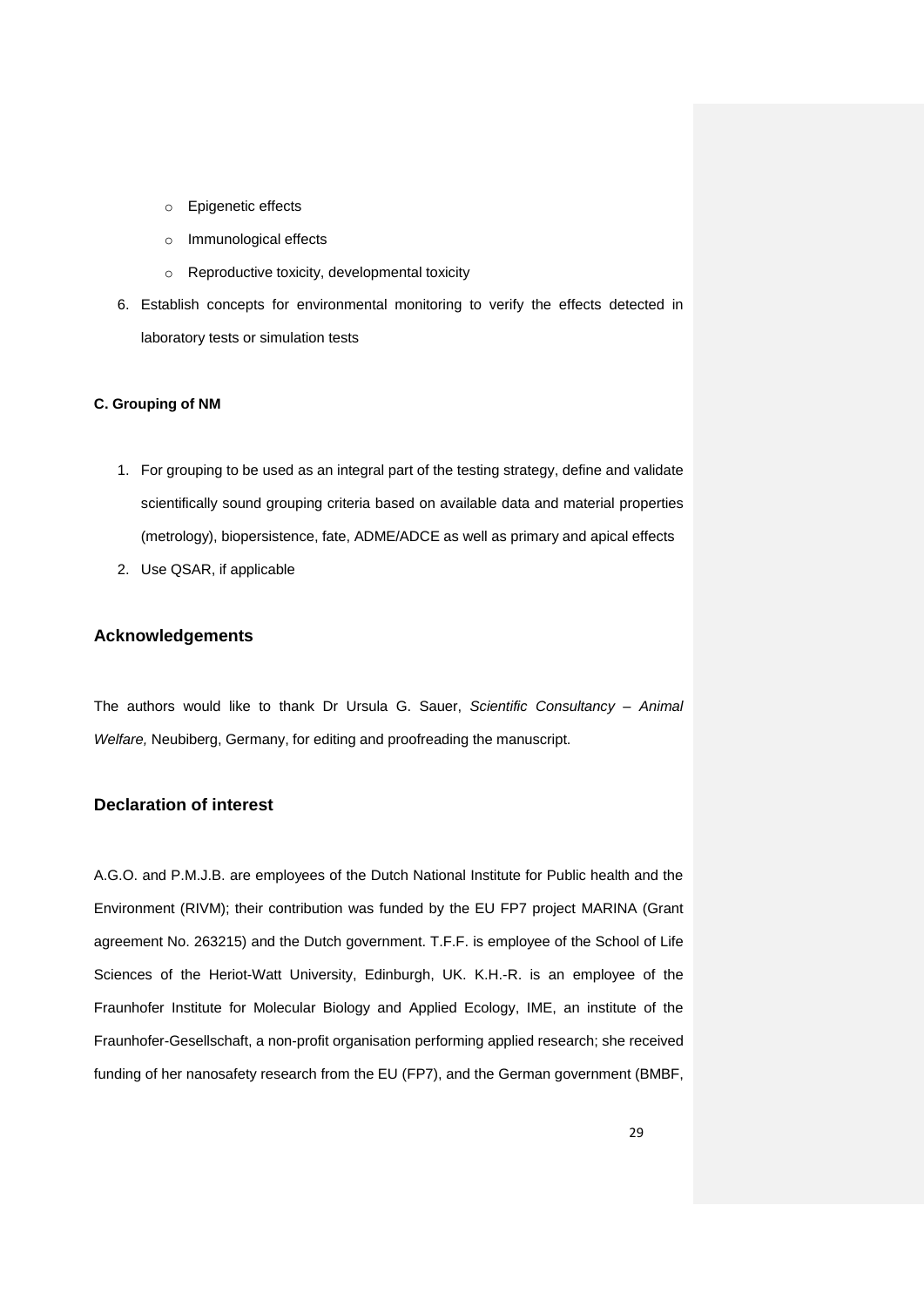BMU). D.B. is research director at the Italian National Research Council, the governmental institution of research; for research in nanoparticles she receives funding from the EU Commission (FP7), the Italian Government (MIUR), and a bank foundation (Fondazione Cariplo); she chairs the Immunosafety Task Force within the NanoSafety Cluster Working Group 2 – Hazard. H.J.B. is Head of the Focas Research Institute, Dublin Institute of Technology, Ireland. He has received support for research through the "Integrated NanoScience Platform for Ireland" (INSPIRE), funded by the Irish Government Platform for Research in Third Level Institutions, Cycle 4, and in part by the EU Structural Development Funds. K.A. is employee and S.G. a post-doctoral research fellow at the Joint Research Centre (JRC) of the European Commission. They both received funding for their nanosafety research from JRC and EU (FP7) projects. F.v.d.K. is employee of the University of Vienna. He receives funding for his nanosafety research from the Austrian Ministry for Education, the EU (FP7), and the Austrian Research Promotion Agency (FFG; Forschungsförderungsgesellschaft). D.K. is an employee of UFZ, a research center within the Helmholtz-Association. She received funding from the EU (NanoValid, grant agreement n° 263147) and the German government (BMBF). L.M. is a full Professor in Medical Genetics of the University of Pisa; she received funding of her nanosafety research from the EU (FP7: NanoReTox No. CP-FP 214478-2 and Sanowork No. 280716 ) and the Italian Ministry of University, Research and Education. D.H. and A.M. are employees of the University of Venice, Italy; and J.S.F. of Aarhus University, Denmark. P.W. is an employee of the Empa, Swiss Federal Laboratories for Materials Science and Technology, a national research institute of the ETH domain and is financed by Empa, Swiss government (SNSF) as well as the EU (FP7). R.L. is an employee of BASF SE, a chemical company producing and marketing nanomaterials; he received funding of his nanosafety research from BASF, EU (FP7), and the German government (BMBF).

R.L. chaired the NanoSafety Cluster Working Group 10 without specific funding. Likewise all co-authors contributed to the NanoSafety Cluster Working Group 10 without specific funding.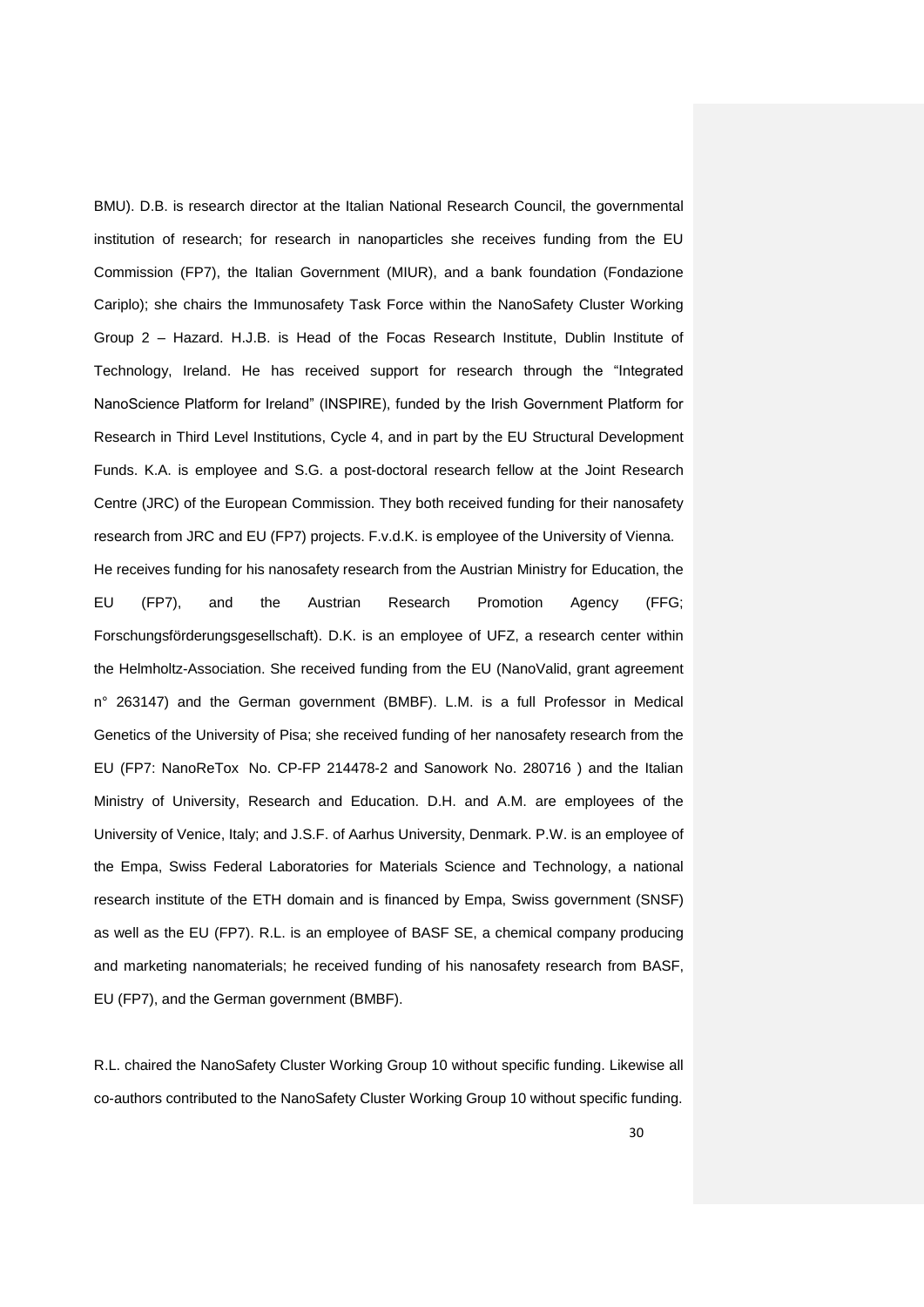A detailed risk assessment strategy for nanomaterials is being developed within the FP7 project MARINA (Managing Risks of Nanoparticles). Input from the body of thought of MARINA was provided by Work Packages 12 and 13 chaired by A.O. and J.S.-F., respectively.

#### **References**

Ankley GT, Bennett RS, Erickson RJ, Hoff DJ, Hornung MW, Johnson RD, Mount DR, Nichols JW, Russom CL, Schmieder PK, Serrrano JA, Tietge JE, Villeneuve DL. 2010. Adverse outcome pathways: A conceptual framework to support ecotoxicology research and risk assessment. Env Toxicol Chem 29:730–741.

Anon. 2006. Regulation (EC) No 1907/2006 of the European Parliament and of the Council of 18 December 2006 concerning the Registration, Evaluation, Authorisation and Restriction of Chemicals (REACH), establishing a European Chemicals Agency, amending Directive 1999/45/EC and repealing Council Regulation (EEC) No 793/93 and Commission Regulation (EC) No 1488/94 as well as Council Directive 76/769/EEC and Commission Directives 91/155/EEC, 93/67/EEC, 93/105/EC and 2000/21/EC. O.J. L 396/1, 30 December 2006.

Anon. 2008. Directive 2008/105/EC of the European Parliament and of the Council of 16 December 2008 on environmental quality standards in the field of water policy, amending and subsequently repealing Council Directives 82/176/EEC, 83/513/EEC, 84/156/EEC, 84/491/EEC, 86/280/EEC and amending Directive 2000/60/EC of the European Parliament and of the Council. OJ L 348/84, 24 December 2008.

Anon. 2010a. Communication from the Commission. Europe 2020 – A European strategy for smart, sustainable and inclusive growth. COM(2010)2020. Brussels, 3 March 2010. 37 pp. available at: http://ec.europa.eu/research/era/docs/en/investing-in-research-european-commission-europe-2020-2010.pdf

Anon. 2010b. Directive 2010/63/EU of the European Parliament and of the Council of 22 September 2010 on the protection of animals used for scientific purposes. O.J. L 276/33, 20 October 2010.

Anon. 2011a. Proposal for a regulation of the European Parliament and of the Council establishing Horizon 2020 – The Framework Programme for Research and Innovation (2014 – 2020). COM(2011)809 final, Brussels, 30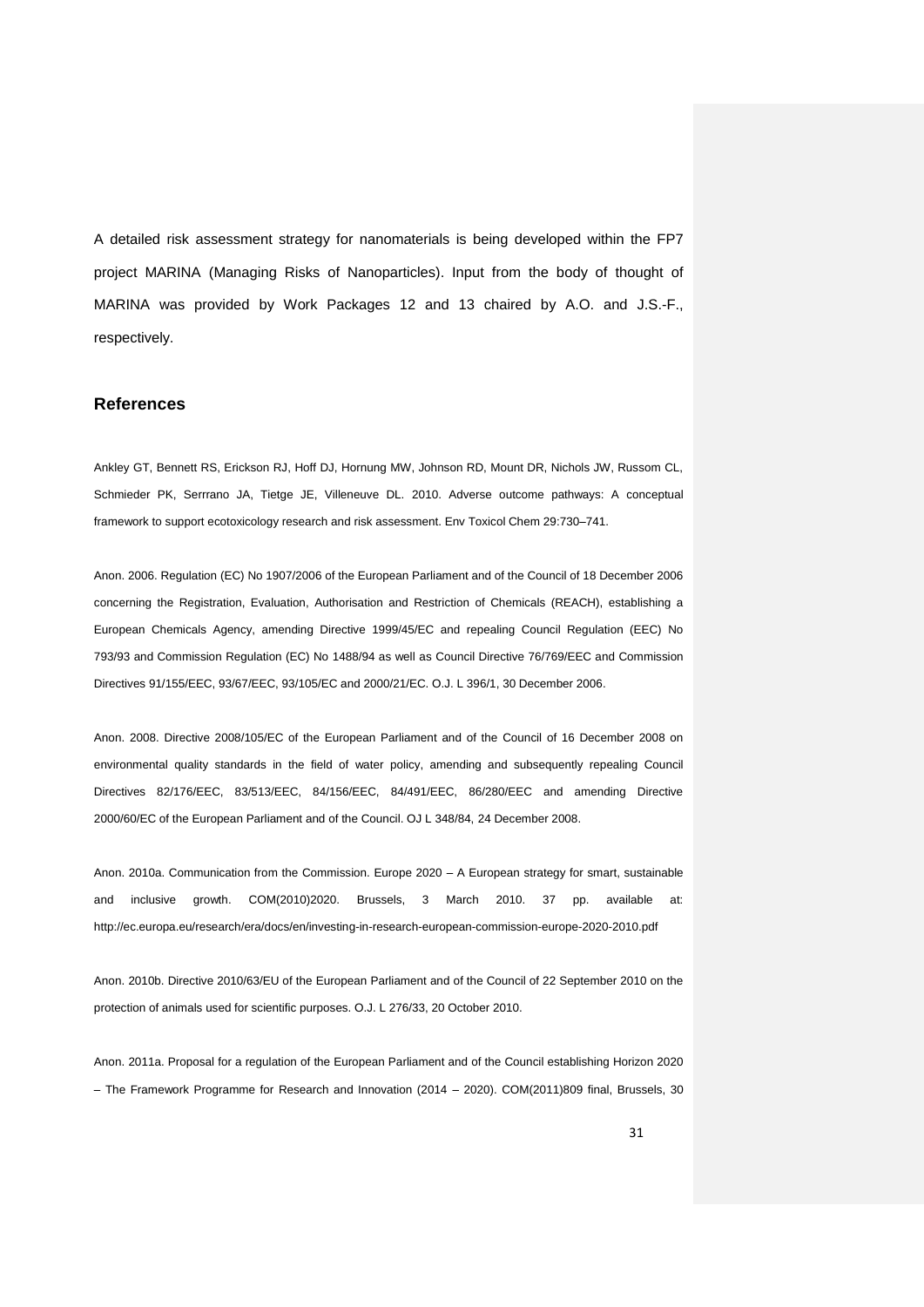# November 2011. available at: http://eurlex.europa.eu/LexUriServ/LexUriServ.do?uri=COM:2011:0809:FIN:en:PDF

Anon. 2011b. Commission recommendation on the definition of nanomaterial. OJ L 275/38, 18 October 2011.

Anon. 2012a: Communication from the Commission to the European Parliament, the Council and the European Economic and Social Committee. Second regulatory review on nanomaterials. COM(2012)572 final. Brussels, 3 October 2012. available at: http://eur-lex.europa.eu/LexUriServ/LexUriServ.do?uri=COM:2012:0572:FIN:en:PDF

Anon. 2012b. Commission staff working paper. Types and uses of nanomaterials, including safety aspects; accompanying the Communication from the Commission to the European Parliament, the Council and the European Economic and Social Committee on the Second Regulatory Review on Nanomaterials (COM(2012) 572 final. SWD(2012) 288 final. Brussels, 3 October 2012. 111 pp. available at: http://eurlex.europa.eu/LexUriServ/LexUriServ.do?uri=SWD:2012:0288:FIN:EN:PDF

Aschberger K, Micheletti C, Sokull-Klüttgen B, Christensen FM. 2011. Analysis of currently available data for characterising the risk of engineered nanomaterials to the environment and human health - lessons learned from four case studies. Environ Int 37(6):1143-56.

Bhattacharya K, Naha PC, Naydenova I, Mintova S, Byrne HJ. 2012. Reactive oxygen species mediated DNA damage in human lung alveolar epithelial (A549) cells from exposure to non-cytotoxic MFI-type zeolite nanoparticles. Toxicol Lett 215(3):151-60.

Becker H, Herzberg F, Schulte A, Kolossa-Gehring M. 2011. The carcinogenic potential of nanomaterials, their release from products and options for regulating them. Int J Hygiene Environ Health 214(3):231-8.

Bleeker EA, de Jong WH, Geertsma RE, Groenewold M, Heugens EH, Koers-Jacquemijns M, van de Meent D, Popma JR, Rietveld AG, Wijnhoven SW, Cassee FR, Oomen AG. 2013. Considerations on the EU definition of a nanomaterial: science to support policy making. Regul Toxicol Pharmacol 65(1):119-25.

Boraschi D, Costantino L, Italiani P. 2012. Interaction of nanoparticles with immunocompetent cells: nanosafety considerations. Nanomed 7(1):121-31.

Burlinson B. 2012. The in vitro and in vivo Comet assays. Methods Mol Biol 817:143-63.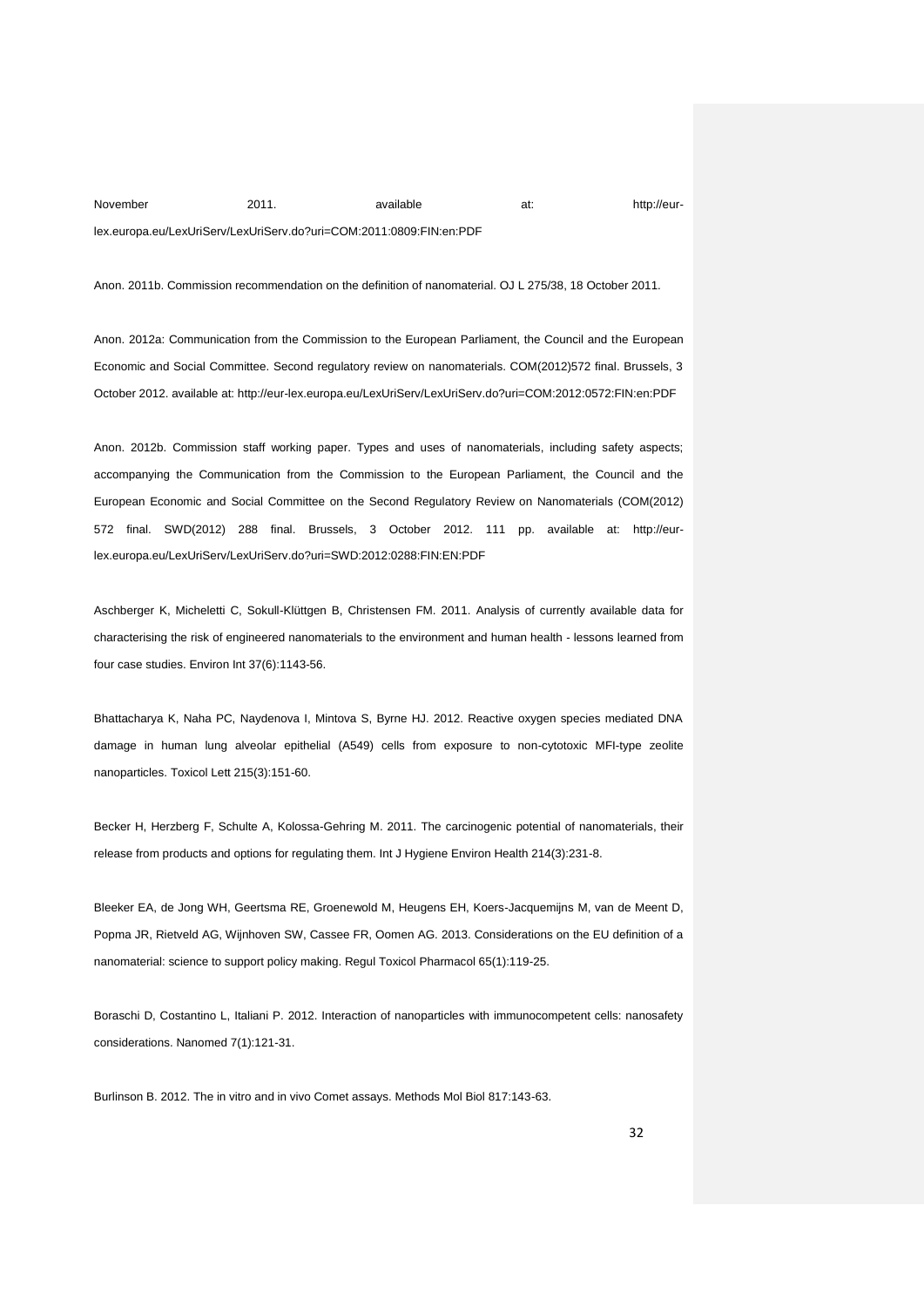Card JW, Magnuson BA. 2009. Letter to the Editor. J Food Sci 74: vi–vii. doi: 10.1111/j.1750-3841.2009.01366.x.

Card JW, Magnuson BA. 2010. A method to assess the quality of studies that examine the toxicity of engineered nanomaterials. Int J Toxicol 29(4):402-410.

Cheng JB, Cho RJ. 2012. Genetics and epigenetics of the skin meet deep sequence. J Invest Dermatol 132(3 Pt 2):923-32.

Cockburn A, Bradford R, Buck N, Constable A, Edwards G, Haber B, Hepburn P, Howlett J, Kampers F, Klein C, Radomski M, Stamm H, Wijnhoven S, Wildemann T. 2012. Approaches to the safety assessment of engineered nanomaterials (ENM) in food. Food Chem Toxicol 50(6):2224-42.

Colognato R, Coppedè F, Ponti J, Sabbioni E, Migliore L. 2007. Genotoxicity induced by arsenic compounds in peripheral human lymphocytes analysed by cytokinesis-block micronucleus assay. Mutagenesis 22(4):255-61.

Dan M, Wu P, Grulke EA, Graham UM, Unrine JM, Yokel RA. 2012. Ceria engineered nanomaterial distribution in and clearance from blood: size matters. Nanomed 7(1):95-110.

Dekkers S, Krystek P, Peters RJB, Lankveld DPK, Bokkers BGH, van Hoeven-Arentzen PH, Bouwmeester H, Oomen AG. 2011. Presence and risks of nanosilica in food products. Nanotoxicol 5(3):393-405.

Dekkers S, Bouwmeester H, Bos PMJ, Peters RJB, Rietveld AG, Oomen AG. 2012. Knowledge gaps in risk assessment of nanosilica in food: evaluation of the dissolution and toxicity of different forms of silica. Nanotoxicol 7 Mar 2012. epub ahead of print. doi: 10.3109,17435390.2012.662250.

ECHA. 2012. European Chemicals Agency – Guidance on information requirements and chemical safety assessment. Appendix R7-1 Recommendations for nanomaterials applicable to Chapter R7a Endpoint specific guidance. ECHA-12-G-03-EN.

EFSA. 2011. European Food Safety Authority - Guidance on the risk assessment of the application of nanoscience and nanotechnologies in the food and feed chain. EFSA Journal 9(5):2140.

**Formatted:** English (U.K.)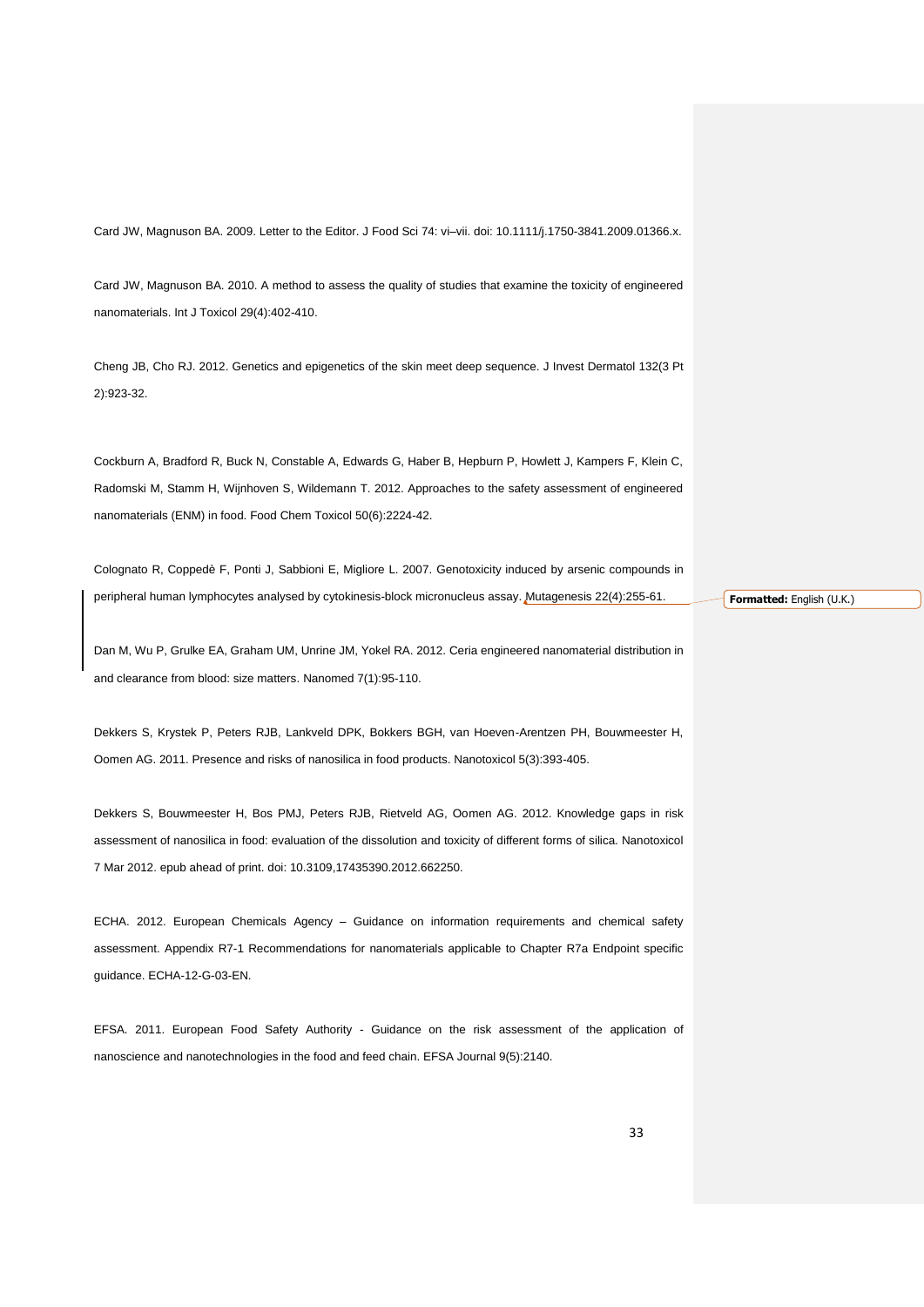Fenech M. 2007. Cytokinesis-block micronucleus cytome assay. Nat Protoc 2(5):1084-104.

Firestone M, Kavlock R, Zenick H, Kramer M; US Environmental Protection Agency Working Group on the Future of Toxicity Testing. 2010. The U.S. Environmental Protection Agency strategic plan for evaluating the toxicity of chemicals. J Toxicol Environ Health B Crit Rev 13(2-4):139-62.

Gasser M, Rothen-Rutishauser B, Krug HF, Gehr P, Nelle M, Yan B, Wick P. 2010. Lipids of the pulmonary surfactant and functional groups on multi-walled carbon nanotubes influence blood plasma proteins adsorption differently. J Nanobiotech 8:31

Handy RD, van den Brink N, Chappell M, Mühling M, Behra R, Dušinská M, Simpson P, Ahtiainen J, Jha AN, Seiter J, Bednar A, Kennedy A, Fernandes TF, Riediker M. 2012a. Practical considerations for conducting ecotoxicity test methods with manufactured nanomaterials: what have we learnt so far? Ecotoxicol 21(4):933-72.

Handy RD, Cornelis G, Fernandes TF, Tsyusko O, Decho A, Sabo-Attwood T, Metcalfe C, Steevens J, Klaine S, Koelmans AA, Horne N. 2012b. Ecotoxicity test methods for engineered nanomaterials: Practical experiences and recommendations from the bench. Environ Toxicol Chem 31:15-31.

Hartung T. 2009. Toxicology for the twenty‐ first century. Nature 460(7252):208‐212.

Hassellov M, Readman J, Rabville J, Tiede K. 2008. Nanoparticle analysis and characterization methodologies in environmental risk assessment of engineered nanoparticles. Ecotoxicol 17:344-361.

Holloway JW, Savarimuthu Francis S, Fong KM, Yang IA. 2012. Genomics and the respiratory effects of air pollution exposure. Respirol 17(4):590-600.

Hristozov DR, Gottardo S, Cinelli M, Isigonis P, Zabeo A, Critto A, Van Tongeren M, Tran L, Marcomini A. 2013. Application of a quantitative weight of evidence approach for ranking and prioritising occupational exposure scenarios for titanium dioxide and carbon nanomaterials. Nanotoxicol 15 Jan 2013. epub ahead of print. doi:10.3109/17435390.2012.760013.

Johnston H, Brown D, Kermanizadeh A, Gubbins E, Stone V. 2012. Investigating the relationship between nanomaterial hazard and physicochemical properties: Informing the exploitation of nanomaterials within therapeutic and diagnostic applications. J Controlled Release 164(3):307-13.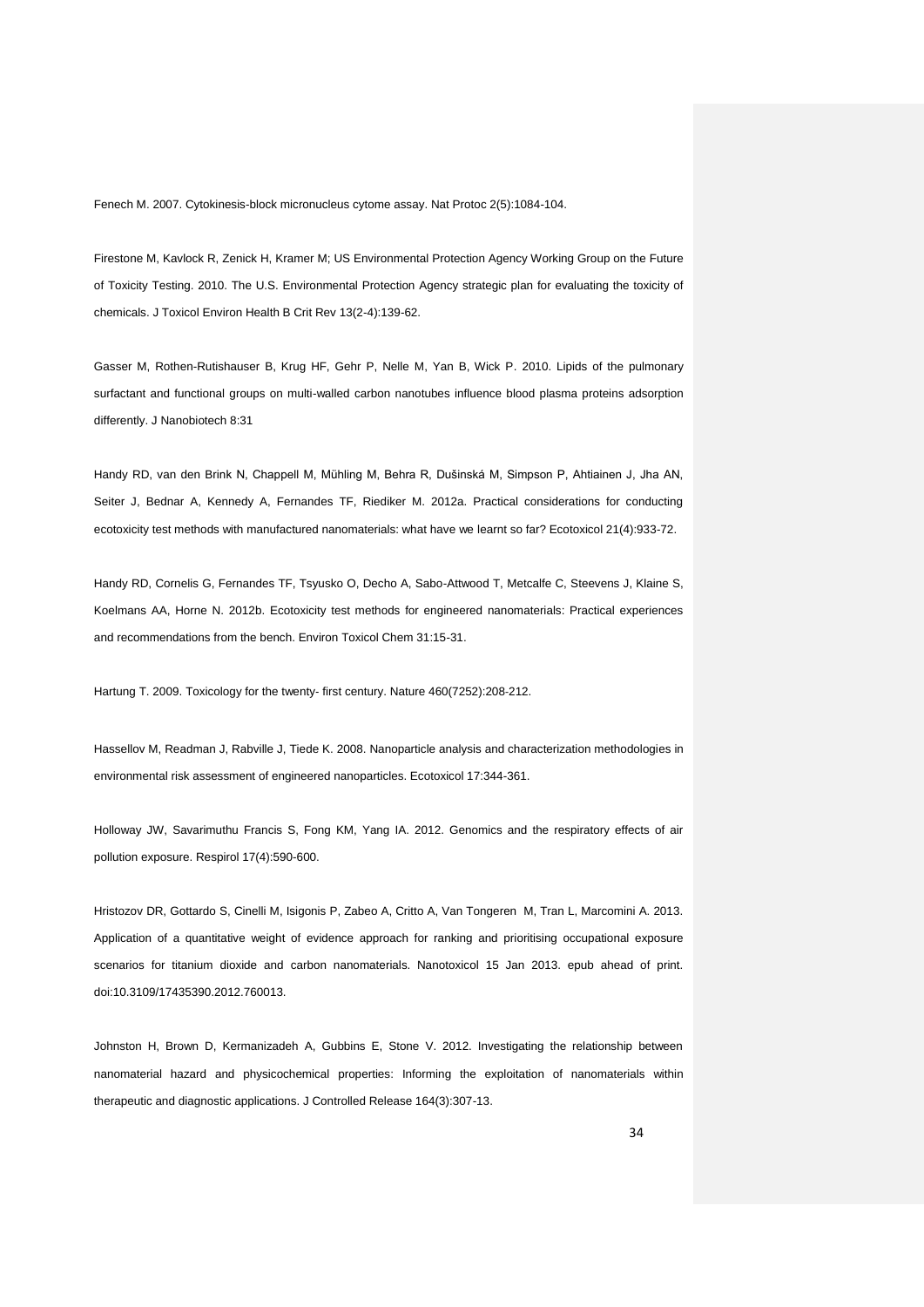Johnston H, Pojana G, Zuin S, Jacobsen NR, Møller P, Loft S, Semmler-Behnke M, McGuiness C, Balharry D, Marcomini A, Wallin H, Kreyling W, Donaldson K, Tran L, Stone V. 2013. Engineered nanomaterial risk. Lessons learnt from completed nanotoxicology studies: potential solutions to current and future challenges. Crit Rev Toxicol 43(1):1-20.

Klaine SJ, Alvarez PJ, Batley GE, Fernandes TF, Handy RD, Lyon DY, Mahendra S, McLaughlin MJ, Lead JR. 2008. Nanomaterials in the environment: behavior, fate, bioavailability, and effects. Environ Toxicol Chem 27(9):1825-51.

Klein CL, Wiench K, Wiemann M, Ma-Hock L, van Ravenzwaay B, Landsiedel R. 2012. Hazard identification of inhaled nanomaterials: making use of short-term inhalation studies. Arch Toxicol 86(7):1137-51.

Koturbash I, Simpson NE, Beland FA, Pogribny IP. 2012. Alterations in histone H4 lysine 20 methylation: implications for cancer detection and prevention. Antioxidants Redox Signaling 17(2):365-74.

Krug HF, Wick P. 2011. Nanotoxicology: An Interdisciplinary Challenge. Angew Chem Int Ed Engl 50:1260-1278.

Kühnel D, Scheffler K, Wellner P, Meißner T, Potthoff A, Busch W, Springer A, Schirmer K. 2012. Comparative evaluation of particle properties, formation of reactive oxygen species and genotoxic potential of tungsten carbide based nanoparticles in vitro. J Hazard Mat 227-228:418-26.

Lai ZW, Yan Y, Caruso F, Nice EC. 2012. Emerging techniques in proteomics for probing nano-bio interactions. ACS Nano 6(12):10438-48.

Landsiedel R, Kapp MD, Schulz M, Wiench K, Oesch F. 2009. Genotoxicity investigations on nanomaterials: methods, preparation and characterization of test material, potential artifacts and limitations - many questions, some answers. Mutat Res 681(2-3):241-58.

Landsiedel R, Ma-Hock L, Kroll A, Hahn D, Schnekenburger J, Wiench K, Wohlleben W. 2010. Testing Metal-Oxide Nanomaterials for Human Safety. Adv Mater 22:2601-2627.

Landsiedel R, Fabian E, Ma-Hock L, Wohlleben W, Wiench K, Oesch F, van Ravenzwaay B. 2012. Toxico- /biokinetics of nanomaterials. Arch Toxicol 86(7):1021-60.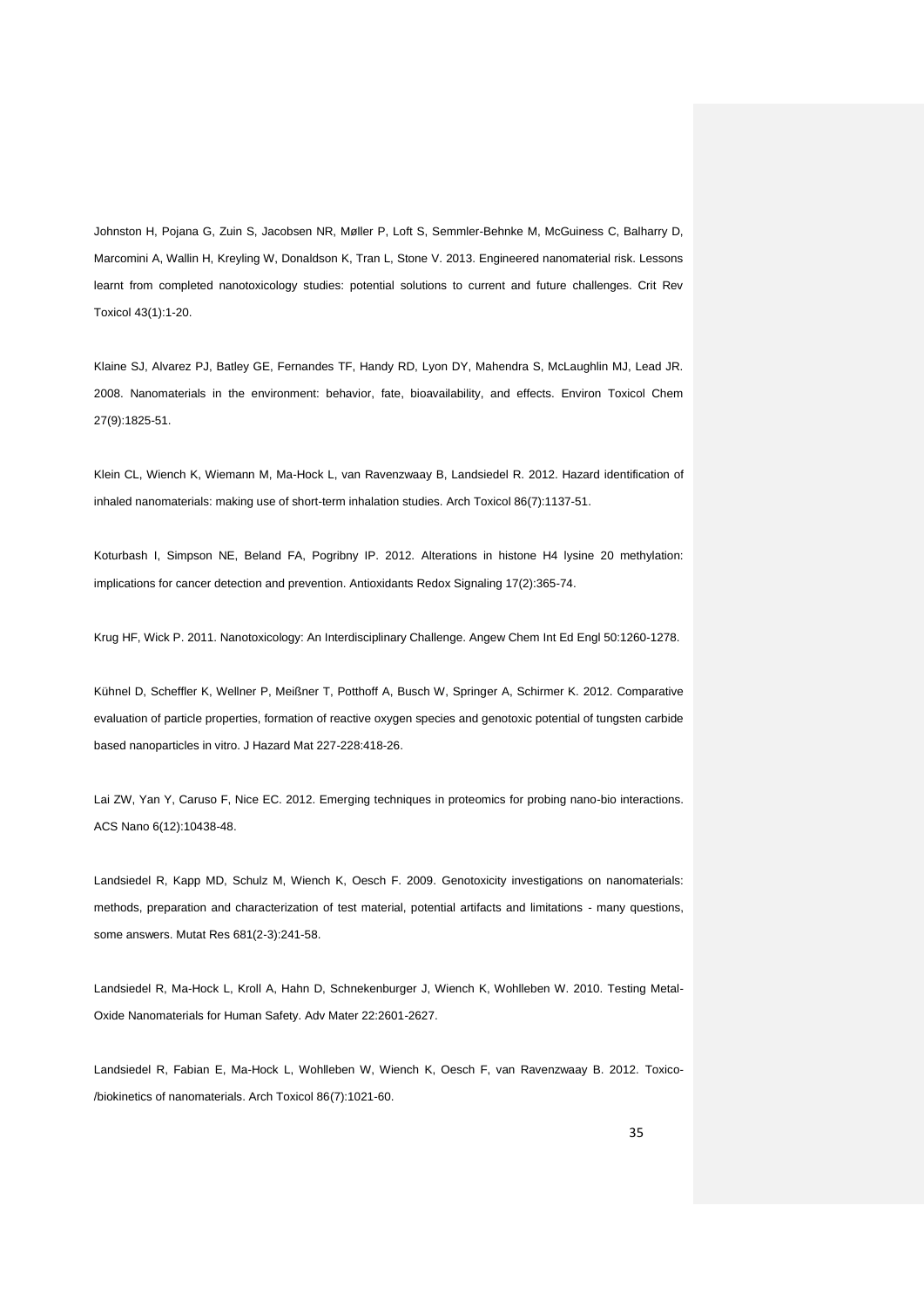Lankveld DP, Oomen AG, Krystek P, Neigh A, Troost-de Jong A, Noorlander CW, Van Eijkeren JC, Geertsma RE & De Jong WH. 2010. The kinetics of the tissue distribution of silver nanoparticles of different sizes. Biomat 31:8350-8361.

Leonard F, Ali H, Collnot E.-M., Crielaard BJ, Lammers T, Storm G, Lehr C.-M. 2012. Screening of budesonide nanoformulations for treatment of inflammatory bowel disease in an inflamed 3D cell-culture model. ALTEX 2012, 29(3):275-85.

Liu J, Legros S, Ma G, Veinot JG, von der Kammer F, Hofmann T. 2012. Influence of surface functionalization and particle size on the aggregation kinetics of engineered nanoparticles. Chemosphere 87(8):918-24.

Lundqvist M, Stigler J, Cedervall T, Berggård T, Flanagan MB, Lynch I, Elia G, Dawson K. 2011. The evolution of the protein corona around nanoparticles: a test study. ACS Nano 5:7503-7509.

Lynch AM, Sasaki JC, Elespuru R, Jacobson-Kram D, Thybaud V, De Boeck M, Aardema MJ, Aubrecht J, Benz RD, Dertinger SD, Douglas GR, White PA, Escobar PA, Fornace A Jr, Honma M, Naven RT, Rusling JF, Schiestl RH, Walmsley RM, Yamamura E, van Benthem Kim JH. 2011. New and emerging technologies for genetic toxicity testing. Environ Mol Mutagen 52(3):205-23.

Ma-Hock L, Burkhardt S, Strauss V, Gamer AO, Wiench K, van Ravenzwaay B, Landsiedel R. 2009. Development of a short-term inhalation test in the rat using nano titanium dioxide as a model substance. Inhal Toxicol 21:102-118.

Nanosafety Cluster. 2011. Nanosafety 2015-2020: A Strategic Research Agenda towards safe and sustainable nanomaterial and nanotechnology innovations. Identified key-areas of nanosafety research and expected and necessary achievements in these areas by 2015-2020, 37 pp. available at: http://www.nanosafetycluster.eu/intranet/intra\_strategic-research-agenda.html

Nel AE, Mädler L, Velegol D, Xia T, Hoek EMV, Somasundaran P, Klaessig F, Castranova V, Thompson M. 2009. Understanding biophysicochemical interactions at the nano-bio interface. Nat Mater 8(7):543-57.

Nel AE, Xia T, Meng H, Wang X, Lin S, Ji Z, Zhang H. 2013. Nanomaterial Toxicity Testing in the 21st Century: Use of a Predictive Toxicological Approach and High-Throughput Screening. Acc Chem Res 46(3):607-621.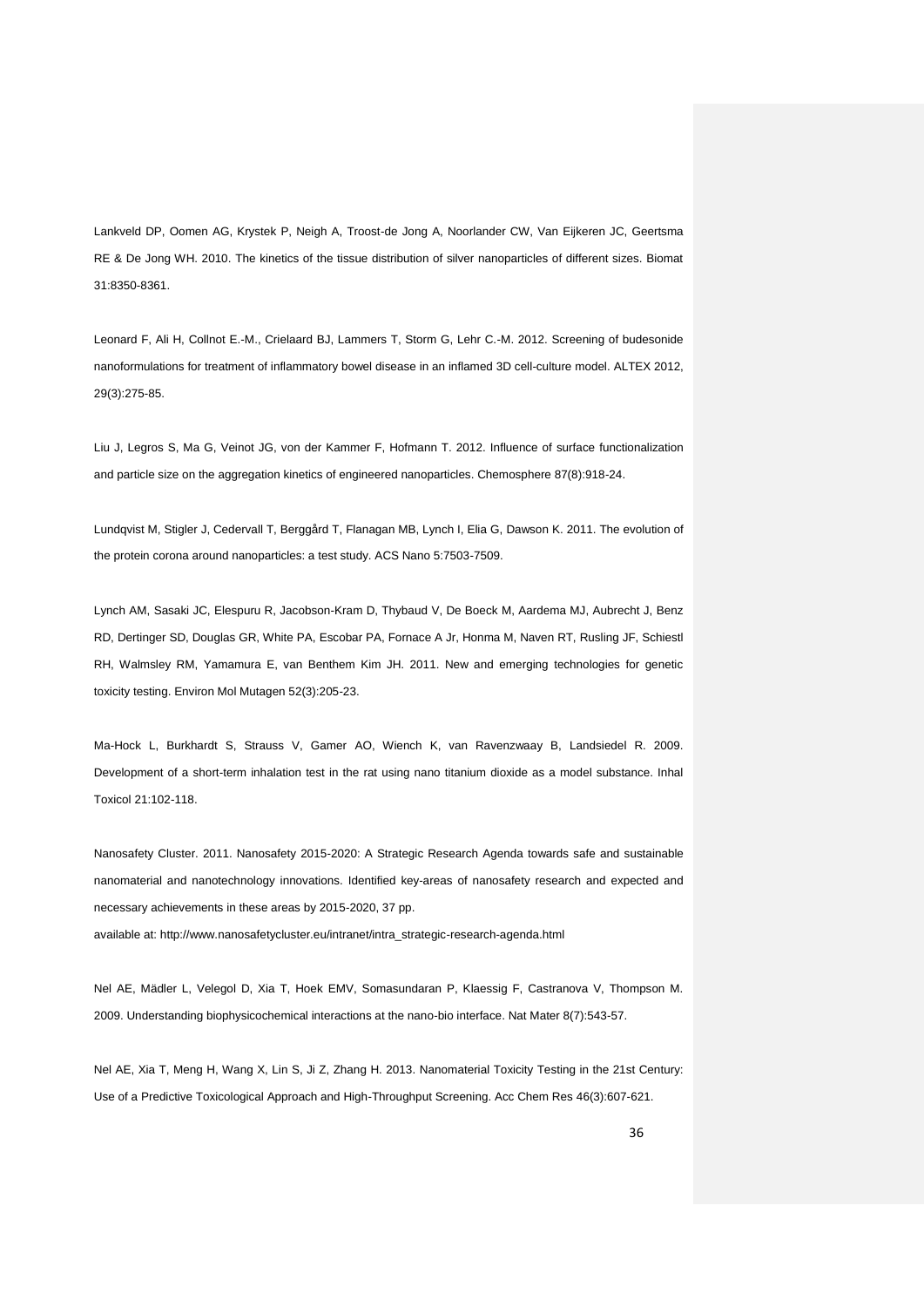Oberdörster G. 2009 Safety assessment for nanotechnology and nanomedicine: concepts of nanotoxicology. J Int Med 267(1):89-105.

OECD. 2010. Guidance manual for the testing of manufactured nanomaterials: OECD's sponsorship programme; first revision. ENV/JM-MONO(2009)20/REV, OECD, Paris, France, 2 June 2010.

OECD. 2011. A steering group 7 case-study for hazard identification of inhaled nanomaterials: an integrated approach with short-term inhalation studies. ENV/CHEM/NANO(2011)6/REV1. 10<sup>th</sup> Meeting of the Working Party on Manufactured Nanomaterials, OECD, Paris, France, 27-29 June 2012.

OECD. 2012. Proposal for a template, and guidance on developing and assessing the completeness of adverse outcome pathways. 17 pp. available at: http://www.oecd.org/env/ehs/testing/49963554.pdf

OECD. 2013. Revised Draft Recommendation of the Council on the safety testing and assessment of manufactured nanomaterials. ENV/CHEM/NANO(2013)3/REV1 Working Party on Manufactured Nanomaterials. OECD, Paris, France, 25 February 2013.

Oostingh GJ, Casals E, Italiani P, Colognato R, Stritzinger R, Ponti J, Pfaller T, Kohl Y, Ooms D, Favilli F, Leppens H, Lucchesi D, Rossi F, Nelissen I, Thielecke H, Puntes VF, Duschl A, Boraschi D. 2012. Problems and challenges in the development and validation of human cell-based assays to determine nanoparticle-induced immunomodulatory effects. Part Fibre Toxicol 8(1):8.

Peters R, Kramer E, Oomen AG, Rivera ZE, Oegema G, Tromp PC, Fokkink R, Rietveld A, Marvin HJ, Weigel S, Peijnenburg AA, Bouwmeester H. 2012. Presence of nano-sized silica during in vitro digestion of foods containing silica as a food additive. ACS Nano 6(3):2441-51.

RIP-oN 1. 2011. European Commission REACH Implementation Project. Substance Identification of Nanomaterials. AA N°070307/2009/DI/534733 between DG ENV and JRC. Advisory report, March 2011. 66pp. available at: http://ec.europa.eu/environment/chemicals/nanotech/pdf/report\_ripon1.pdf

RIP-oN 2. 2011. Hankin SM, Peters SAK, Poland CA, Foss Hansen S, Holmqvist J, Ross BL, Varet J, Aitken RJ. 2011. Specific Advice on Fulfilling Information Requirements for Nanomaterials under REACH (RIP-oN 2) – Final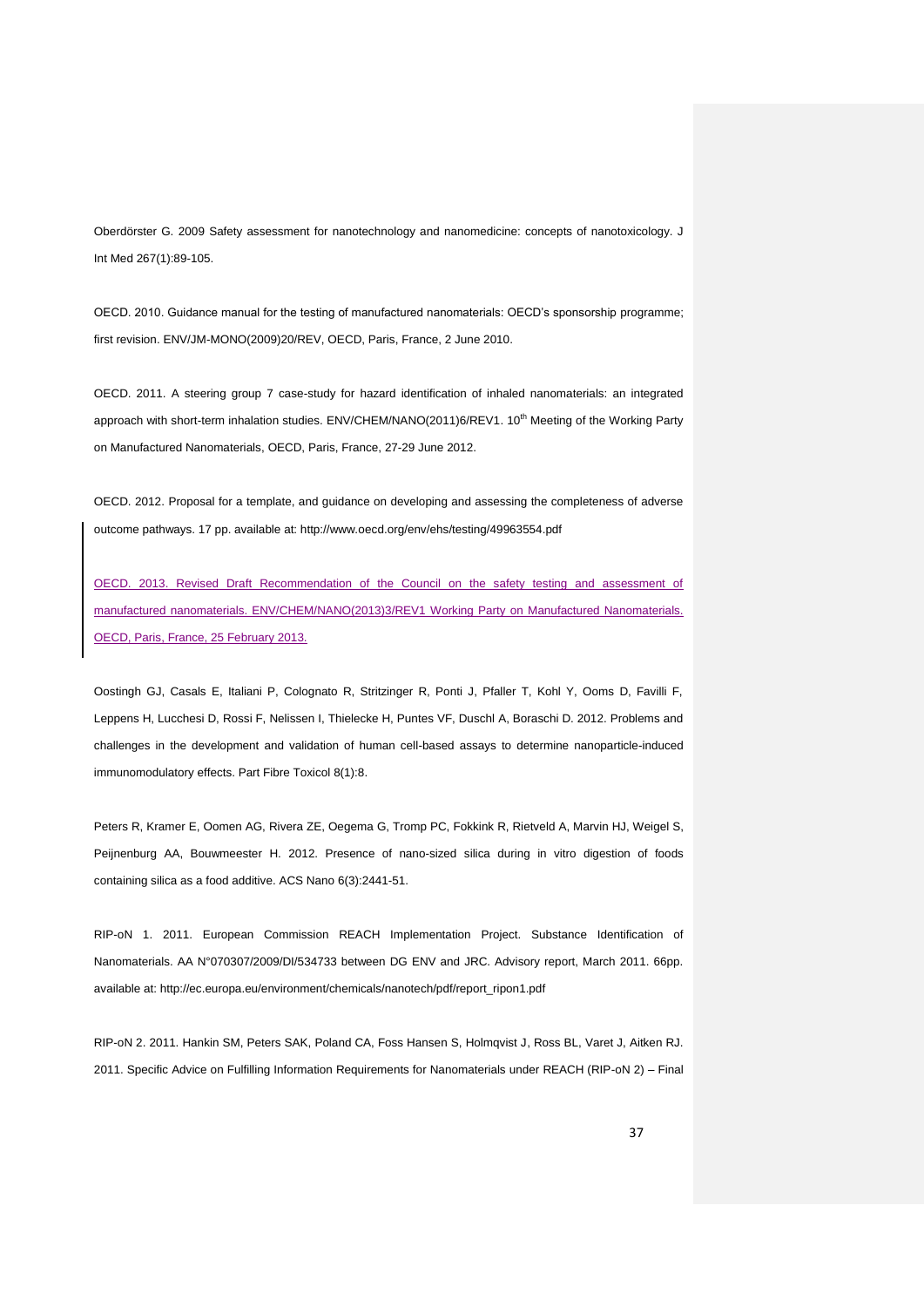Project Report. REACH-NANO consultation. RNC/RIP-oN2/FPR/1/FINAL. 356 pp. available at: http://ec.europa.eu/environment/chemicals/nanotech/pdf/report\_ripon2.pdf

Rossini GP, Hartung T. 2012. Food for thought. Towards tailored assays for cell‐ based approaches to toxicity testing. ALTEX 29:359‐372.

Rothen-Rutishauser B, Brown DM, Piallier-Boyles M, Kinloch IA, Windle AH, Gehr P, Stone V. 2010. Relating the physicochemical characteristics and dispersion of multiwalled carbon nanotubes in different suspension media to their oxidative reactivity in vitro and inflammation in vivo. Nanotoxicol 4(3):331-42.

Russell WMS, Burch RL. 1959. The principles of humane experimental technique. London, UK. Methuen. Reprinted by UFAW, 1992, 238 pp., 8 Hamilton Close, South Mimms, Potters Bar, Herts EN6 3QD England.

SCENIHR (2009). The Scientific Committee on Emerging and Newly Identified Health Risks Opinion on Risk assessment of products of nanotechnologies. 19 January 2009. http://ec.europa.eu/health/archive/ph\_risk/committees/04\_scenihr/docs/scenihr\_o\_023.pdf

Schulze C, Kroll A, Lehr C, Schäfer U.F., Becker K, Schnekenburger J, Schulze Isfort C, Landsiedel R, Wohlleben W. 2008. Not ready to use - overcoming pitfalls when dispersing nanoparticles in physiological media. Nanotoxicol 2(2):51-61.

Silbergeld EK, Contreras EQ, Hartung T, Hirsch C, Hogberg H, Jachak AC, Jordan W, Landsiedel R, Morris J, Patri A, Pounds JG, de Vizcaya Ruiz A, Shvedova A, Tanguay R, Tatarazako N, van Vliet E, Walker NJ, Wiesner M, Wilcox N, Zurlo J. 2011. t<sup>4</sup> workshop report. Nanotoxicology: "the end of the beginning" - signs on the roadmap to a strategy for assuring the safe application and use of nanomaterials. ALTEX 28(3):236-41.

Som C, Nowack B, Krug HF, Wick P. 2012. Toward the development of decision supporting tools that can be used for safe production and use of nanomaterials. Acc Chem Res 31 Oct 2012. epub ahead of print. doi: 10.1021/ar3000458.

Stoccoro A, Karlsson HL, Coppedè F, Migliore L. 2012 Epigenetic effects of nano-sized materials. Toxicol 10 Dec 2012. epub ahead of print. doi:pii: S0300-483X(12)00421-0.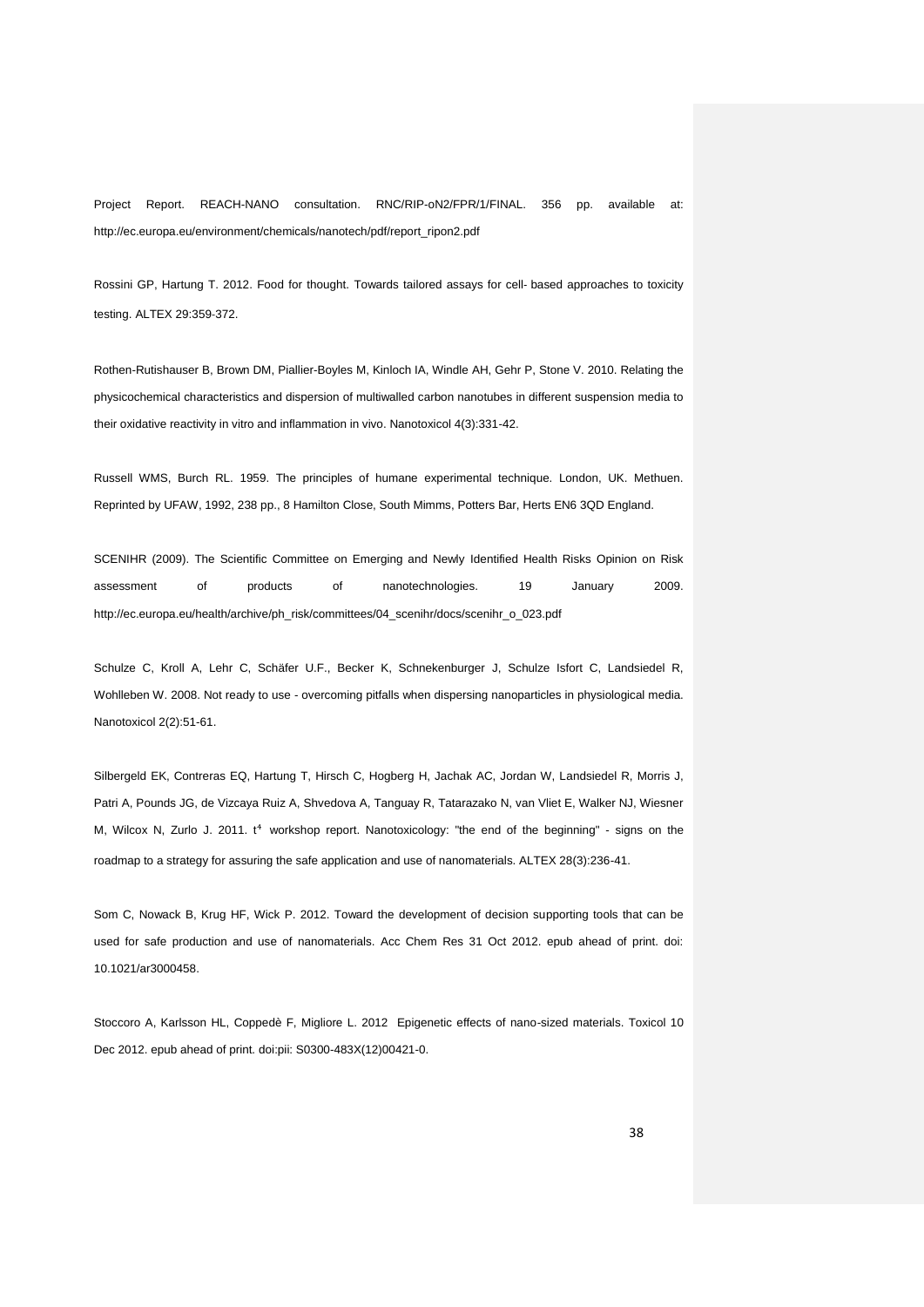Stone V, Nowack B, Baun A, van den Brink N, von der Kammer F, Dusinska M, Handy R, Hankin S, Hassellöv M, Joner E, Fernandes TF. 2010. Nanomaterials for environmental studies: classification, reference material issues, and strategies for physico-chemical characterisation. Sci Total Env 408(7):1745-54.

Szyf M. 2011. The implications of DNA methylation for toxicology: toward toxicomethylomics, the toxicology of DNA methylation. Toxicol Sci 120(2):235-55.

Tiede K, Boxal A, Tear A, Lewis J, David H, Hassellov M. 2008. Detection and characterization of engineered nanoparticles in food and the environment. Food Addit Contam 25:795-821.

van Leeuwen CJ, Patlewicz GY, Worth AP. 2007. Intelligent Testing Strategies In: van Leeuwen CJ, Vermeire TG, Vermeire T, eds. Risk assessment of chemicals: an introduction, Springer, Heidelberg, Germany, 467-509.

von der Kammer F, Ferguson PL, Holden PA, Masion A, Rogers KR, Klaine SJ, Koelmans AA, Horne N, Unrine JM. 2012. Analysis of engineered nanomaterials in complex matrices (environment and biota): general considerations and conceptual case studies. Environ Toxicol Chem 31(1):32-49.

Zuin S, Micheletti C, Critto A, Pojana G, Johnston H, Stone V, Tran L, Marcomini A. 2011. Weight of evidence approach for the relative hazard ranking of nanomaterials. Nanotoxicol 5(3):445-58.